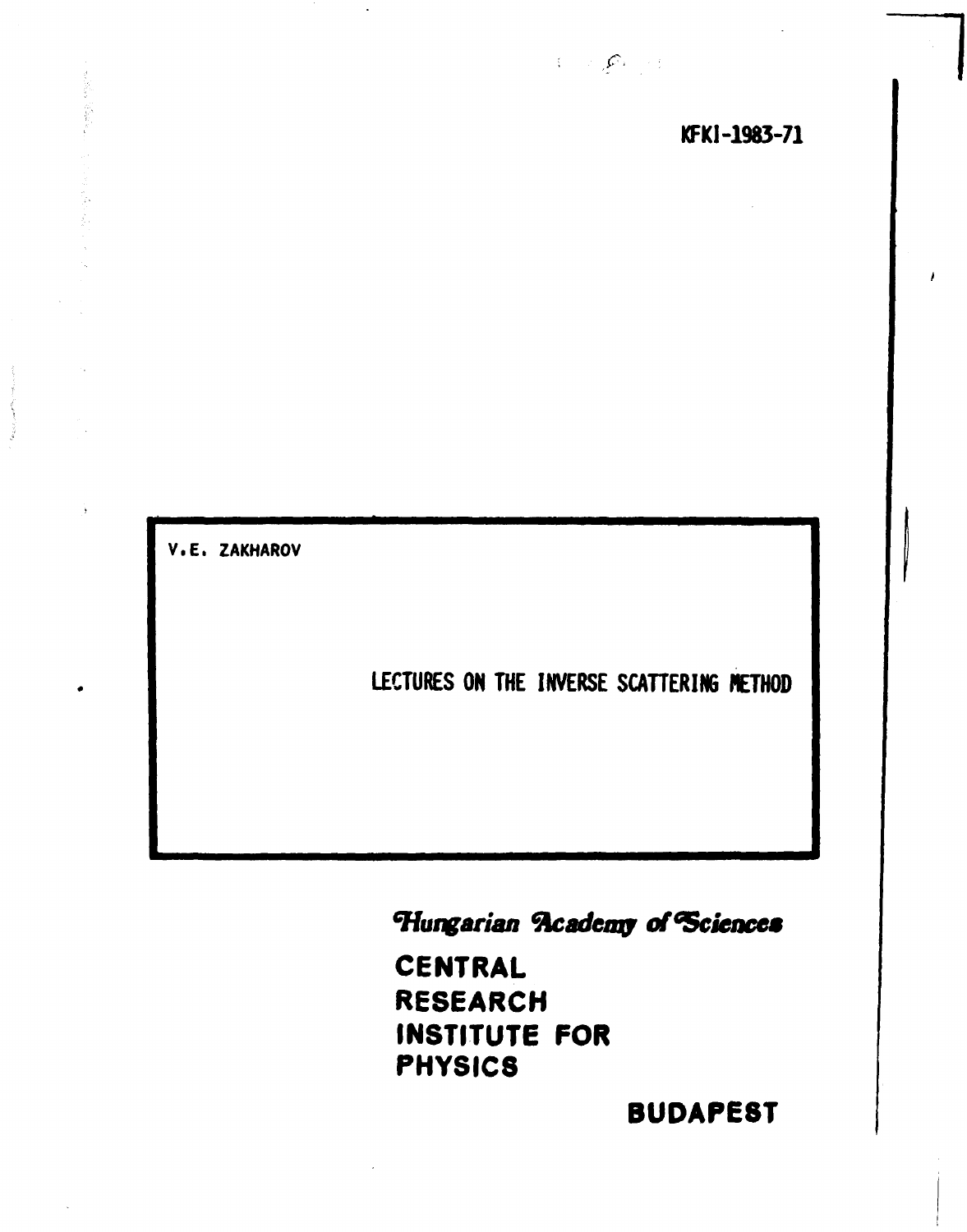## KFKI-1983-71

J

# LECTURES ON THE INVERSE SCATTERING METHOD

 $\cdot$ 

 $\ddot{\phantom{a}}$ 

 $\sim$ 

## V.E. ZAKHAROV

L.D. Landau Institute for Theoretical Physics<br>of the Academy of Sciences of the USSR, Moscow

HU ISSN 0368 5330<br>ISBN 963 372 111 3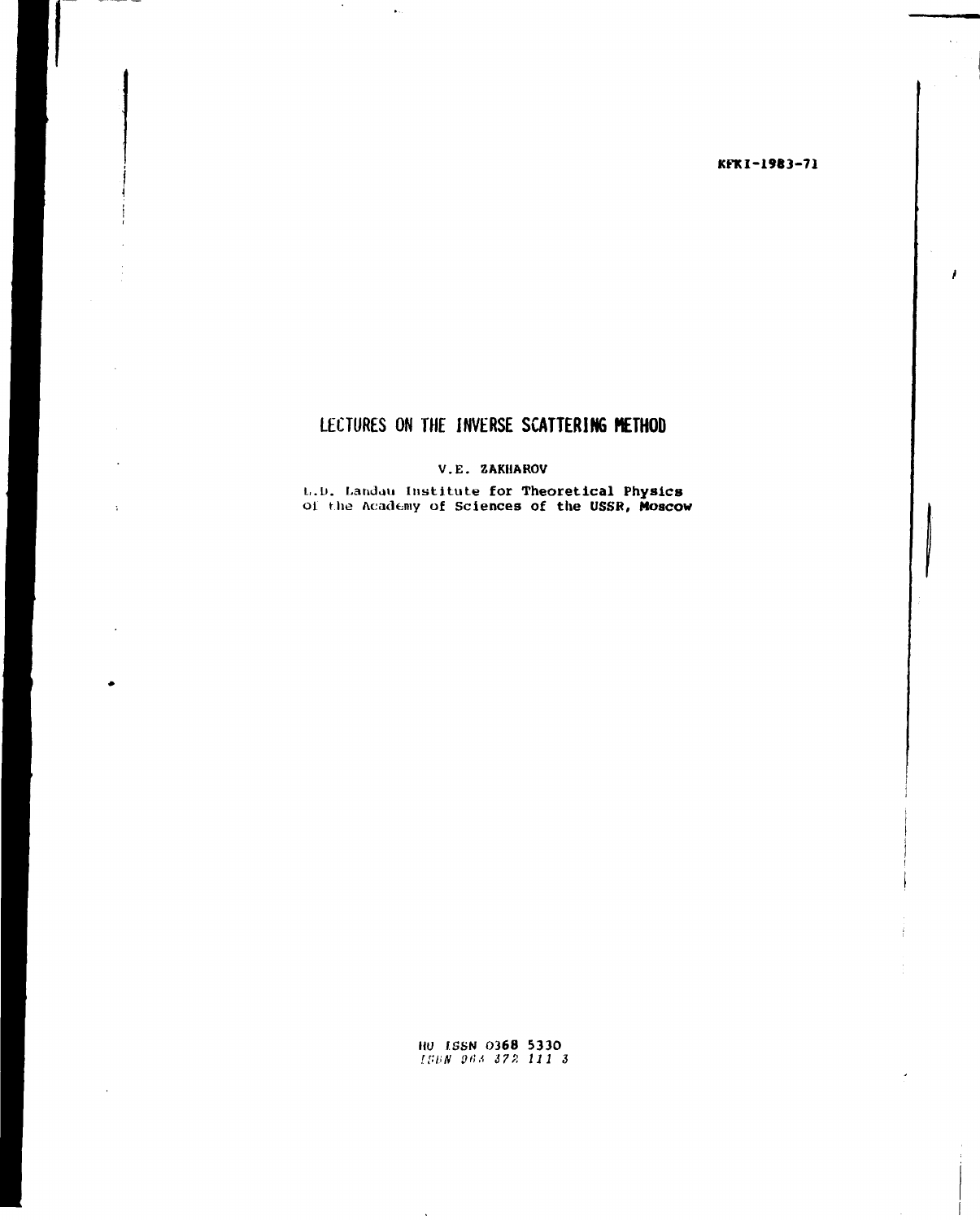#### **ABSTRACT**

**In a series of six lectures an elementary introduction to the theory of inverse scattering is given. The first four lectures contain a detailed theory of solitons in the framework of the KdV equation, together with the inverse scattering theory of the one-dimensional SehrOdinger equation. In the fifth lecture the dressing method is described, while the sixth lecture gives a brief review of the equations soluable by the inverse scattering method.** 

#### **АННОТАЦИЯ**

Дается краткое изложение серии докладов о теории обратного рассеяния, прочитанных в рамках I-ой советско-венгерской группы по теории твердых тел. В первых четырех докладах была изложена теория обратиого рассеяния в случае одномерного уравления Шредингера и теория солитонов в рамках уравиений KdV. В пятой лекции кратко излагается метод "дрессинга", а в шестой лекции обозреваются типы уравнений, решение которых можно найти, используя метод обратного рас**сеяни .** 

## **KIVONAT**

**A hat előadásból álló sorozatban elemi bevezetést adunk az inverz szórás elméletébe. Az els6 négy előadásban kidolgozzuk az 1-dimenziós Schrödinger egyenlet inverz szórás elméletét és részletes elméletet építünk fel a KdV egyenlet megoldásaiként kapható szolitonokra. Az Öt0dlk előadásban leírjuk a "dressing"-módszert, a hatodik előadásban pedig röviden áttekintjük azokat az egyenleteket, amelyek az inverz szórás módszer segítségével megoldhatók.**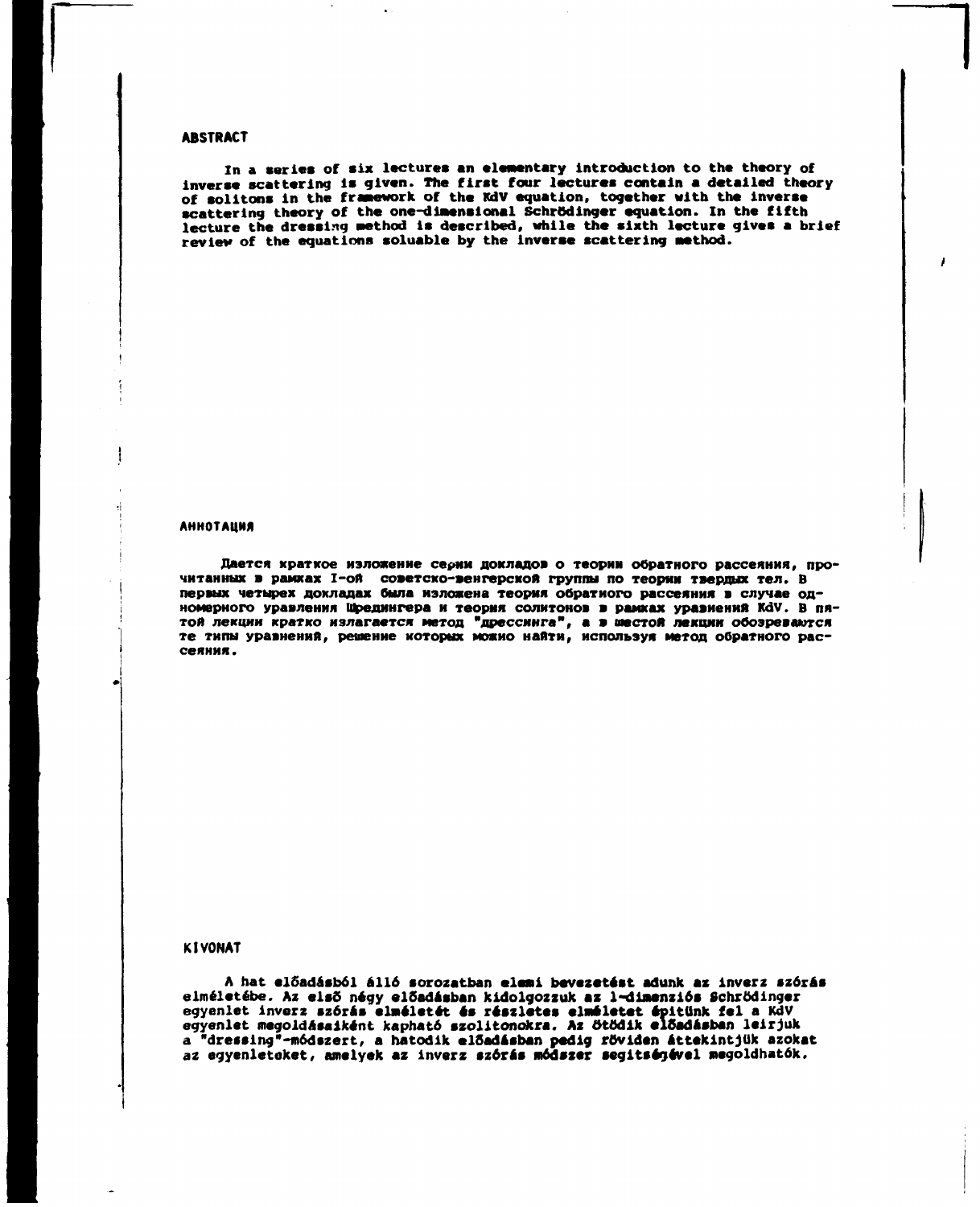## **INTRODUCTION**

**The term "soliton" is one of the most popular in the world of theoretical physics. In fact, the soliton concept is exploited in almost all parts of this vast world - fron the theory of elementary particles to cosmology - and with great success. The developments of soliton theory have led to the birth of a new and highly productive branch of mathematical physics, the inverse scattering method.** 

**These six lectures constitute an elementary Introduction to the theory of inverse scattering. They were read at the Department of Solid State Theory of the Central Research Institute for Physics, Budapest, in October, 1982 during the first Hungarian-Soviet workshop on solid state theory. The first four lectures contain a detailed theory of solitons in the framework of the KdV equation, together with the inverse scattering theory of the cne-dimensional Schrödinger equation.** 

**The fifth lecture demonstra . on a simple example the more elementary "dressing method" and the sixth lecture is devoted to a general review of integrable nonlinear equations of mathematical physics.** 

I am most grateful to Dr. András Sütő for carrying out **the exacting task of preparing these lectures for publication.** 

**- 1 -**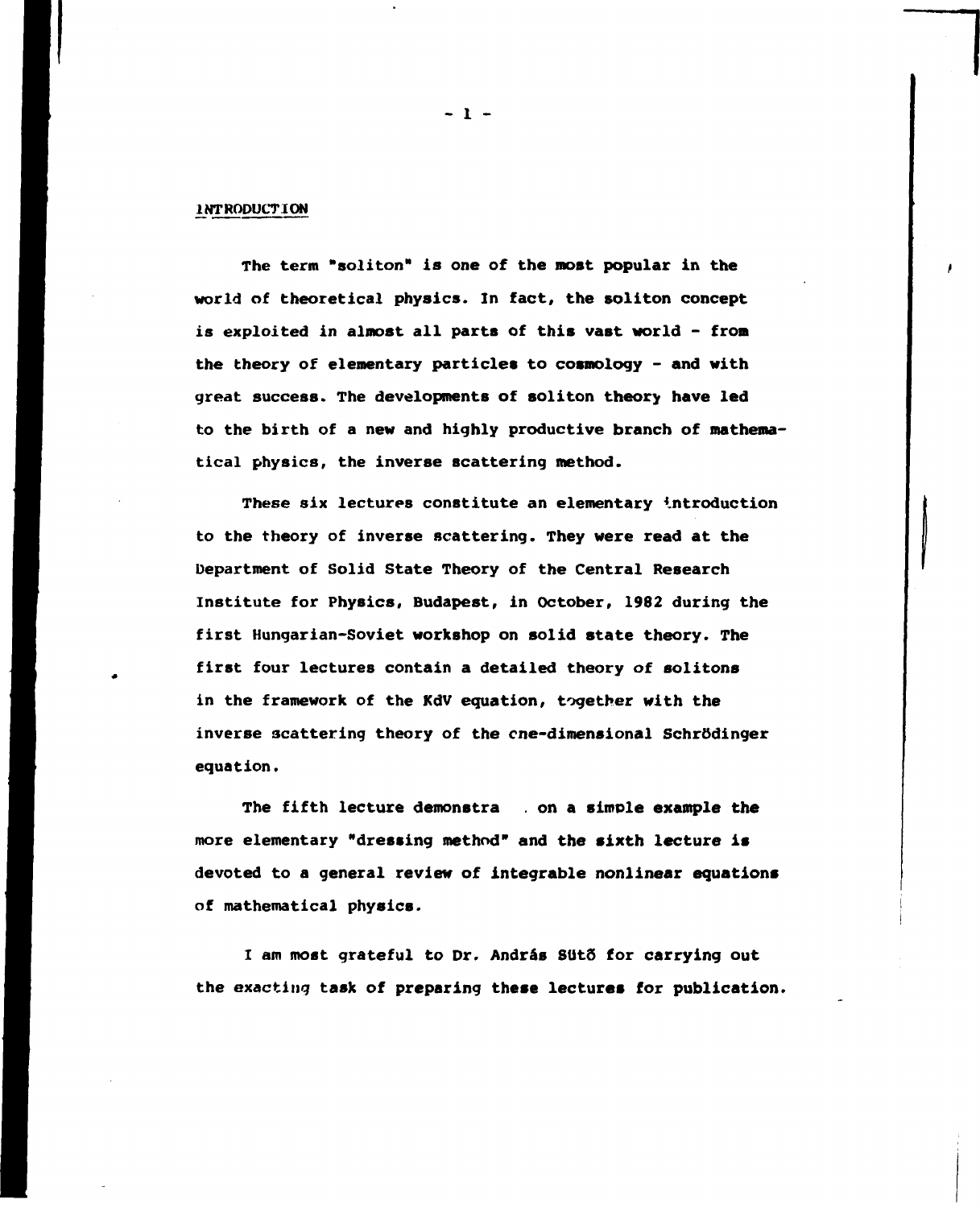## **Lecture One**

**I should first like to write up some nonlinear differential equations:** 

1) 
$$
u_t - 6uu_x + u_{\text{max}} = 0
$$
 (1.1)

2) 
$$
r_{\rm e} + r_{\rm m} \pm |r|^2 r = 0
$$
 (1.2)

$$
3) \qquad u_{\text{f}\eta} \qquad \text{sin } U \tag{1.3}
$$

$$
U_{\beta\eta} = \sinh U \tag{1.4}
$$

4) 
$$
\vec{n}_{tt} = \vec{n}_{xx} + (\vec{n}_{t}^{2} - \vec{n}_{x}^{2})\vec{n} = 0
$$
;  $\vec{n}^{2} = 1$  (1.5)

**Each of these equations has a universal physical application. The first of them is known as the Korteveg-de Vries (KdV) equation. Let us assume a nonlinear medium having a sound-like excitation branch with the dispersion law** 

$$
\omega^2 = S^2 k^2 (1 + \epsilon k^2) \qquad \text{at}^2 \text{ or } 1
$$

**For small Ck\* we have** 

$$
\omega = 2.6k(4 + \frac{6}{2}k^2 + ...)
$$
 (1.6)

**Different signs in (1.6) correspond to waves moving in opposite directions. If we regard only waves moving to the right, we have to choose the plus sign. Let U(\*,t) be some variable describing the medium (maybe the density variation or macroscopic velocity of the medium). From (1.6) we find that U obeys the equation**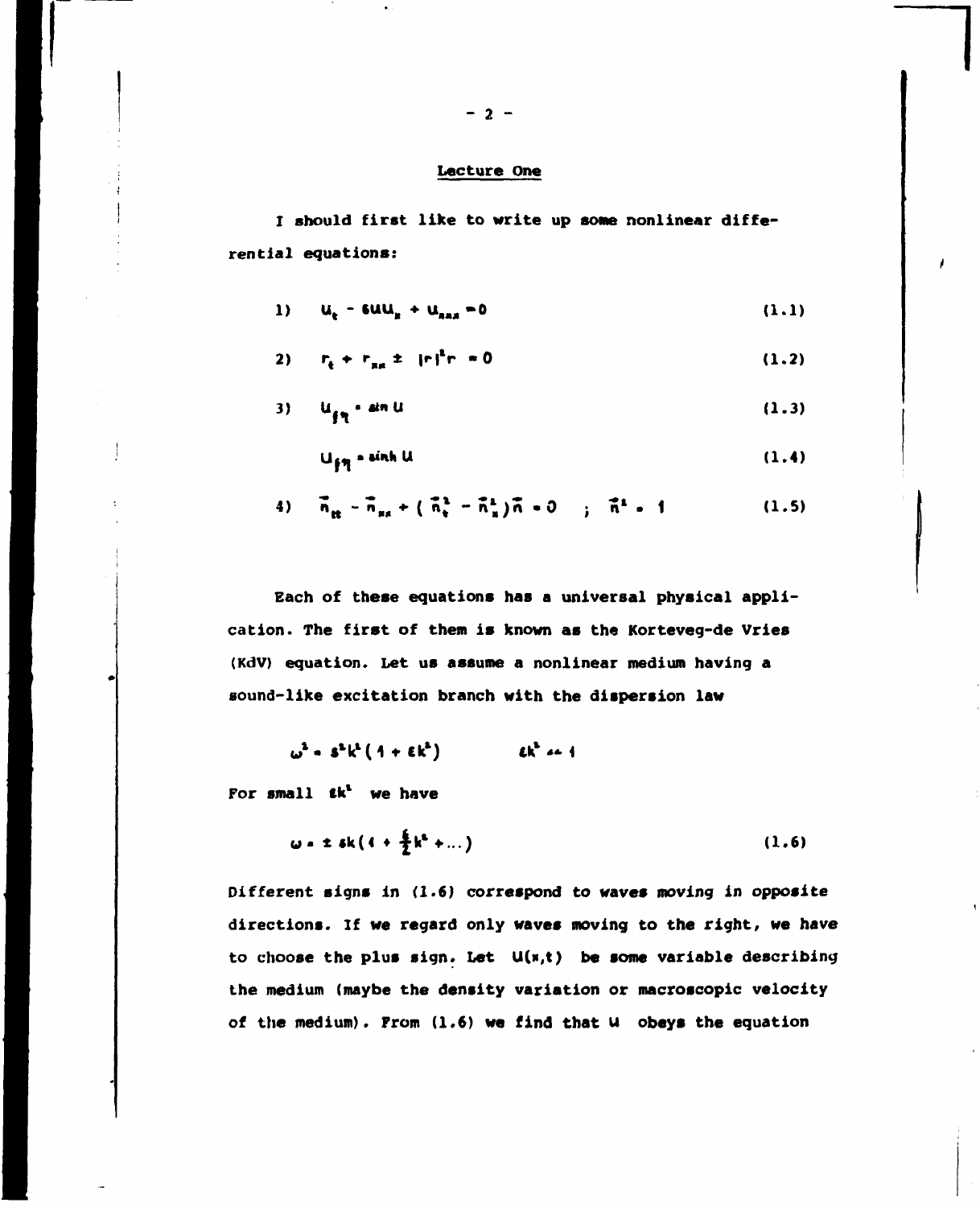$$
\frac{\partial u}{\partial t} + \epsilon \frac{\partial u}{\partial u} - \frac{\epsilon s}{\lambda} \cdot \frac{\partial^2 u}{\partial x^3} = 0
$$
 (1.7)

Now we shall include nonlinear effects in the consideration. The most simple such effect is the dependence of the sound velocity on U . Assuming U to be small, we have

$$
\mathbf{s} \cdot \mathbf{s}_{\mathbf{a}} + \mathbf{s}_{\mathbf{a}} \mathbf{u} + \dots \tag{1.8}
$$

Substituting (1.8) in (1.7) we neglect the small term  $(6s_1/2)u\partial^2 u/3x^2$ . After going to a coordinate system moving with velocity s, we obtain

$$
\frac{\partial u}{\partial t} + s_1 u \frac{\partial u}{\partial x} - \frac{\epsilon s}{2} \frac{\partial^3 u}{\partial x^3} = 0
$$

An appropriate change of variables leads eventually to the KdV equation  $(1.1)$ .

Equation  $(1.2)$  describes the motion of a nearly monochromatic "wave train" in a dispersive nonlinear medium. Let us suppose that the Fourier transform of the wave train, according to the spatial variable  $x$ , is a function with a sharp maximum at  $k_0$ . Then the dispersion law  $\omega \cdot \omega(k)$  can be expanded



in a Taylor series in the vicinity of k. With kak.we we have

 $\mathbf{3}$  –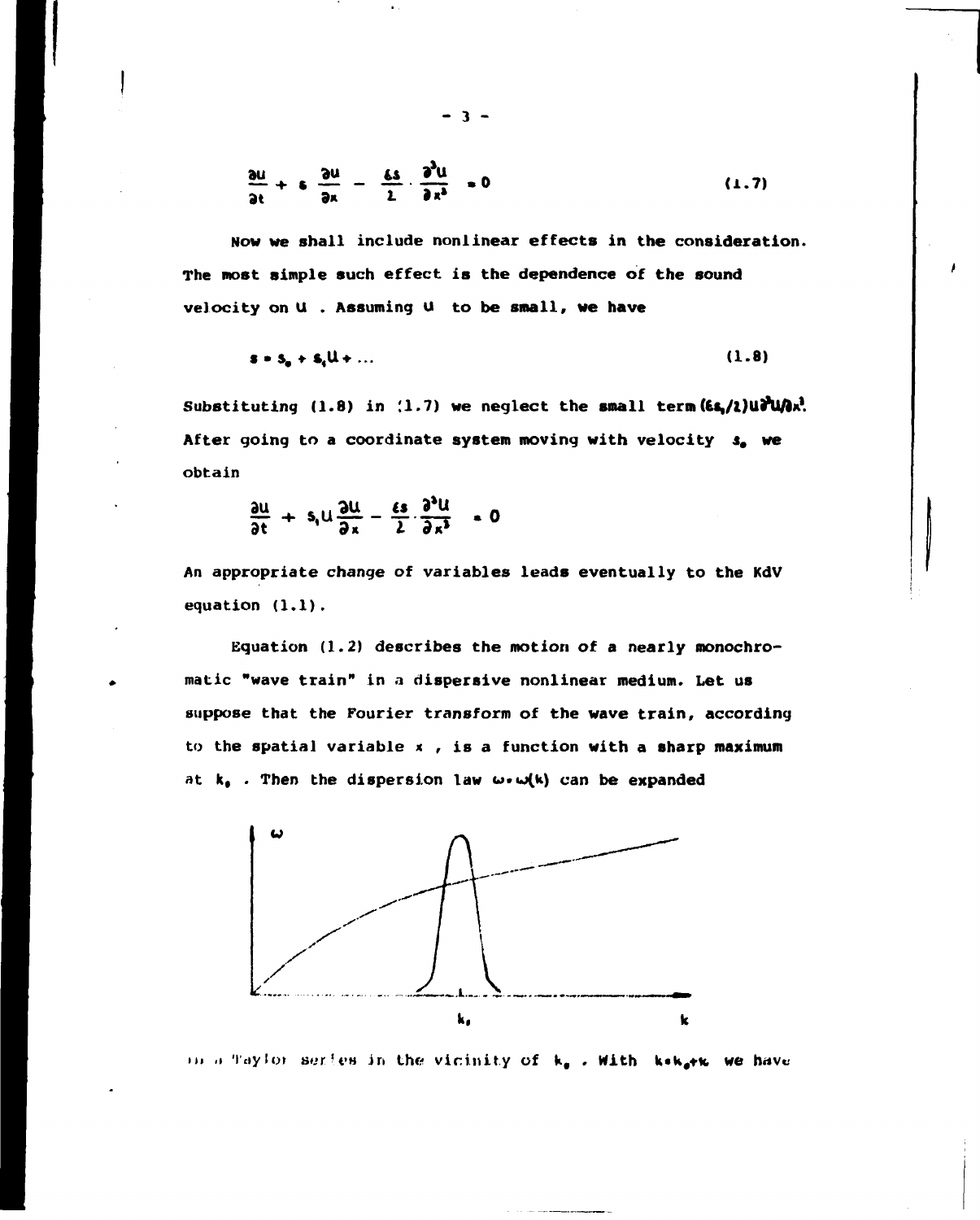$$
\omega(k_0 + k) = \omega(k_0) + \frac{\partial \omega}{\partial k}\Big|_{k_0} = k_0 + \frac{1}{L} \frac{\partial^2 \omega}{\partial k^2}\Big|_{k_0} = k_0^2 + \dots \tag{1.9}
$$

Let U(x,t) again be a variable describing the medium and **U(k,w) be its Fourier transform. We define the new function c(n,ft) • U(k,+ic , w(k,)+2.) . After inverse Pourier transform we get the function r(x,t) describing the slowly varying envelope of the wave train. It obeys the equation** 

$$
i(r_{\rm t} + v_{\rm p} r_{\rm r}) - \frac{1}{2} \left. \frac{\partial u_{\rm t}}{\partial t^2} \right|_{k_{\rm s}} r_{\rm r, \rm r} = 0 \tag{1.10}
$$

where  $v_{\text{av}} \cdot \partial \omega / \partial k \vert_{k_{\text{av}}}$  is the group velocity. To include nonlinear **effects, let us note that in a nonlinear medium the frequency of a wave at a fixed ka depends on the wave amplitude. For slowly varying wave trains we may consider this dependence to be local at к . If this dependence has the form** 

$$
\omega_{k} \longrightarrow \omega_{k} + \text{Tirl}^{k}
$$

**we can change Bq. (1.10) to** 

$$
i(r_{e} + v_{gr}r_{n}) - \frac{1}{2} \frac{\partial^{2} \omega}{\partial k^{2}} \Big|_{k_{0}} \cdot r_{nn} = T! r l^{2} r
$$
 (1.11)

**After going to a moving coordinate frame and changing the variables appropriately we get (1.2). The sign before lrl\*r**  coincides with the sign of the product  $\omega^T$  and cannot be **changed by any transformation. Eq. (1.2) may be called the nonlinear Schrödinger equation (NSE).** 

**Equation (1.3) is known as the "sine-Gordon" equation. It has many physical applications such as, for instance, in** 

**- 4 -**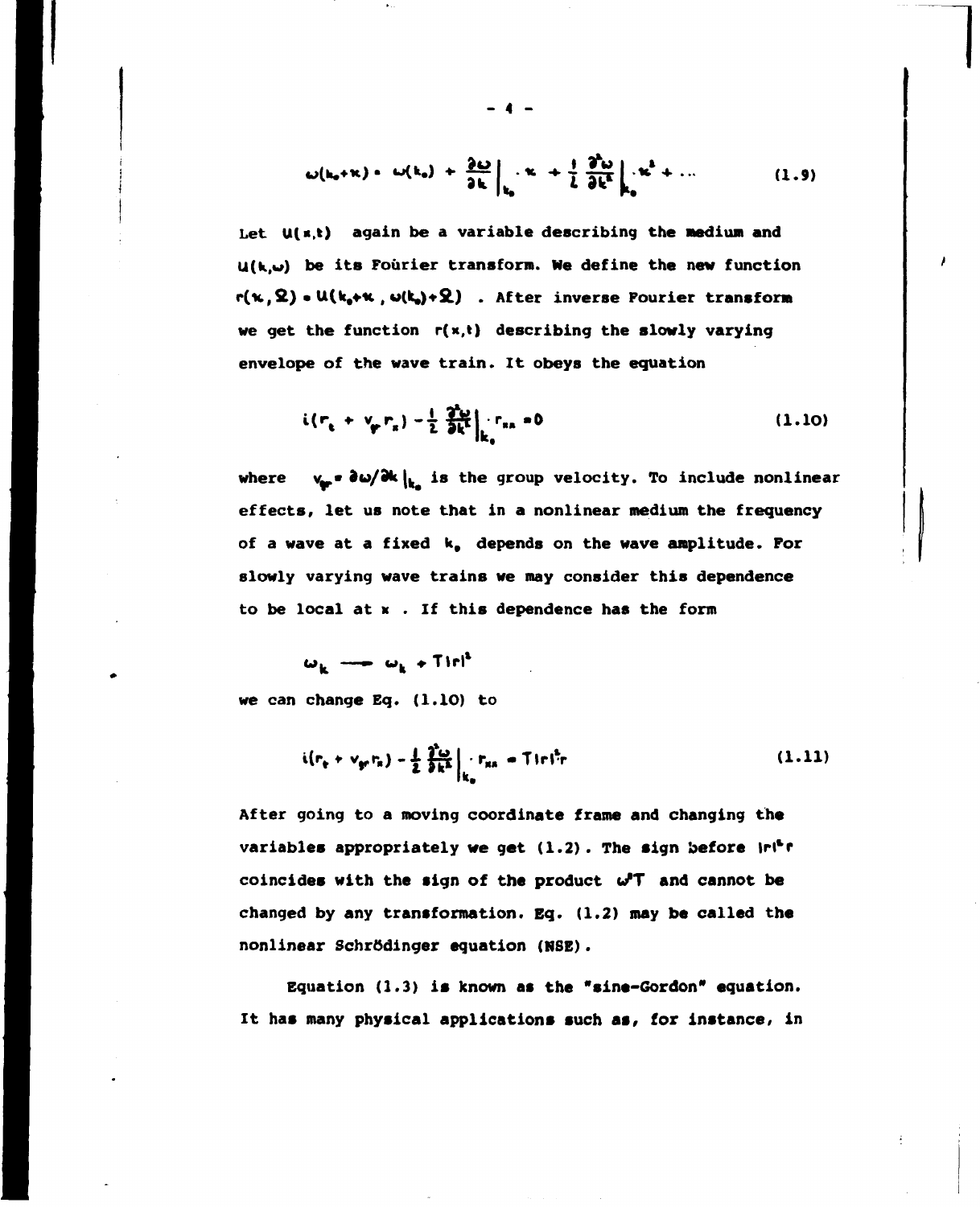the theory of superconductivity for the description of Josephson oscillations. In fact, this equation has an important geometrical meaning as an equation of surfaces with constant negative curvature. In this connection it was studied by mathematicians in the last century, and some of its essential properties (e.g. Bäcklund transformation) were found more than a hundred years ago. The same is true for the related Eq. (1.4).

Eq.  $(1.5)$  is the result of minimizing the action with  $\mathcal{L} \cdot \vec{\kappa}_{t}^{1}$  - $\vec{\kappa}_{s}^{1}$ , accounting for the additional Lagrange density restriction  $\bar{n}^{1}$ -1 (here  $\bar{n}$  is a three-dimensional vector). This "R -field model" is popular as a simple model of the quark confinement theory.

We can enlarge the list of equations:

5) Boussinesque equation

 $u_{11} - u_{12} + (u^2)_{12} + u_{12} = 0$ 

6) Three-wave resonance equations

 $\frac{\partial u_{\bullet}}{\partial t} + v_{\bullet} \frac{\partial u_{\bullet}}{\partial x} - i u_{\bullet} u_{\bullet}$  $\frac{\partial u_1}{\partial t} + v_1 \frac{\partial u_2}{\partial x} - i u_2 u_1^2$  $\frac{\partial U_L}{\partial t} + V_L \frac{\partial U_L}{\partial x} = i U_0 U_t^*$ 

7) Exciton-phonon interaction equations

 $i \psi_{\bullet} + \psi_{xx} = n \psi$  $n_x - n_x = |\psi|_x^2$ 

8) Landau-Lifshitz equation for a one-dimensional ferromagnet

$$
\overline{S}_t - [\overline{S}, \overline{S}_{xx}]
$$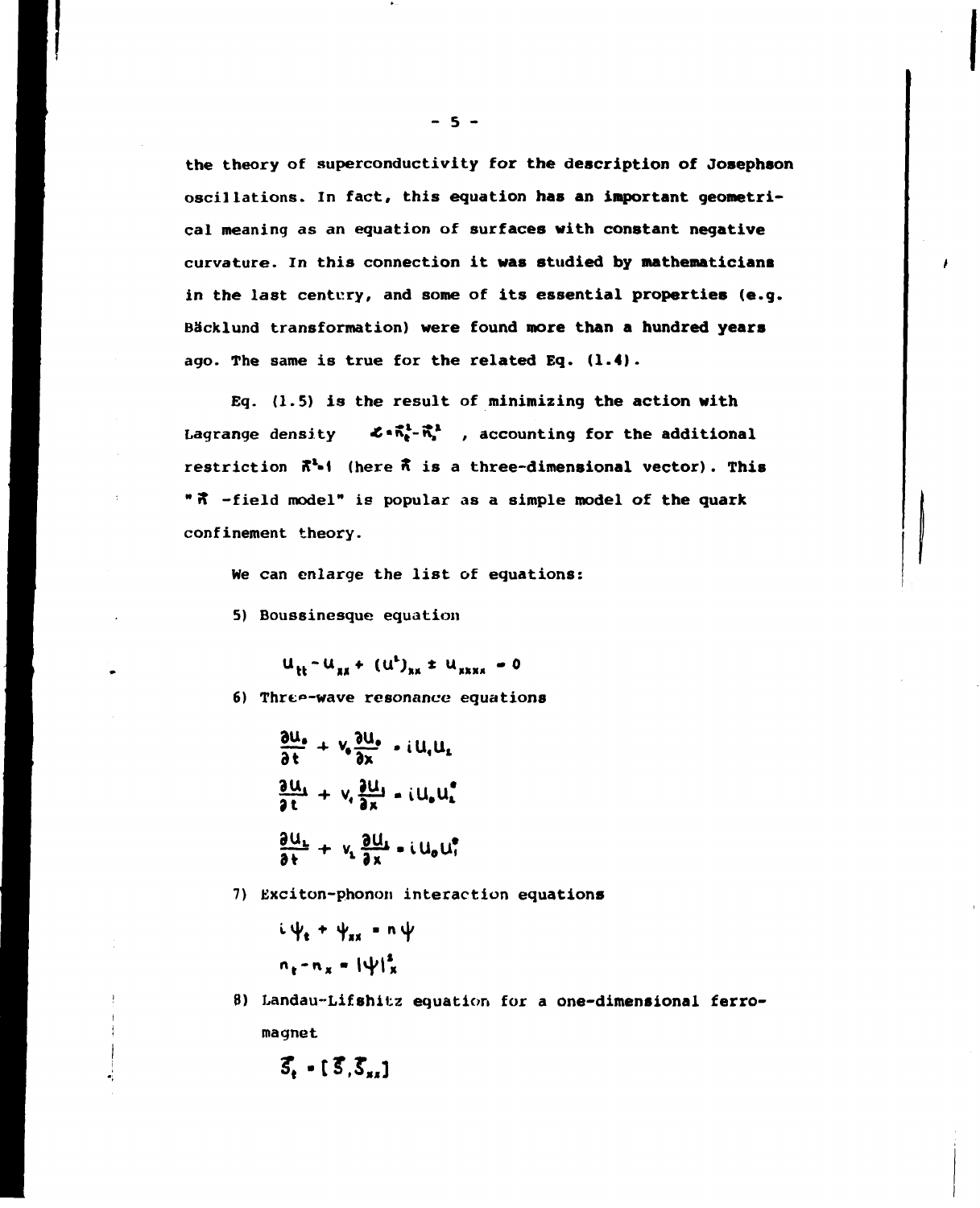**and so on. The total number of equations in this list is more than forty.** 

**All these equations are strongly nonlinear. Nevertheless they could effectively be studied by the new mathematical method called the inverse scattering method. This method was invented by Gardner, Green, Kruskal and Miura. Their pioneering work was published in October 1967, that is, fifteen years ago.** 

**The main idea of the method is that all these nonlinear equations are the compatibility conditions of some overdetermined systems of linear equations which are "good enough" (in a sense to be clarified later).** 

**Let us consider the system of two linear differential**  equations written for a scalar complex function  $\psi(x,t)$ ,

$$
\psi_{xx} = U \psi \tag{1.12}
$$

$$
\psi_t = A \psi_s + B \psi \tag{1.13}
$$

**Differentiating (1.12) with respect to t gives** 

$$
\psi_{\rm{ext}} = U\psi_{\rm{c}} + U_{\rm{c}}\psi = (U_{\rm{c}} + U\theta)\psi + U\theta\psi_{\rm{c}} \qquad (1.14)
$$

**The second derivative of (1.13) with respect to к is** 

$$
\psi_{\text{xxE}} = (A_{\text{xx}} + 2B_{\text{x}} + \text{AU})\psi_{\text{x}} + [(A_{\text{x}} + B)U + B_{\text{xx}} + (\text{AU})_{\text{x}}]\psi \qquad (1.15)
$$

**Comparing (1.14) and (1.15) we find** 

$$
(A_{xx} + 2B_x)\psi_x + (-U_x + B_{xx} + A_xU + (AU)_x)\psi = 0
$$
 (1.16)

**We must now explain how we understand the compatibility.**  We shall require that any solution of (1.12) given in t\*t<sub>o</sub>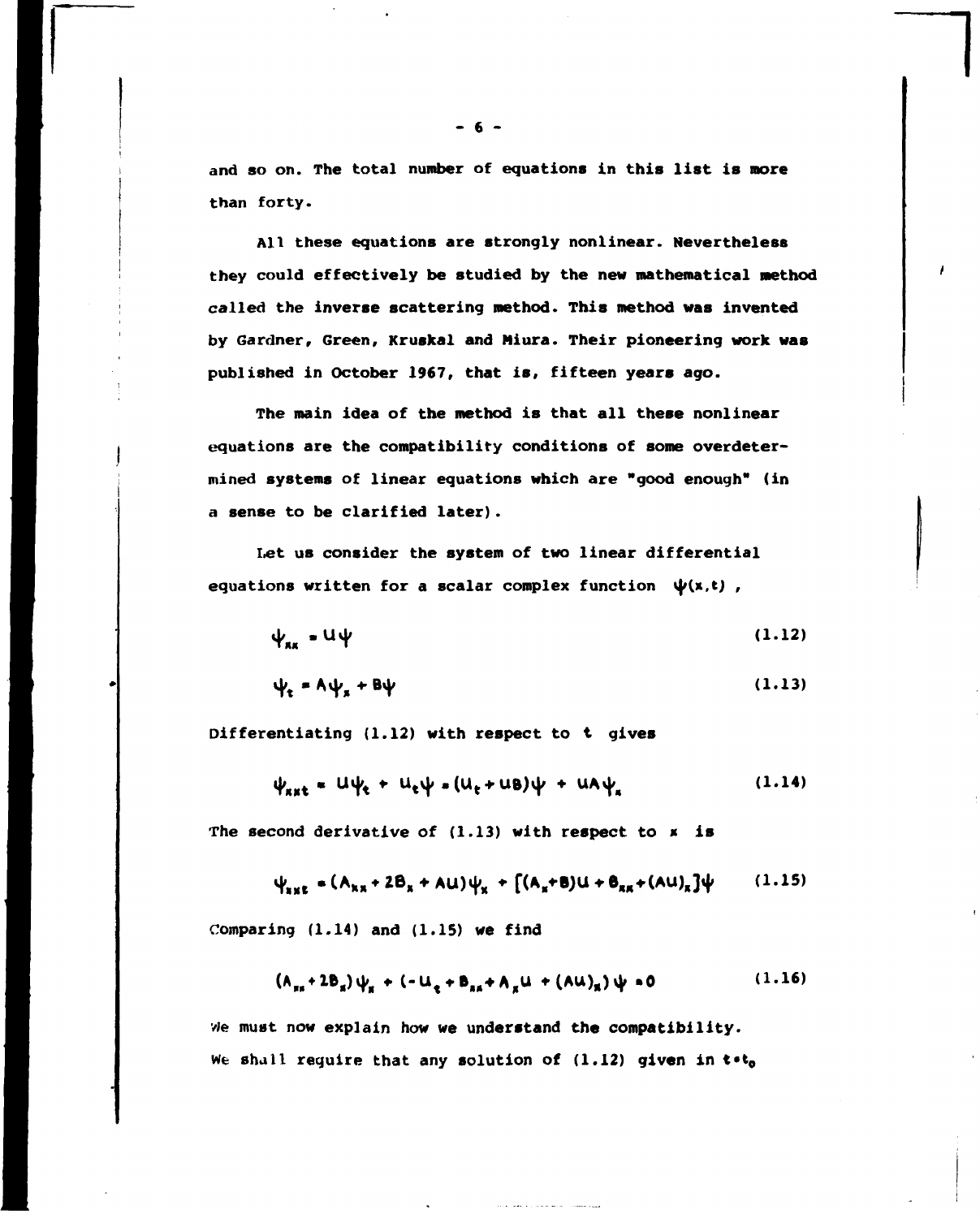**develops into a solution of (1.13) which remains a solution of (1.12) for any t>te . Now (1.16) can be satisfied only if** 

$$
A_{xx} + 2B_x = 0 \tag{1.17}
$$

$$
u_t = B_{xx} + A_x u + (Au)_x
$$
 (1.18)

**or** 

$$
u_{t} = -(t/2) A_{xxx} + A_{x}u + (Au)_{x}
$$
 (1.19)

**Kq. (1.19) imposes one condition on two functions, U and A . Let us assume that these are also functions of the complex**  parameter  $k^2$ , and Eq. (1.19) is satisfied identically in **this parameter, bet** 

$$
U = u - k2 \qquad A = v + \alpha k2 \qquad (1.20)
$$

**Substituting (I.20) in (1.19), the coefficients of the zeroth and second-order terms in k must vanish. Hence we have** 

$$
2v_{x} = \alpha u_{x}
$$
\n
$$
u_{t} = -(4/2)v_{xx} + 2v_{x}u + u_{x}v
$$
\n(1.21)

**If we choose «» then v»2u and from (1.21) we obtain** 

$$
u_t - 6uu_x + u_{xxx} = 0 \tag{1.22}
$$

**Thus, the KdV Eq. (1.22) is the compatibility condition of the 1inear system** 

$$
\psi_{xx} + (k^2 - u) \psi = 0 \tag{1.23}
$$

$$
\psi_{\mathbf{c}} * (\mathbf{k}^2 + 2\mathbf{u}) \psi_{\mathbf{x}} - \mathbf{u}_{\mathbf{x}} \psi
$$
 (1.24)

*tin* **will now exploit this remarkable fact.**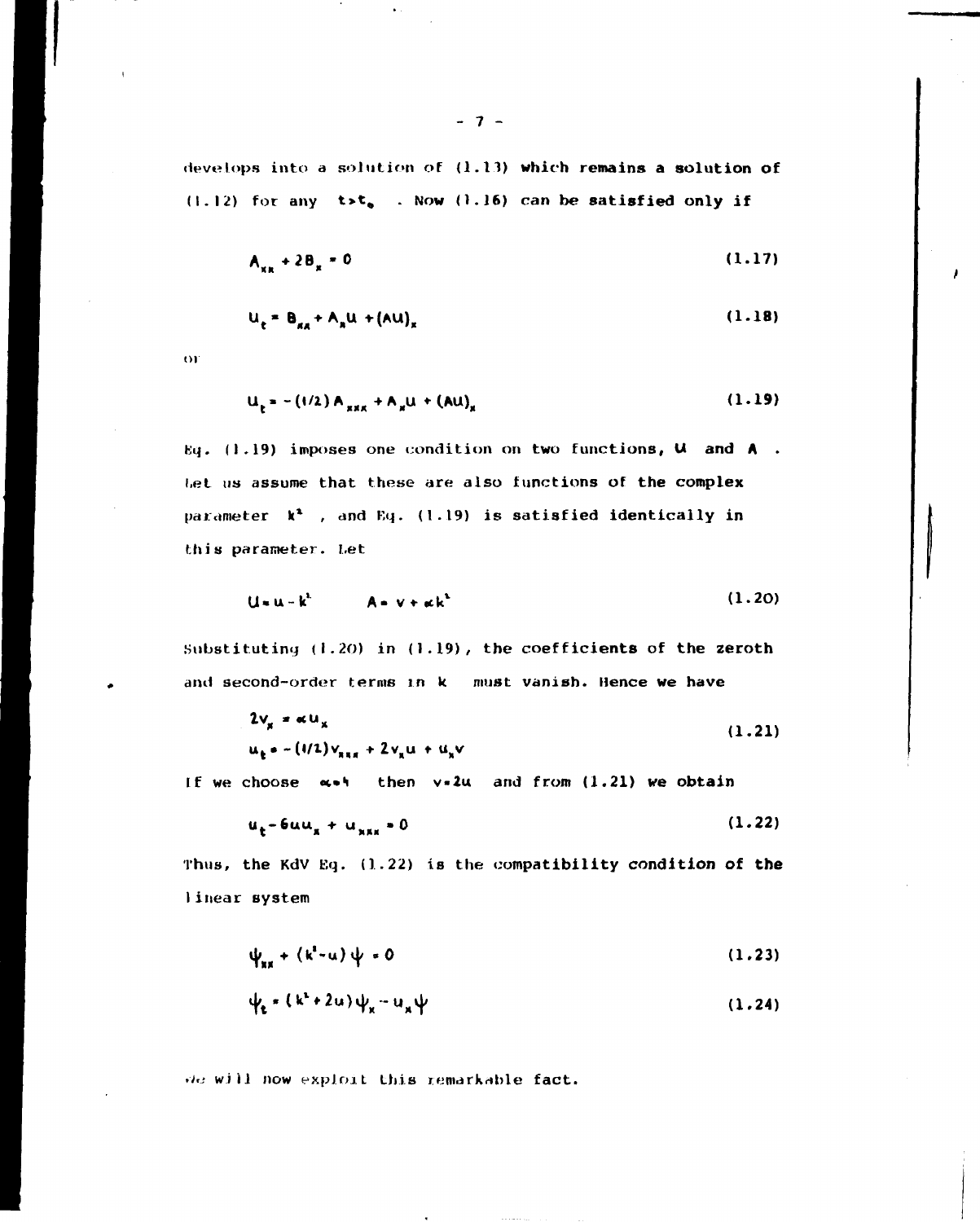Let us represent  $\psi$  in the form

 $\psi$  = exp (i  $\int x dx$ ) We have for  $\lambda$  (using (1.23) and (1.24))

$$
x^{2} + x^{2} + u - k^{2} = 0
$$
 (1.25)

and

$$
\int\limits_{a}^{\infty} \mathcal{X}_{\xi} d\nu = - (\hbar k^2 + u) \mathcal{X} + i u_{\pi}
$$

Hence

$$
\chi_{t} = \frac{\partial}{\partial x} \left\{ \left( 4k^{2} + u \right) \chi - i u_{x} \right\}
$$
 (1.26)

Let  $X = \frac{2}{3} - k$ , then from (1.25) we have

$$
\mathbf{f} = (1/2k)(u + \mathbf{f}^2 + i\mathbf{f}_x) \tag{27}
$$

and  $from (1.26)$ 

$$
\oint_{\mathcal{E}} = \frac{\partial}{\partial x} \left\{ \left( h k^2 + u \right) \oint - ku - i u_x \right\} \tag{1.28}
$$

If  $u \rightarrow 0$  at  $x \rightarrow \pm \infty$  we can also consider  $\int_{R} \rightarrow 0$  at  $x \rightarrow \pm \infty$ . Now we have  $j \rightarrow 0$  or 2k if  $x \rightarrow z \infty$  and

$$
\frac{2}{\delta t}\int\limits_{-\infty}^{\infty} \frac{1}{2} dx = 0
$$

Hence the function

$$
I(k) = \int_{-\infty}^{\infty} f(x) dx
$$

represents a conservation law for Eq. (1.1). It is the generating function of an infinite number of conserved quantities which do not depend on k . They are obtained as integrals of the coefficients in the asymptotic series

$$
\xi = \sum_{l=0}^{\infty} \frac{1}{(2k)^{l+1}} \xi_l
$$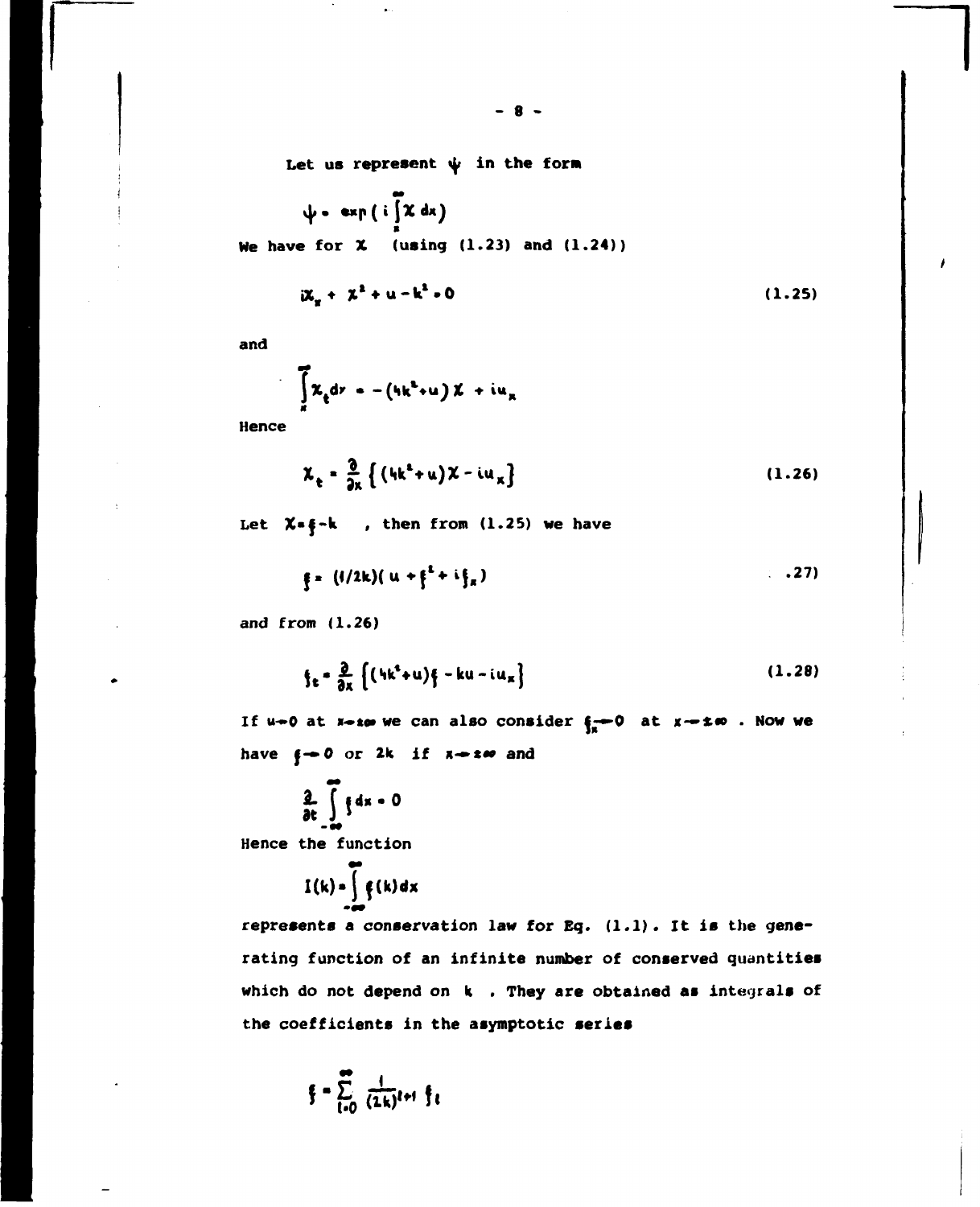$$
\xi_{n+1} = i(\xi_n)_x + \sum_{t=0}^{n-1} \xi_t \cdot \xi_{n-t-1} \qquad ; \qquad n>0 \quad ; \quad \xi_0 = u.
$$

so that

$$
\xi_1 = i u_{x}
$$
,  $\xi_2 = -u_{xx} + u^2$ , ...

It is seen that

$$
\int_{-\infty}^{\infty} \oint_{0} dx = 0
$$

Similarly, for all n

$$
\int_{\frac{\pi}{2}}^{\frac{\pi}{2}} \xi_{2n+1} dx = 0
$$

On the other hand, the integrals

$$
\int_{-\infty}^{\infty} \mathfrak{f}_{2n} \, dx = 1_n
$$

are non-vanishing quantities, independent of  $t$  . For example

$$
I_p = \int u dx
$$
,  $I_1 = \int u^2 dx$ ,  $I_2 = \int ((u_x^2 + 2u^2) dv$ ,

$$
I_3 = \int ((u_{xx})^2 - 5 u^x u_{xx} + 5 u^x) dx , \ldots
$$

All these integrals have the form

$$
I_n \cdot \int P(u, u_x, ..., u^{(n)}) dx
$$
 (1.29)

where P is a polynomial of u and its derivatives. They are called polynomial integrals of motion.

Let us make one more remark. It is, of course, not necessary to choose U and A as linear functions of  $k^2$ . In fact, they could be chosen as arbitrary rational functions of  $k^4$ .

Let us take, for example,

$$
u \cdot u - k^2 \quad , \quad A = v_1 + v_2 k^2 + h k^4
$$

then after substitution in (1.19) we obtain an equation which is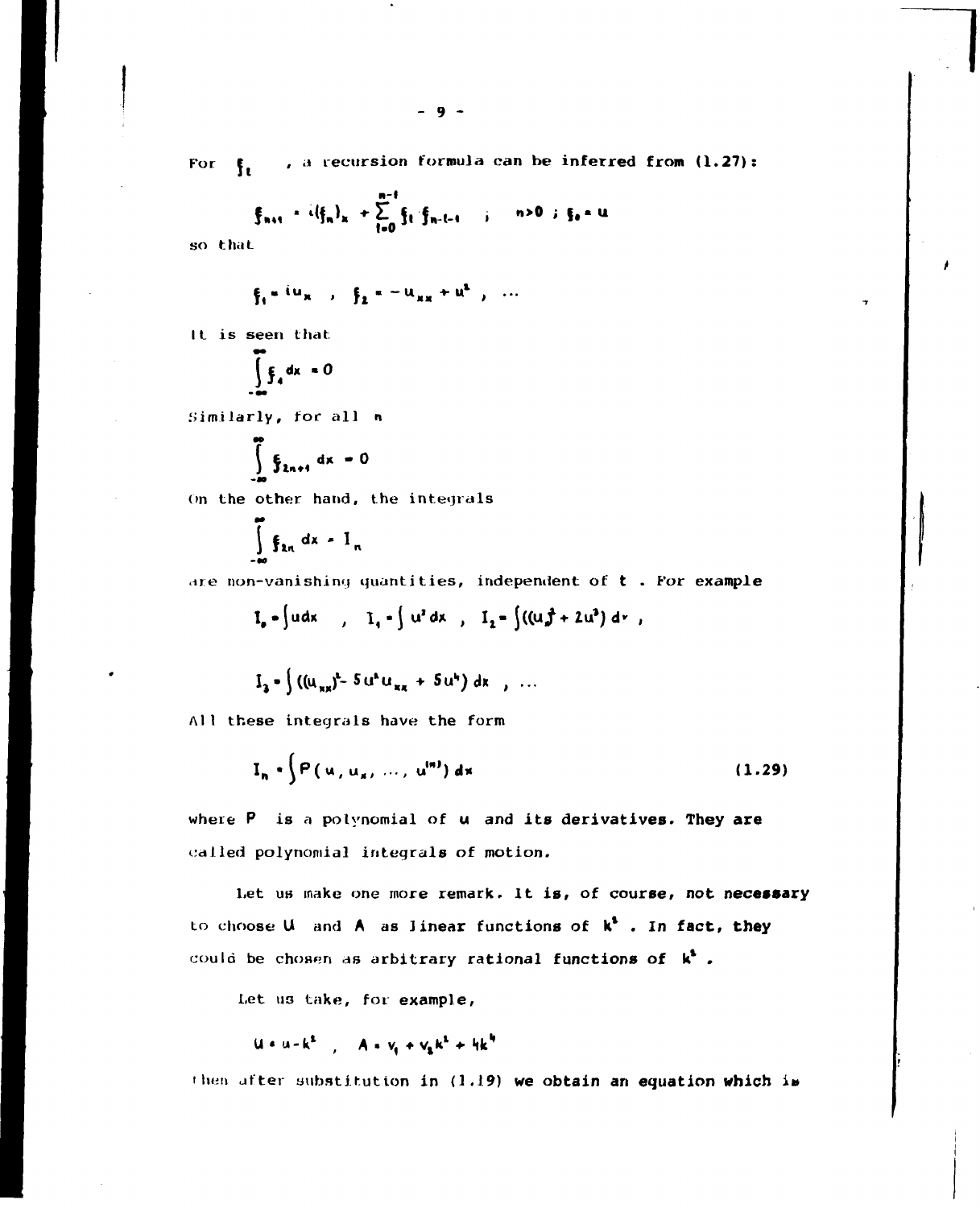quadratic in  $k^2$ . If we put the three coefficients equal to zero, we find

$$
v_{\rm g} = \frac{1}{2} \omega_{\rm g} = \frac{1}{2} \omega_{\rm g} \tag{1.30}
$$

$$
u_{t} \cdot 12u^{2}u_{x} - 2u_{x}u_{xx} - 2(u^{2})_{\text{RRF}} + u_{\text{RARAR}}
$$

The last one is the so-called "second KdV equation". If A is a polynomial of arbitrary degree we get "higher" KdV equations.

It is obvious that all of these equations will have the same integrals of motion (1.29). This remains true for more general systems of equations arising if we choose A as a rational function of  $k^k$ . But any change of  $\mu$  (for instance, if it is a rational function of  $k^2$  ) gives rise to other equations and other conserved quantities.

## Exercise 1.

 $\frac{1}{2}$ 

Find the compatibility conditions for the system (1.12),  $(1.13)$  if

 $u - uk^{t}$ ,  $A - vk^{t}$ 

Exercise 2.

Find the compatibility conditions if

$$
u = -\frac{w^2}{k^2} + u - k^2
$$
  

$$
A = v + hk^2
$$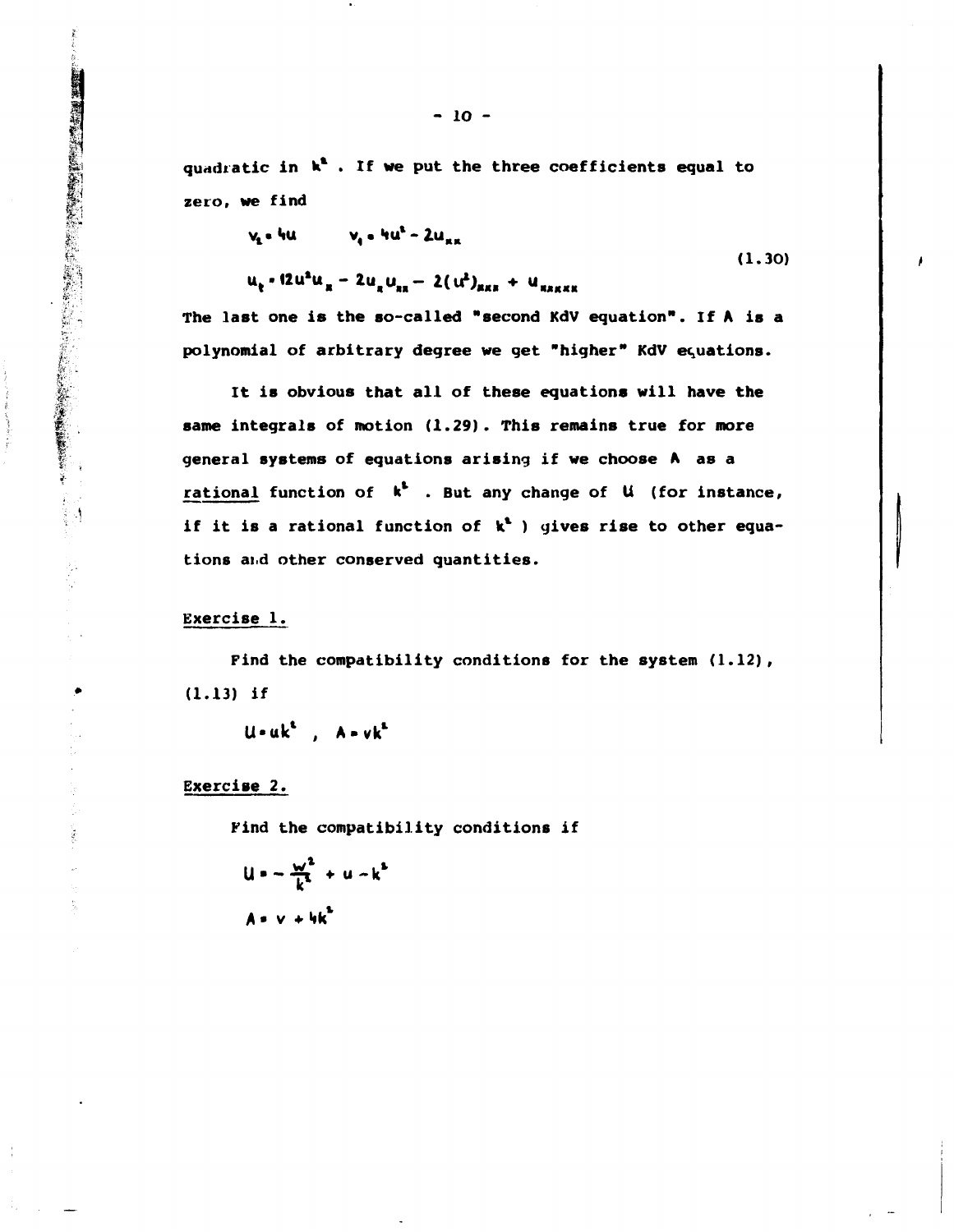## Lecture Two

Let us recall that the KdV equation

$$
u_k - 6uu_k + u_{\max} = 0 \tag{2.1}
$$

is the compatibility condition for the overdetermined linear system

$$
\psi_{xx} + (k^2 - u)\psi = 0 \tag{2.2}
$$

$$
\psi_k = (2U + 4k^2)\psi_{\mu} - U_{\mu}\psi
$$
 (2.3)

Let  $\psi$  be a compatible solution of this system and  $\mathbf{u}\rightarrow \mathbf{0}$  at x-too. Let us choose the boundary conditions so that

$$
\psi = \alpha(t, k) e^{-ikx}
$$
\nif x \to \infty  
\n
$$
\psi = \beta(t, k) e^{-ikx} + \gamma(t, k) e^{ikx}
$$
\nif x \to \infty  
\nif x \to \infty

and substitute  $(2.4)$  in  $(2.3)$ . At  $x \rightarrow \infty$ ,  $(2.3)$  reduces to

$$
\psi_{\mathbf{e}} = {}^{\mathbf{h}\mathbf{k}^{\mathbf{t}}}\psi_{\mathbf{x}} \tag{2.5}
$$

This and (2.4) yield

$$
\hat{\alpha}(k,t) = -hik^2\alpha
$$
  
\n
$$
\hat{\beta}(k,t) = -hik^2\beta
$$
 (2.6)  
\n
$$
\hat{\gamma}(k,t) = +hik^2\gamma
$$

 $\rightarrow$  new solution of (2.2) is  $\psi/\beta$  . (It is, however, not the solution of (2.3)!). Asymptotically

$$
\psi/\beta \rightarrow t(k,t) e^{ikx}
$$
  
\n
$$
\psi/\beta \rightarrow r(k,t) e^{ikx} + e^{ikx}
$$
  
\n
$$
\psi \rightarrow \infty
$$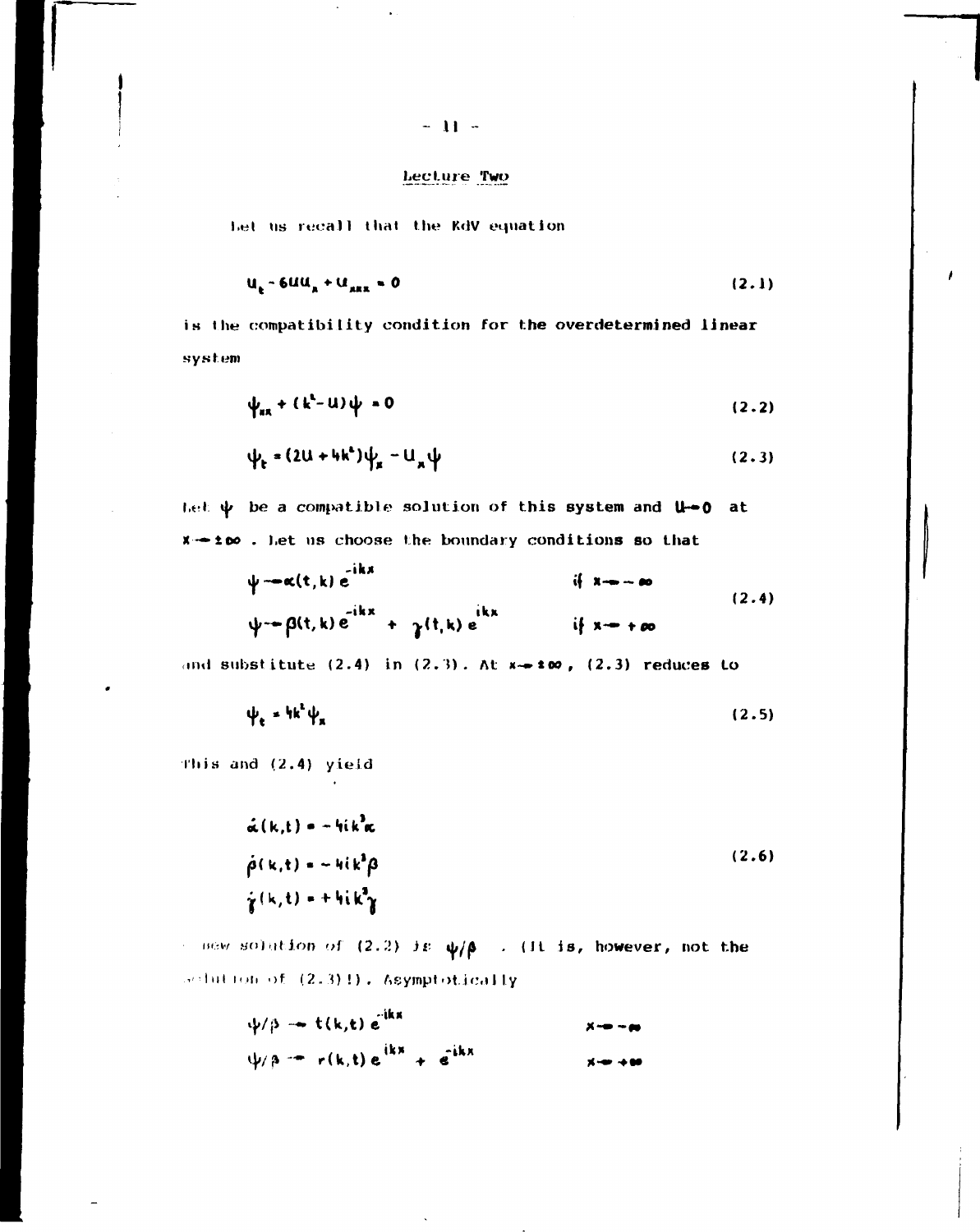**Hore** 

$$
\mathfrak{t}(\mathbf{k},\mathbf{t}) = \frac{\mathbf{c}(\mathbf{t},\mathbf{k})}{\mathbf{p}(\mathbf{t},\mathbf{k})} = \mathbf{t}(\mathbf{k})
$$
 (2.7)

does not depend on  $t = (t(k))$  and  $t$  are not to be confused) anct

$$
r(k,t) = \frac{g(i,\kappa)}{g(t,k)} = r(k) e^{i(k^2t)}
$$
 (2.8)

The asymptotic condition (2.6) describes the scattering problem assigned to the Schrödinger equation. Here t(k) is the forward scattering amplitude and r(k) is the amplitude of the backscattering.

Formulae (2.7) and (2.8) are very important and worth further discussion. Equation (2.2) is the stationary Schrödinger equation and its potential,  $U$ , depends on the parameter  $t$ . In general, the scattering data  $t(k,t)$  and  $r(k,t)$  also depend on  $t$  . Now (2.7) and (2.8) claim that if  $U$  obeys the KdV equation  $(2.1)$  then the time dependence of the scattering data is extremely simple:  $t(k,t)$  is constant and and  $r(k,t)$  is proportional to exp(8ik<sup>2</sup>t).

This fact lies at the foundation of the inverse scattering method. Indeed, we can solve the Cauchy problem for the KdV equation using the scheme

$$
u(x)|_{t=0} \xrightarrow{I} r(k)|_{t=0} \xrightarrow{I} r(k,t) \xrightarrow{I} u(x,t) \qquad (2.9)
$$

In the first step one finds the scattering data from the initial form of the potential. Secondly, using formula (2.8) the scattering data are continued to arbitrary  $t$  . Thirdly, the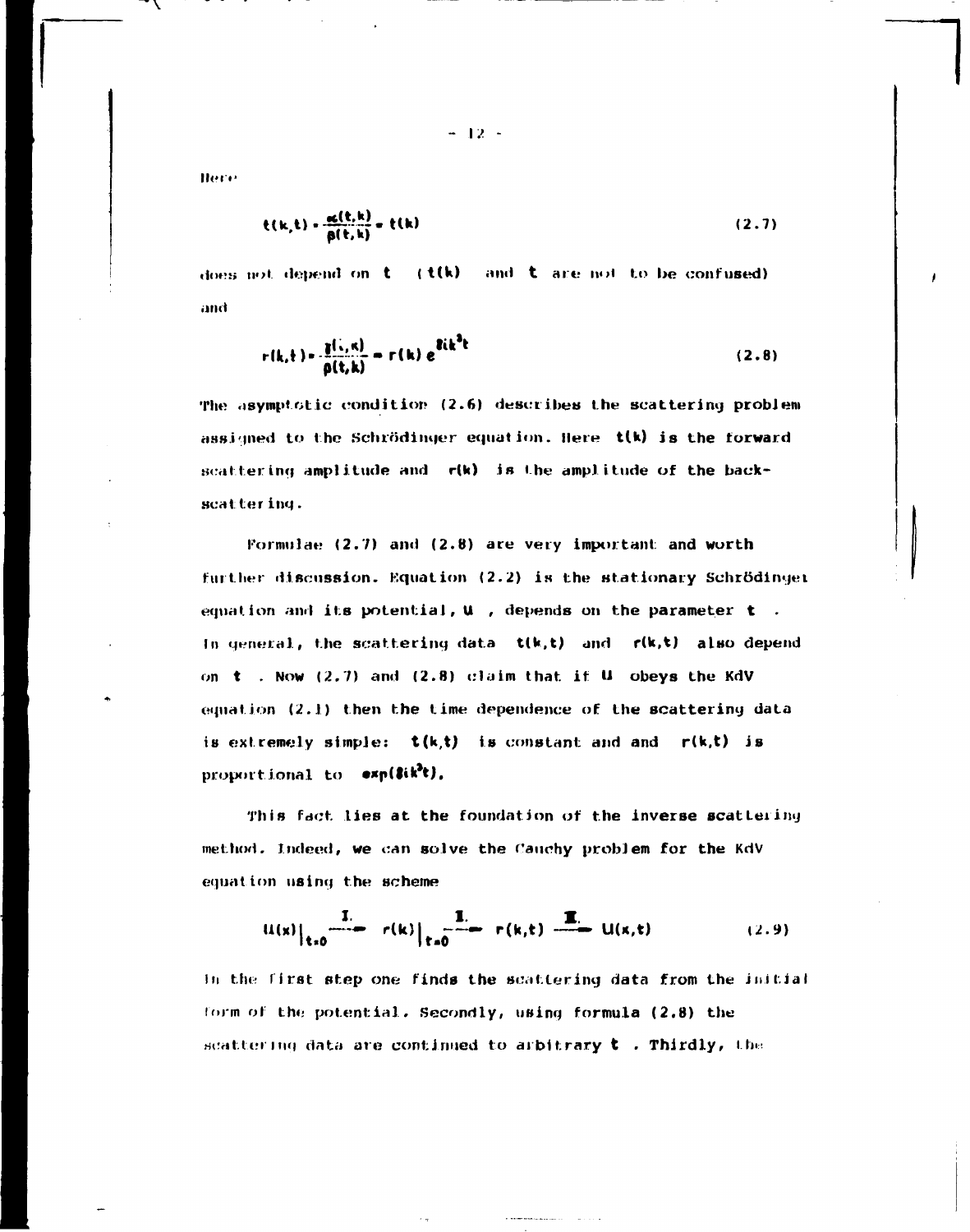potential U(x,t) is restored from the scattering data. In this way, the first step is the solution of a direct scattering problem: the third one presents the inverse scattering problem; the second step is trivial. We see that for an effective exploitation of formulae  $(2.7)$  and  $(2.8)$  we need a developed theory of the direct and inverse scattering for the Schrödinger equation. The theory of direct scattering is usually described in any standard course of quantum mechanics; the inverse scattering theory is not so widely known. The latter was developed during the fifties, mainly in the Soviet Union in some works of Gel'fand, Levitan, Marchenko and Faddeev. Their main tool was the analytic continuation of the solutions of the Scrödinger equation, which we are going to discuss now.

Let us come back to formula (2.4) and define the new function

$$
\varphi_{\lambda}(\mathbf{x}, \mathbf{k}) = \psi(\mathbf{x}, \mathbf{k}) / \alpha(\mathbf{k}) \tag{2.10}
$$

Asymptotically

$$
\varphi_i \longrightarrow e^{ikx} \qquad \text{if } x \longrightarrow \infty
$$
  

$$
\varphi_i \longrightarrow a(k) e^{ikx} + b(k) e^{ikx} \qquad \text{if } x \longrightarrow \infty
$$

where

$$
a(k) = \beta/\alpha
$$
,  $b(k) = \gamma/\alpha$ 

Similarly we define

$$
\varphi_2 \longrightarrow e^{ikx} \n\psi_1 \longrightarrow e^{-ikx} \n\psi_2 \longrightarrow e^{ikx} \n\vdots
$$
\n
$$
\downarrow \qquad \qquad \downarrow
$$
\n
$$
\downarrow \qquad \qquad \downarrow
$$
\n(2.11)

it is seen that

 $-13 -$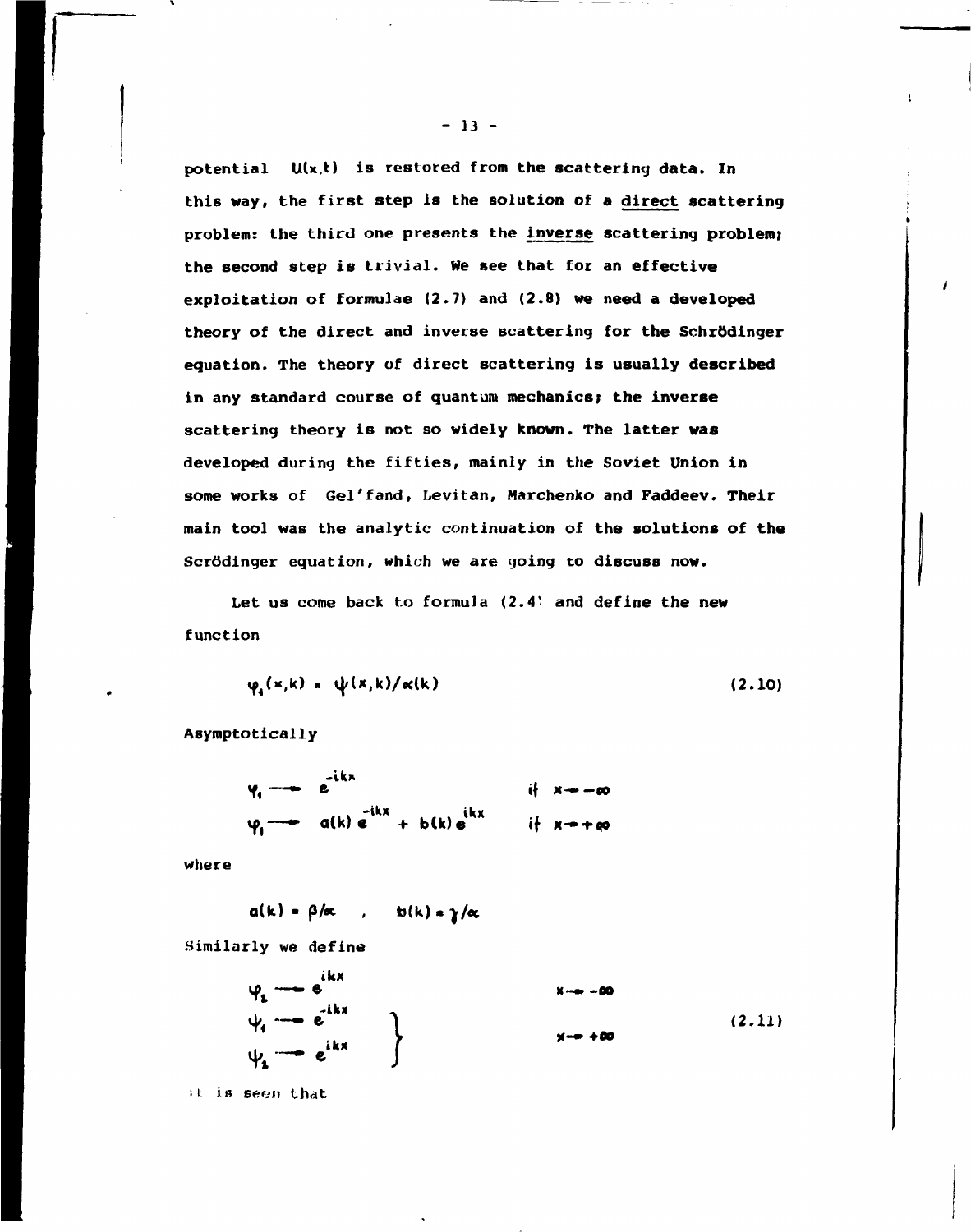$$
\varphi_2(-k) = \varphi_1(k) = \varphi_2^m(k)
$$
  

$$
\psi_2(-k) = \psi_1(k) = \psi_2^m(k)
$$

All these functions are called Jost's functions (in fact, they were studied long before Jost, at the beginning of the century). Both of the pairs,  $\psi_{i,1}$  or  $\psi_{i,1}$ , form a basis in the space of the solutions of (2.2). Therefore

$$
\varphi_i = T_{ik} \psi_k \tag{2.12}
$$

The matrix  $T_{ik}$  is often called the monodromy matrix. It can be reconstructed from (2.10) as

$$
T_{ik} = \begin{bmatrix} a(k) & b(k) \\ b(k) & a(k) \end{bmatrix}
$$

and tnerefore

$$
\varphi_{s}(x,k) = a(k) \psi_{s}(x,k) + b(k) \psi_{s}(x,k)
$$
\n
$$
\varphi_{s}(x,k) = b^{\theta}(k) \psi_{s}(x,k) + a^{\theta}(k) \psi_{s}(x,k)
$$
\n(2.13)

Let  $\{f_i, f_k\}$  denote the Wronskian of any two solutions,  $f_i$ ,  $f_i$ , of  $(2.2)$ :

 ${f_1, f_2} = f_1 f_{1n} - f_{1n} f_2 = -[f_2, f_1]$ 

We recall that

$$
\frac{d}{dx}\left\{\frac{1}{2}t_1, \frac{1}{2}t_2\right\} \in \mathbf{0}
$$

and therefore the Wronskian of Jost's functions can be constructed from their asymptotic forms, giving

 $\{\psi_1, \psi_2\}$  =  $\{\psi_1, \psi_2\}$  = 2ik  $(2.14)$ 

Substituting  $(2.13)$  into  $(2.14)$  we obtain

$$
|a(k)|^2 - |b(k)|^2 = 1
$$
 (2.15)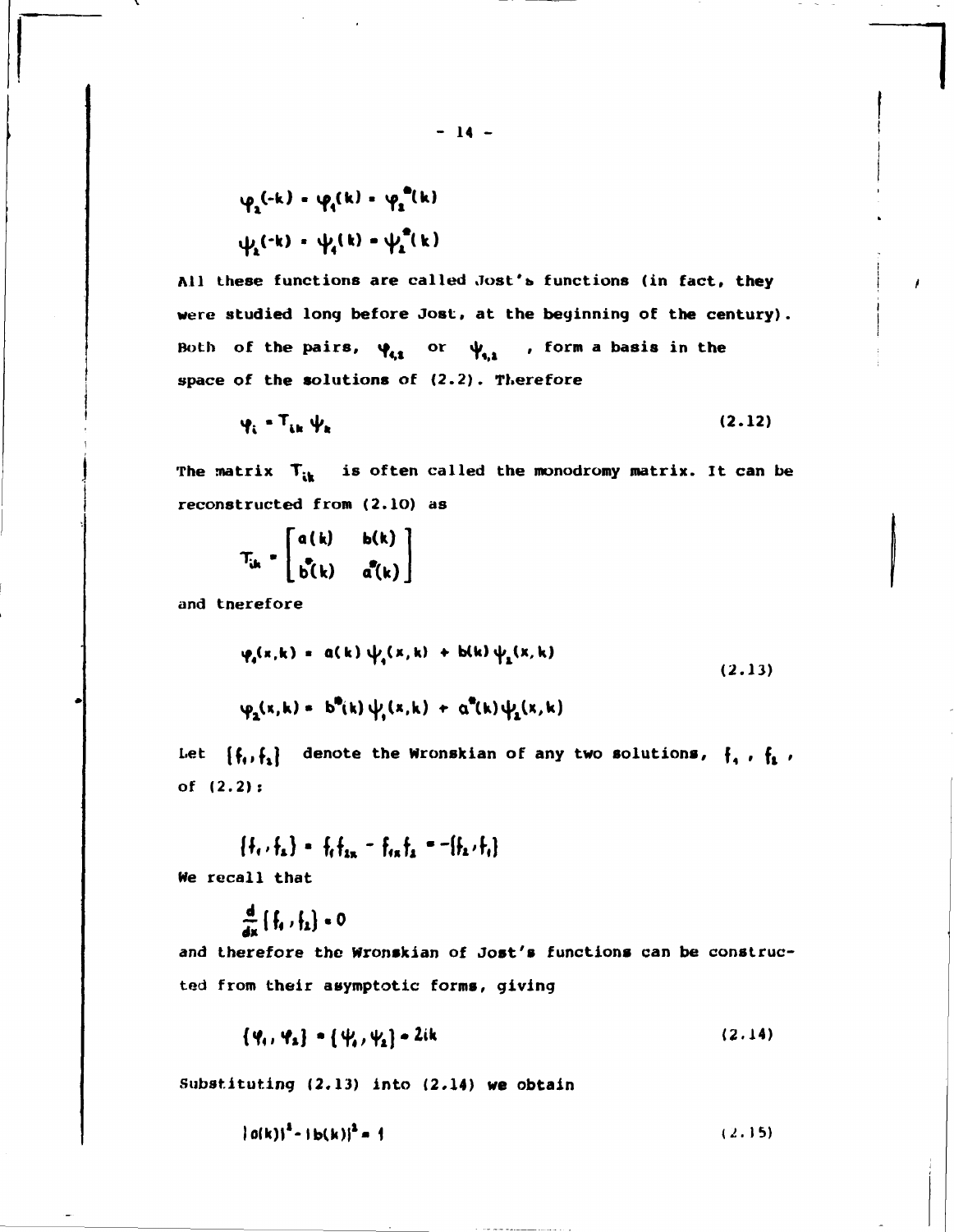that is, matrix T is unimodular. The scattering data are expressed through olk) and blk) as

$$
t(k) \cdot 1/a(k) \qquad , \qquad r(k) \cdot b(k)/a(k)
$$

implying

$$
{(t(k))}^{1} + {(r(k))}^{2} = 1
$$

This is the unitarity theorem for the one-dimensional scattering. For later use we list also the Wronskians

$$
\{\varphi_{\alpha}, \psi_{\alpha}\} = 2ik \alpha(k) \tag{2.16}
$$
  

$$
\{\varphi_{\alpha}, \psi_{\alpha}\} = -2ikb(k)
$$

In what follows, we derive integral equations for Jost's functions. Let us solve (2.2) by the method of the variation of the constant. We seek Jost's function  $\varphi$  in the form

$$
\varphi = c_s(x) e^{ikx} + c_z(x) e^{ikx}
$$

Having two new functions instead of the single old one, we may still impose the condition

(a) 
$$
c_{ax}e^{ikx} + c_{ax}e^{-ikx} = 0
$$

With this, one finds

$$
\varphi_{x} = ik (c_{i}e^{ikx} - c_{i}e^{-ikx})
$$

and

$$
(1) \qquad c_{ix}e^{ikx}-c_{ix}e^{-ikx}=\frac{1}{ik}U\psi
$$

From (a) and (b) and the boundary conditions  $c_j = 0$ ,  $c_k = +$  at x--- $\approx$ (appropriate for  $\phi_i$ ) it is found that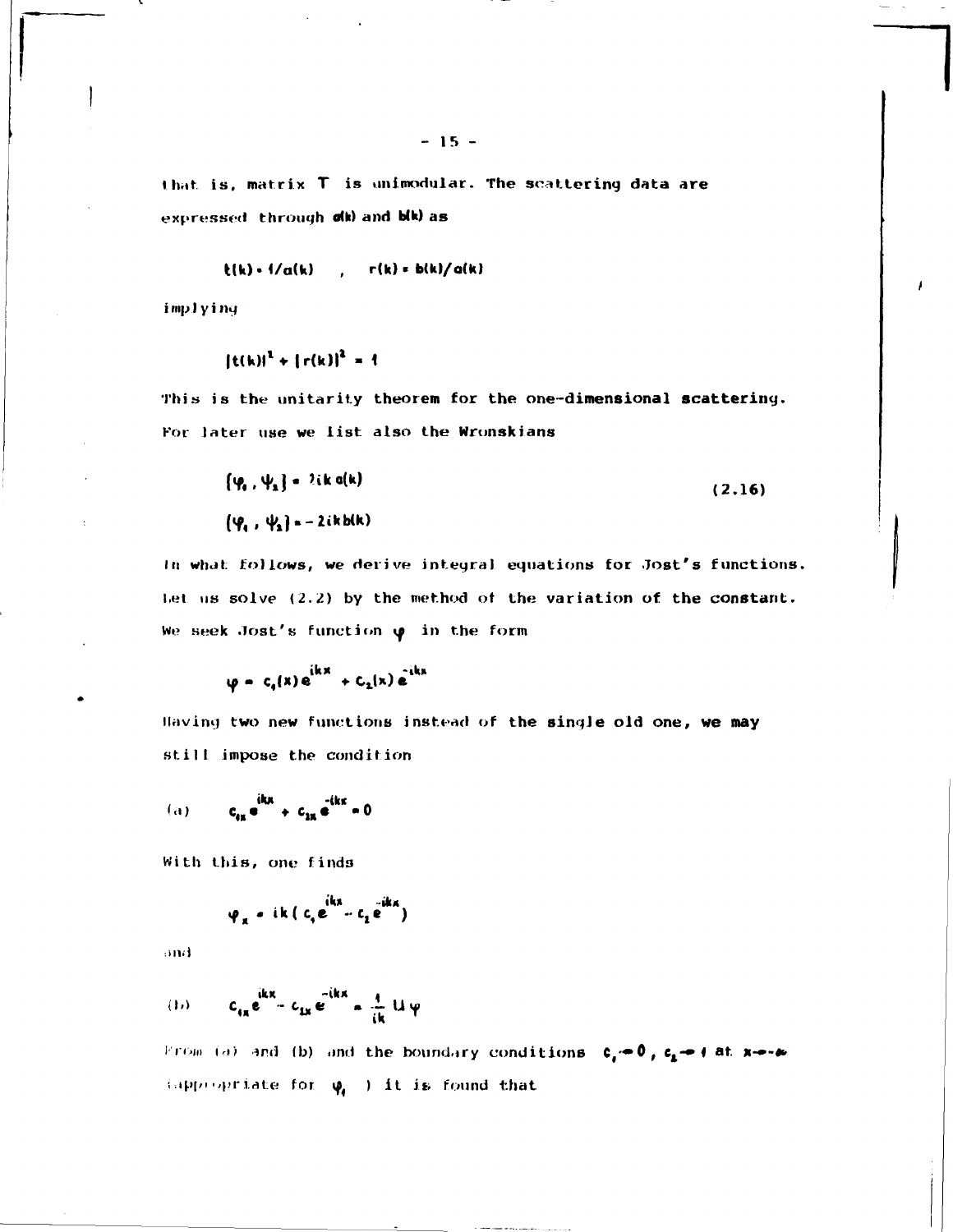$$
c_{i} = \frac{1}{2ik} \int_{-\infty}^{1} U(y) \phi(y) e^{-iky} dy
$$
  

$$
c_{2} = 1 - \frac{1}{2ik} \int_{-\infty}^{1} U(y) \phi(y) e^{iky} dy
$$

Thus we obtain

$$
\varphi_4(x,k) = e^{-ikx} + \frac{1}{k} \int_{-\infty}^{R} \sin k(x-x') \, \mathsf{u}(x') \, \varphi_4(x',k) \, dx' \qquad (2.17a)
$$

 $\mathsf{I}$ 

or, for the function

$$
\chi(x,k) = e^{ikx} \varphi_1(x,k)
$$

the equation reads as

$$
\chi(x,k) = 1 + \int_{-\infty}^{x} \frac{a^{2}+b^{2}+a^{2}}{2+k} = 1 - \chi(x^{2}) \chi(x^{2},k) dx^{2}
$$
 (2.17b)

Let now  $k = k_a + i\eta$  and  $\eta > 0$ . Since  $x - x' = 2 > 0$ , we have

$$
|e^{2ik(x-x^{\prime})}| = e^{-2\eta x}
$$
 (2.18)

Eq. (2.17) is of the Volterra type and is solvable if its kernel is bounded. According to (2.18), this holds for k in the upper half plane. Therefore,  $\chi(x,k)$  can be continued analytically to the upper half plane. In the limit (k)-o we have

$$
\chi = i - \frac{1}{2ik} \int_{-\infty}^{2} U(y) dy + O(|ki^{2})
$$
  

$$
\psi_{i} = e^{-ikx} (1 - \frac{1}{2ik} \int_{-\infty}^{2} U(y) dy)
$$
 (2.19)

Repeating these computations for  $\psi_{2}$ , it also proves to be analytic for  $\text{Im }k>0$ , and in the limit  $|k| \rightarrow \infty$ ,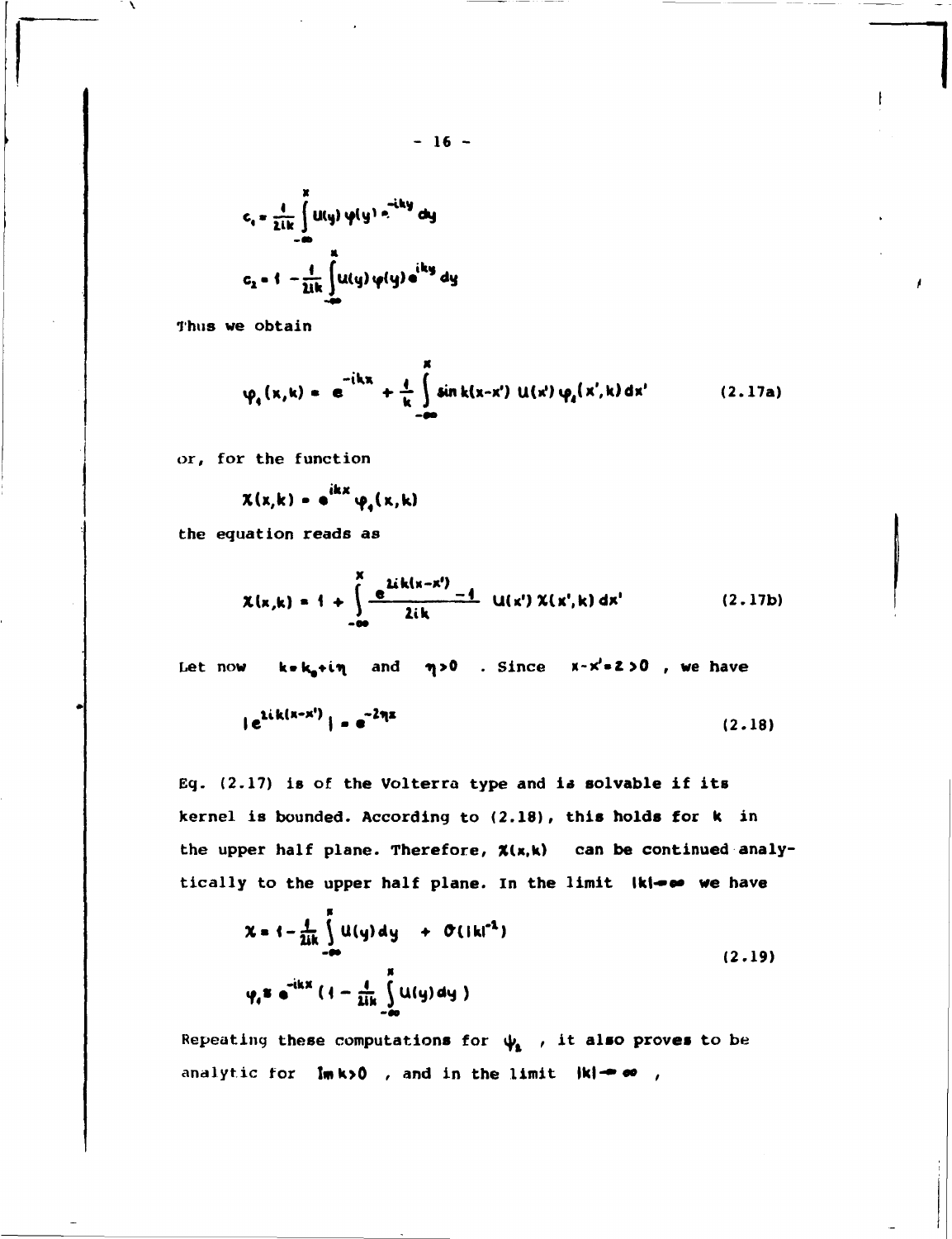$$
\psi_k = e^{ikx} (1 + \frac{1}{2ik} \int\limits_X^x u(y) dy)
$$

Now (2.16) tells us that a(k) has an analytic continuation to the upper half plane and that

$$
a(k) = 1 + \theta(|k|^{-1})
$$
 for  $|k| = \infty$  (2.20)

The analytic continuation to lm k>0 permits us to discuss the eigenvalue problem of the operator  $\theta^4/\theta x^4 - U$  in the space  $L^{1}(-\infty, \infty)$  . This operator is self-adjoint, its eigenstates are bound states with real negative eigenvalues

$$
k^2 = E_n = (i\kappa_n)^2 \qquad , \quad \kappa_n > 0
$$

Let us consider the Jost function  $\varphi_i$ , as given by the integral equation, at k.ix, . Let us suppose, moreover, that the support of U is finite. One can show that in this case  $\psi_1$ ,  $\psi_2$ and hence a(k) and b(k) are analytic functions in the whole plane. From the asymptotic formulae for  $\varphi$ ,

 $\Psi_i \rightarrow e^{i\kappa_n x}$  $\varphi_i \to a(i\kappa_n) e^{\kappa_n x} + b(i\kappa_n) e^{-\kappa_n x}$   $x \to +\infty$ 

we infer that  $\psi_i$  can be a bound state only if

$$
a(i\kappa_n) = 0 \tag{2.21}
$$

The solutions of this equation provide the discrete spectrum of the operator. The relation

 $\Psi_a = \Phi_a + \Psi_a$  $(2.22)$ also holds for k.ix..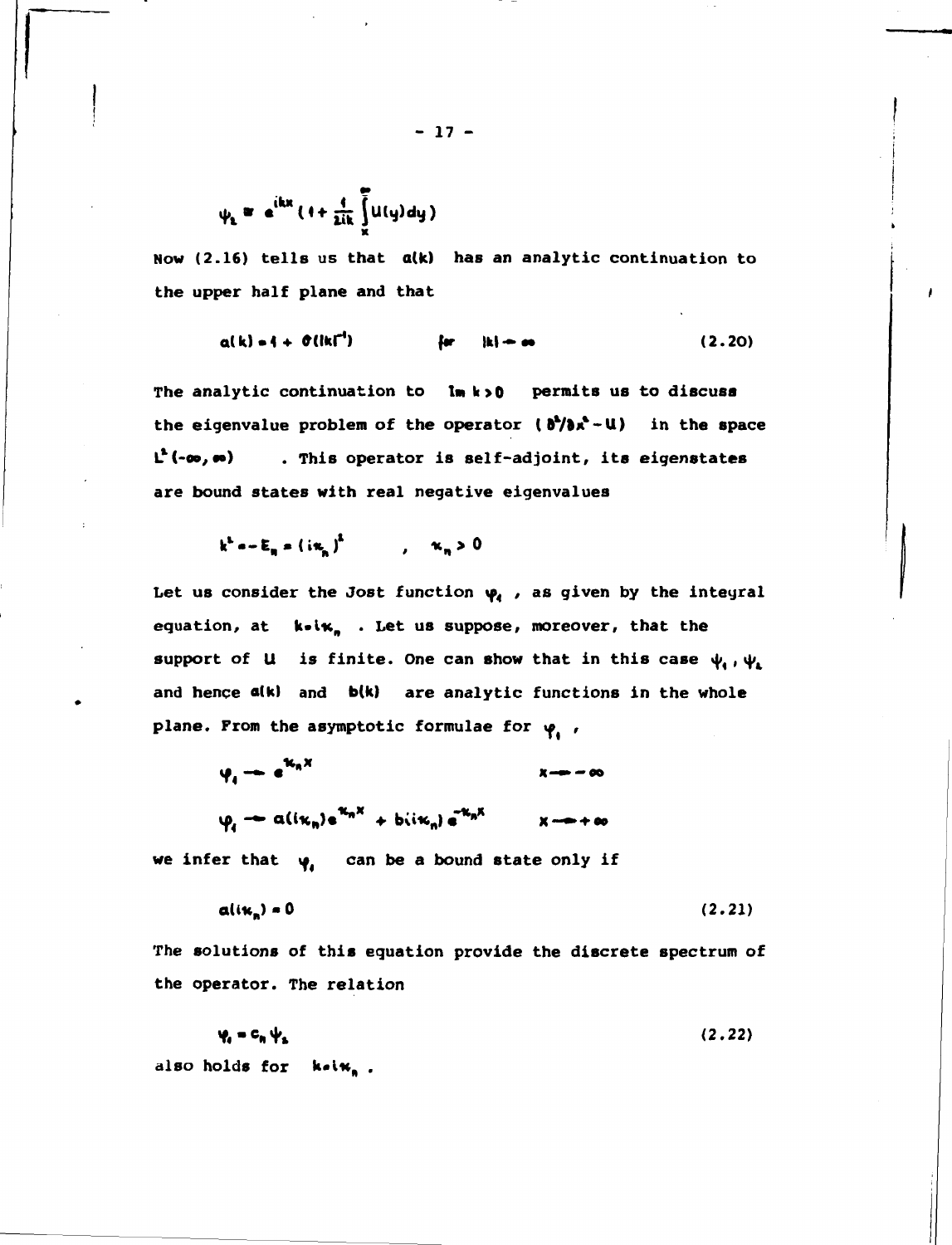In this way, we have obtained the important result that  $a(k) = 0$ at the points of the discrete spectrum. It is easy to see that this remains true also for potentials of non-compact support. The zeroes of a(k) are simple because the eigenvalues of the one-dimensional Schrödinger operator are non-degenerate: if  $\int_{\mathbb{T}}$  and  $\frac{1}{2}$  are two eigenfunctions belonging to the same eigenvalue, then

# ${f_{t+1}} = 0$

because both or these functions vanish at  $x \rightarrow x \infty$ . Therefore  $f_i$ and  $f_2$  are proportional to each other.

One can use from (2.6) that alklep/x does not depend on t . In this way, the eigenvalues of the Schrödinger equation  $(2.1)$  do not depend on  $t$  if the time evolution of  $U$  follows the KdV equation (or, of course, if  $U$  is independent of  $t$  ). On the other hand,  $c_n$  of Eq. (2.22) is time dependent. Let  $\psi$  be the compatible souttion of (2.2) and (2.3) at kaik with the asymptotic houndary conditions

$$
\psi = \sum_{n=1}^{\infty} e^{ik_n x}
$$
  
\n
$$
\psi = \sum_{n=1}^{\infty} (e) e^{ik_n x}
$$
  
\n
$$
\mathbf{x} \rightarrow +\infty
$$
  
\n
$$
\mathbf{x} \rightarrow +\infty
$$
  
\n(2.23)

Substituting (2.23) into Eq. (2.5) we obtain

$$
\dot{\alpha}_n = 4\pi^2 \epsilon_n
$$
\n
$$
\alpha_n = 4\mu_n^2 \epsilon_n
$$
\n
$$
\alpha_n = 4\mu_n^2 \epsilon
$$
\n
$$
\beta_n = \rho_{n0} e^{-4\pi^2 n \epsilon}
$$

According the definition of  $\varphi_1$ ,  $\varphi_4 = \psi/\kappa_n$  and  $\psi_2 = \psi/\beta_n$ and from (2.22) is is found that

$$
c_n = \beta_n / \alpha_n = c_{n0} e^{-\beta k_n^2 t}
$$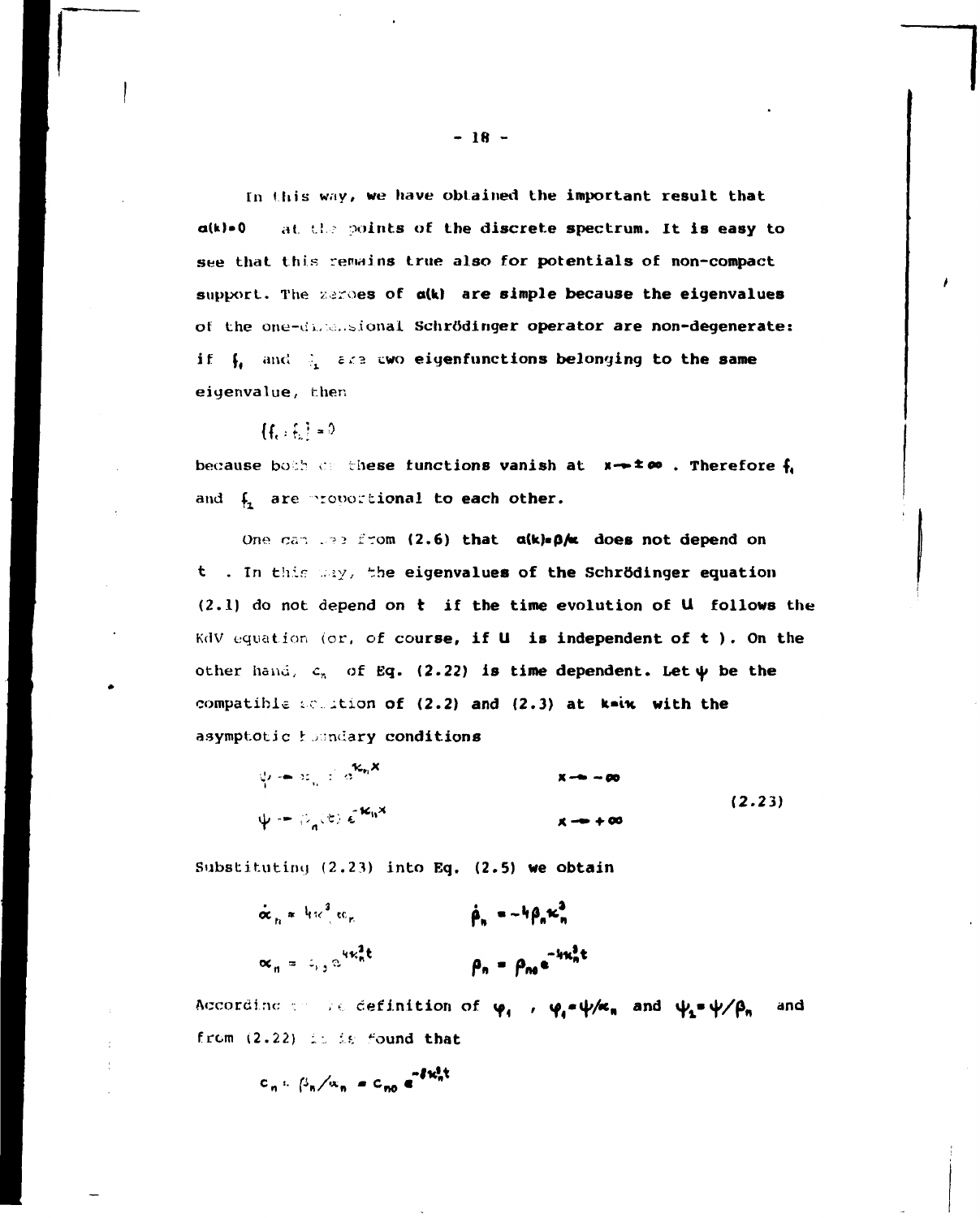The set of quantities  $r(k)$ ,  $k_n$ ,  $c_n$  is called the "scattering data"; once it is given, the inverse scattering problem can be solved in order to find the potential U.

## **Exercise**

The potential U(x) obeys the conditon

 $|U(x)| < c$ at  $ix \rightarrow \infty$  ( $(x > 0)$ )

What is the bound for the analytic continuation of  $\psi(x,k)$  and a(k) to the lower half plane ?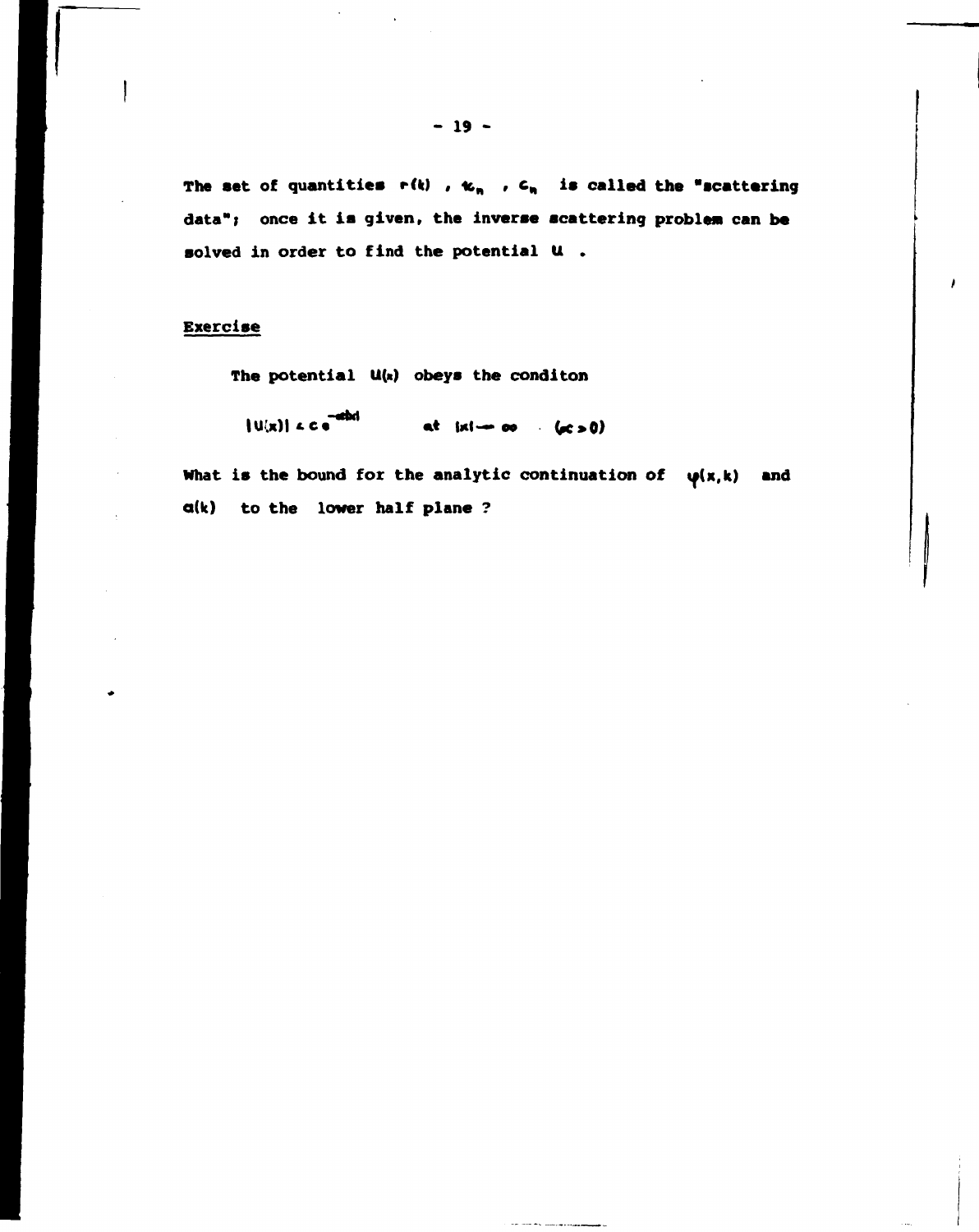## **Lecture Three**

**Let us now introduce for the Jost function the so-called triangle representation. Consider the function** 

$$
\widetilde{\psi}_{\underline{s}}(x,k) = \psi_{\underline{s}}(x,k) - e^{ikx}
$$

**We know that Ц/.(х,к) is an analytic function of к in the upper half plane and that asymptotically it behaves as** 

$$
\psi_{\mathbf{z}}(\mathbf{x}, \mathbf{k}) = \mathbf{e}^{\mathbf{i} \mathbf{k} \mathbf{x}} - \frac{\mathbf{e}^{\mathbf{i} \mathbf{k} \mathbf{x}}}{2 \mathbf{i} \mathbf{k}} \int_{\mathbf{X}}^{\mathbf{i} \mathbf{k} \mathbf{k} \mathbf{k}} \mathbf{U}(\mathbf{x}') d\mathbf{x}'
$$
\n
$$
(\mathbf{k} \rightarrow \infty, \quad \mathbf{Im} \mathbf{k} \cdot \mathbf{0})
$$
\n(3.1)

**Hence** 

$$
\widetilde{\psi}_{\mathbf{a}}(\mathbf{x},\mathbf{k}) = \mathbf{e}^{\mathbf{i}\mathbf{k}\mathbf{x}} \; \mathbf{O}(1/\mathbf{k}) \tag{3.2}
$$

**and** 

$$
\int_{-\infty}^{\infty} |\widetilde{\psi}_k|^2 dk < \infty
$$

so that  $\widetilde{\psi}_i(x,k)$  can be Fourier-transformed in  $k$ :

$$
K(x,y) = \frac{4}{2\pi} \int_{-\infty}^{\infty} \widetilde{\psi}_2(x,k) e^{-iky} dk
$$
 (3.3)

**The inverse transformation yields** 

$$
\widetilde{\psi}_{\mathbf{1}}(\mathbf{x}, \mathbf{k}) = \int_{-\infty}^{\infty} \mathbf{K}(\mathbf{x}, \mathbf{y}) e^{i\mathbf{k}\cdot\mathbf{y}} d\mathbf{y}
$$

**In (3.3) one can shift the contour of integration upwards in the upper half plane, parallel to the real axis. From (3.2) we see that the integrand of (3.3) decays exponentially with**  Imk going to  $+\infty$ , if x>y . Therefore K(x,y)\*0 if x>y .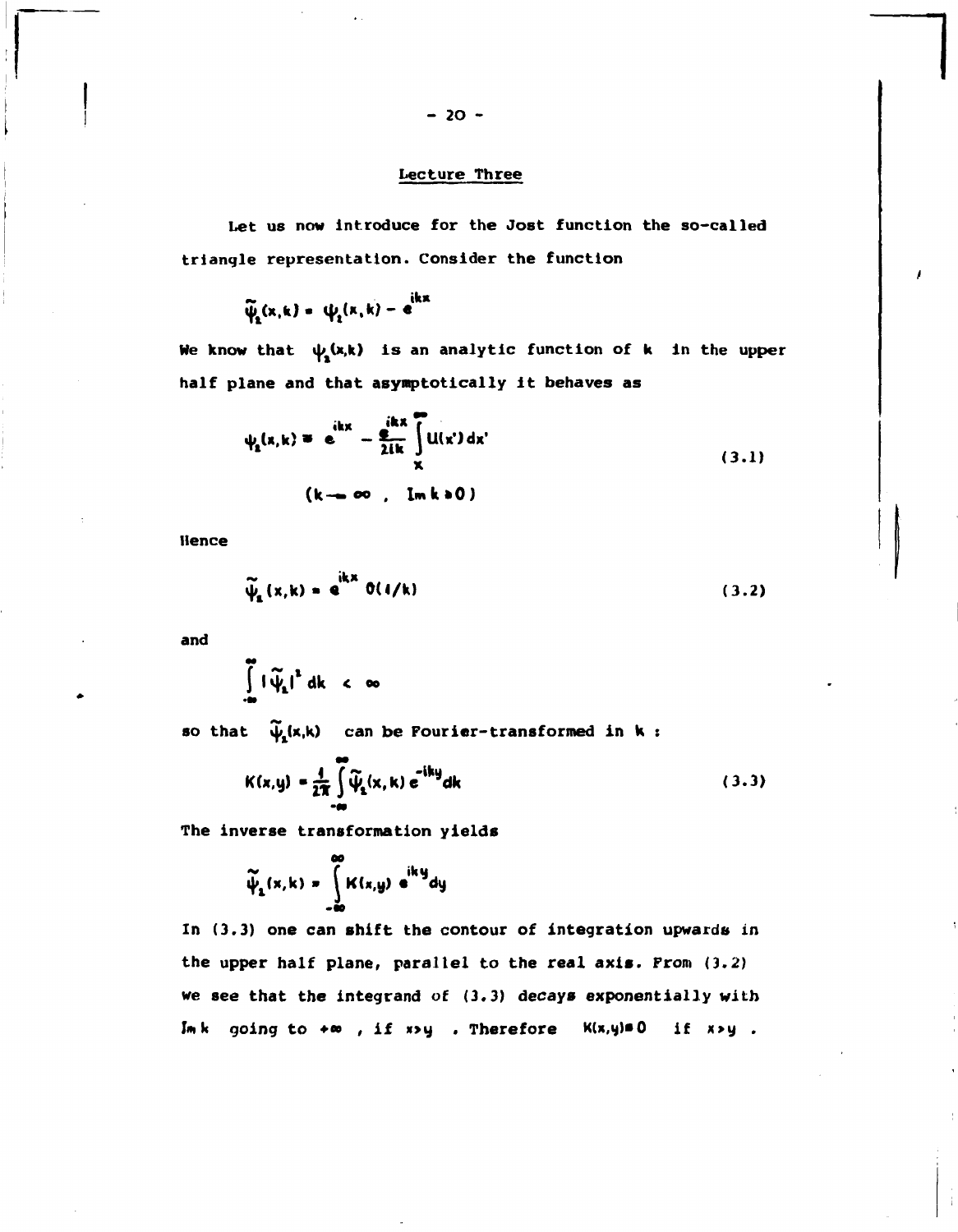$-21 -$ 

Finally we have

$$
\psi_{\mathbf{a}}(x,\mathbf{k}) = \mathbf{e}^{\mathbf{i} \mathbf{k} \mathbf{x}} + \int_{\mathbf{a}}^{\mathbf{i} \mathbf{k} \mathbf{k}} (\mathbf{x},\mathbf{y}) \mathbf{e}^{\mathbf{i} \mathbf{k} \mathbf{y}} d\mathbf{y}
$$
 (3.4)

This equation is called the triangle representation for  $\psi_2$ . In (3.4) let k go to infinity. We get

$$
\psi_{\mathbf{a}}(\mathbf{x},\mathbf{k}) \approx \mathbf{e}^{\mathbf{i}\mathbf{k}\mathbf{x}} \cdot \frac{\mathbf{k}(\mathbf{x},\mathbf{x})}{\mathbf{i}\mathbf{k}} \mathbf{e}^{\mathbf{i}\mathbf{k}\mathbf{x}} + \dots \qquad (3.5)
$$

Comparing (3.1) and (3.5) we obtain

$$
U(x) = 2 \frac{d}{dx} K(x,x)
$$
 (3.6)

In this way, one can find the potential U(x) if the kernel  $K(x,y)$ of the triangle representation is known. For the dost function  $\psi_i(x,k)$  we have

$$
\psi_{\epsilon}(x,k) = e^{-ikx} + \int_{x}^{ikx} k(x,y) e^{-iky} dy
$$
 (3.7)

Let us rewrite the first equation of (2.13) in the form

$$
\frac{\varphi_1(x,k)}{a(k)} = e^{-ikx} + \psi_1 - e^{-ikx} + r(k)\psi_1 - e^{-ikx}
$$
  
\n
$$
= \int_K K(x,y) e^{-iky} dy + r(k) \left( e^{ikx} + \int_K K(x,y) e^{iky} dy \right)
$$

Let us then multiply this equation by expliks)/21 and integrate over k. from .00 to .00. Using the formula

$$
\frac{4}{2\pi}\int e^{ik\frac{\pi}{2}}\,dk = \delta(\xi)
$$

wa get.

$$
\frac{4}{2\pi}\int_{\alpha}^{2\pi}\left(\frac{v_{\alpha}(x,k)}{\alpha(k)}-\mathbf{e}^{-ikx}\right)e^{ikx}dx =
$$
\n
$$
w(K(x,z)+\tilde{F}(x+z)+\int_{z}^{\infty}K(x,y)\tilde{F}(y+z)dy
$$
\n(3.8)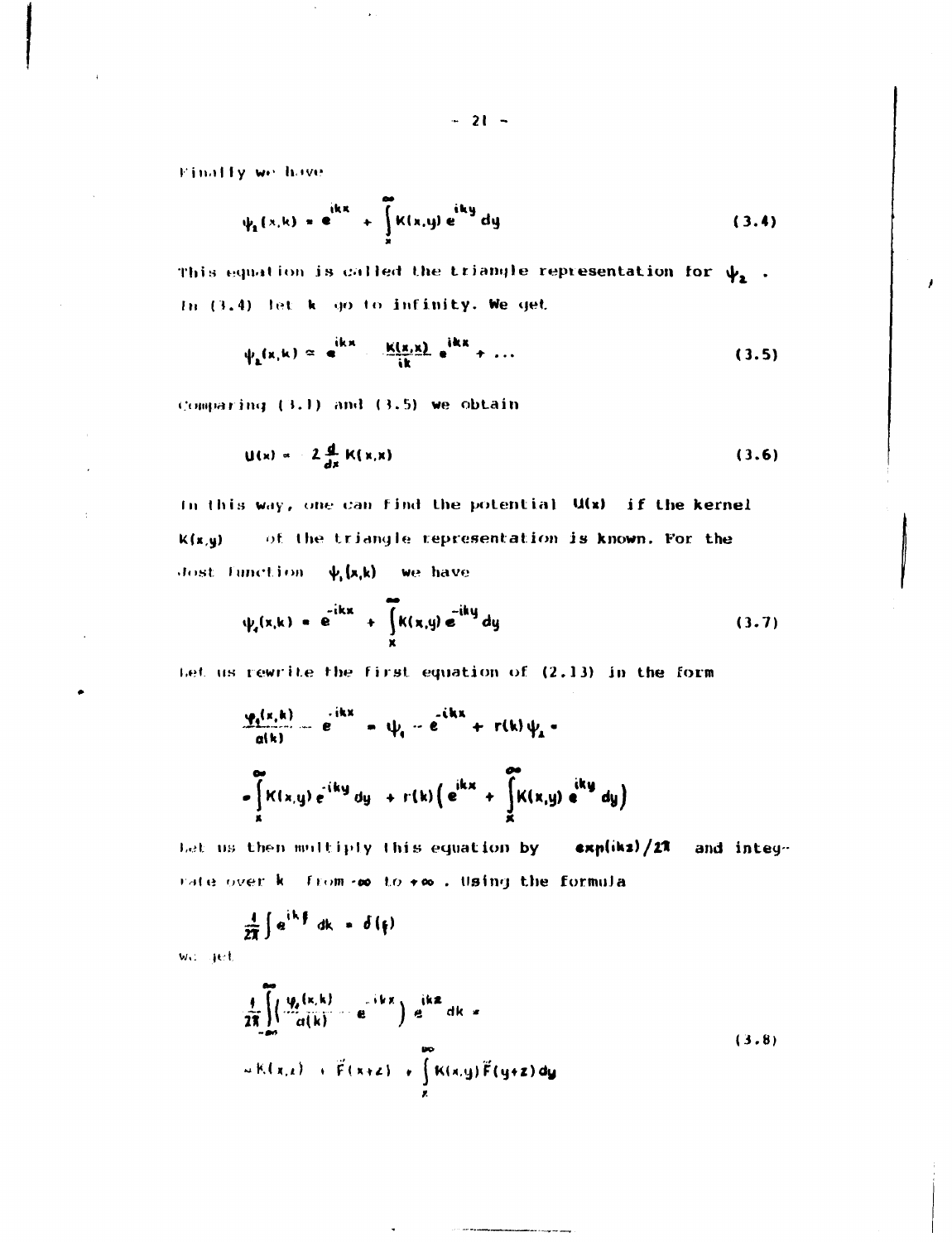Here

$$
\widetilde{F}(\mathbf{f}) = \frac{1}{2R} \int_{0}^{R} r(k) e^{ik\mathbf{f}} dk
$$

 $\psi_t(x,k)$  is an analytic function of k in Now remember that the upper half plane, and

$$
\frac{\Psi_{\mathbf{a}}(\mathbf{x},\mathbf{k})}{\mathbf{a}(\mathbf{k})} = \mathbf{e}^{-\mathbf{i}\mathbf{k}\mathbf{x}} - \mathbf{e}^{-\mathbf{i}\mathbf{k}\mathbf{x}} \mathbf{O}\left(\frac{1}{\mathbf{k}}\right) \qquad \text{at } \mathbf{k} \to \infty, \text{ Im } \mathbf{k} \neq 0
$$

so that for  $z \rightarrow \kappa$  the integral on the left-hand side of (3.8) is equal to the sum of the residues in the zeroes of alk),

$$
\frac{1}{2\pi} \int_{-\infty}^{\infty} \left( \frac{\varphi_1(x,k)}{a(k)} - \varepsilon^{-ikx} \right) e^{-ikx} dk \cdot \sum_{n} \frac{i\varphi_1(x,i\pi_n)}{a'(i\pi_n)} e^{-ik_n^2} - \sum_{n} \frac{i c_n}{a'(i\pi_n)} \psi_2(x,i\pi_n) e^{-ik_n^2} - \sum_{n} M_n^2 \psi_2(x,i\pi_n) e^{-ik_n^2}
$$
\n(3.9)

Here we used the equality  $(2.22)$ 

$$
\varphi_i(x, i\kappa_n) = c_n \psi_i(x, i\kappa_n)
$$

and introduced the notation

$$
M_n^2 = \frac{C_n}{i \alpha'(i \kappa_n)}
$$

From (3.4) one finds

$$
\psi_{2}(x,i\kappa_{n}) = e^{-k_{n}x} + \int_{x}^{\infty} K(x,y) e^{-k_{n}y} dy
$$
 (3.10)

Substituting  $(3.10)$  into  $(3.9)$  and  $(3.9)$  into  $(3.8)$  we get the equation (known as the Marchenko equation) for the kernel K

 $\overline{\phantom{a}}$ 

$$
K(x,z) + F(x+z) + \int_{x}^{x} K(x,y) F(y+z) dy = 0
$$
 (3.11)

$$
F(\xi) = \widetilde{F}(\xi) + \sum_{n} M_{n}^{2} e^{-K_{n}\xi} =
$$
\n
$$
= \frac{4}{2\pi} \int_{-\infty}^{\infty} r(k) e^{iK\xi} dk + \sum_{n} M_{n}^{2} e^{-K_{n}\xi}
$$
\n(3.12)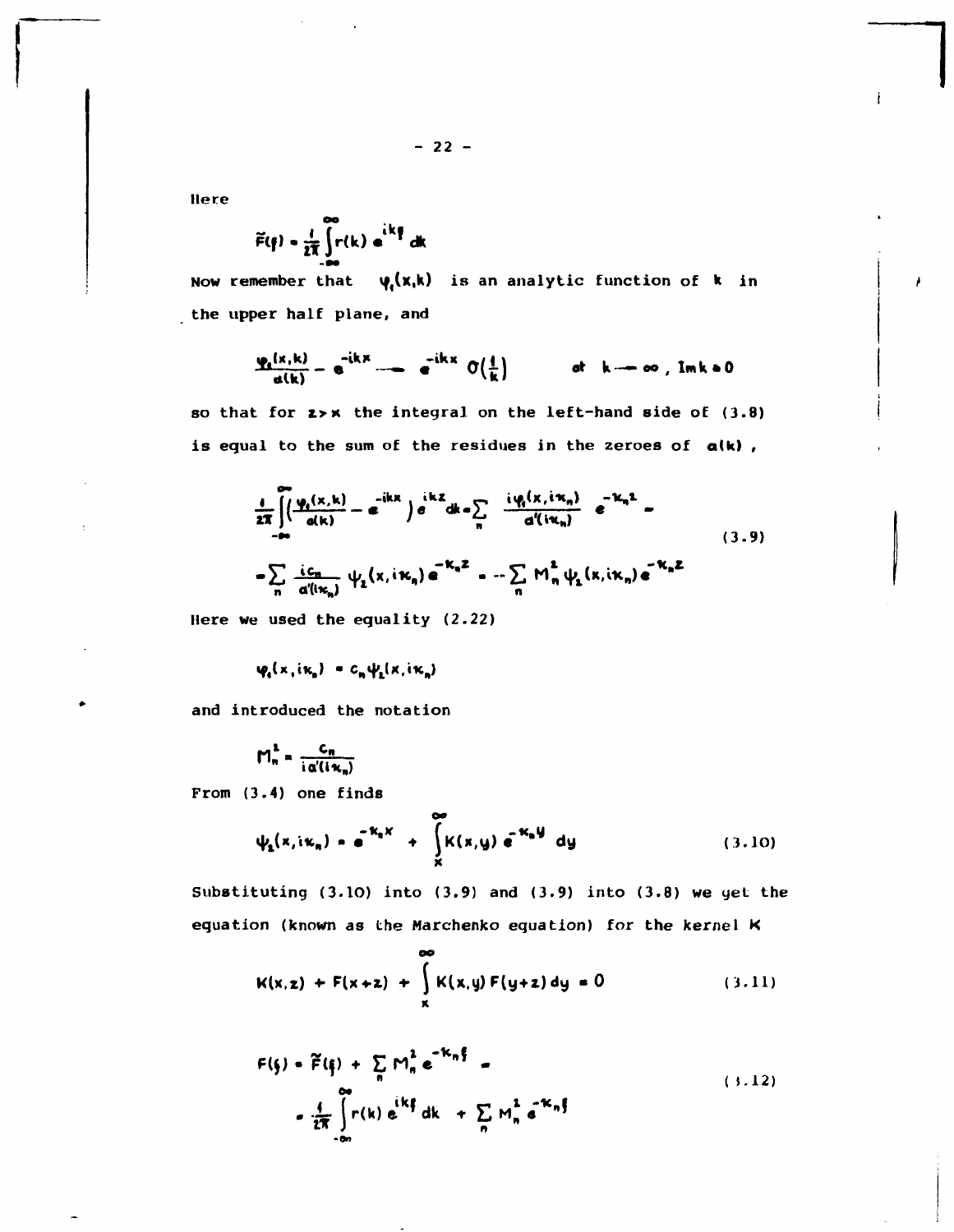We prove that  $M_n$  is real. Consider again the Schrödinger equations

$$
\psi_{xx} + (k^2 - U)\psi = 0 \tag{3.13a}
$$

$$
\psi_{xx}^{\bullet} + (k^{\lambda} - u)\psi^{\bullet} = 0 \tag{3.13b}
$$

and differentiate  $(3.13a)$  with respect to  $k$ :

$$
\psi_{kxx} + (k^2 - U)\psi_k = -2k\psi
$$
 (3.14)

Let us multiply (3.13b) and (3.14) respectively by  $\psi_k$  and  $-\psi^*$  , add them und integrate the resulting equation over  $x :$ 

$$
2k \int_{-\infty}^{\infty} |\psi|^2 dx = \int_{-\infty}^{\infty} (\psi_{nx}^{\alpha} \psi_k - \psi_{knx} \psi^{\alpha}) dx =
$$
  

$$
= \int_{-\infty}^{\infty} \frac{\partial}{\partial x} (\psi_x^{\alpha} \psi_k - \psi_{kx} \psi^{\alpha}) dx - (\psi_x^{\alpha} \psi_k - \psi_{kx} \psi^{\alpha}) \Big|_{-\infty}^{\infty}
$$
  
(3.15)

We apply this equation to  $\psi \cdot \psi_i$ , where we had (2.13)

 $\psi_i(k) = a(k)\psi_i(k) + b(k)\psi_k(k)$ 

At  $k \cdot i \kappa_n$   $a(i\kappa_n) = 0$  . Hence

$$
\psi_{ik}(i\kappa_n) \longrightarrow \alpha'(i\kappa_n) \psi_i(i\kappa_n) \longrightarrow \alpha'(i\kappa_n) e^{\kappa_n x} \text{ at } x \to +\infty \qquad (3.16)
$$

and (3.15) and (3.16) yield

$$
2i\int_{\mathbb{R}^n} i \psi_n i^2 dx = -2c_n \alpha'(i\kappa_n)
$$

Therefore  $\alpha'(i\kappa_n)$  is pure imaginary and

$$
M_n^2 \circ \int i \phi_i \, i^2 dx \bigg/ \left[ i \alpha' (i \kappa_n) \right]^2 \ge 0
$$

Moreover, from (2.8)

$$
M_n^2(t) = M_n^2(0) e^{\int_0^t K_n^2 t}
$$
 (3.17)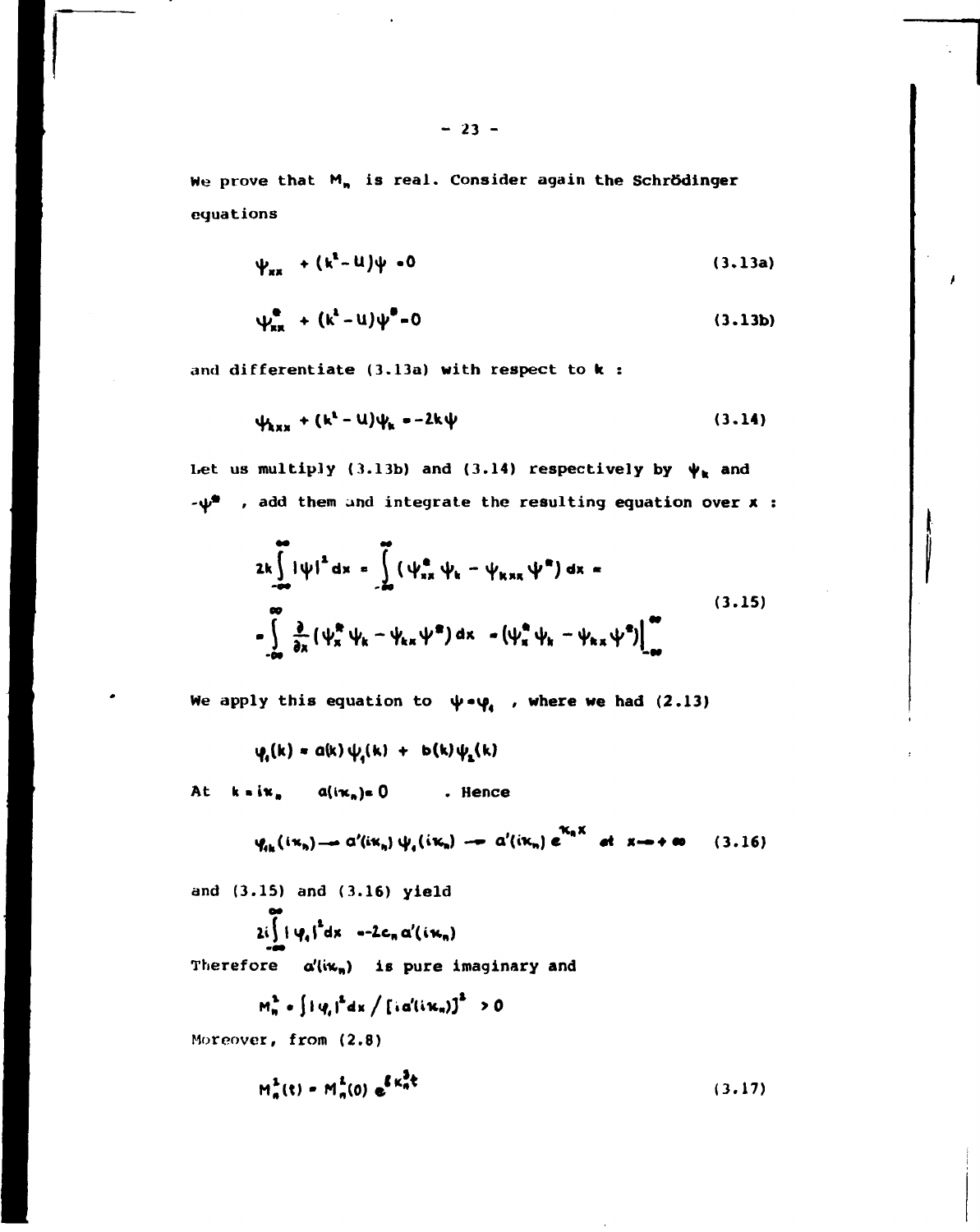In connection with Eq.  $(3.16)$  we would mention that  $\psi_i(k)$ **cannot be continued analytically to the upper half plane. But formula (3.16) is nevertheless true. To prove this, it is sufficient to "cut off" the potential at lxl>L , for such a potential all the Jost functions are analytic in the whole complex plane. Eq. (3.16) does not depend on L , and remains true for L going to infinity.** 

**Equations (2.8), (3.12) and (3.17) show that** 

$$
\frac{\partial F}{\partial t} = 8 \frac{\partial^2 F}{\partial \xi^2}
$$
 (3.18)

#### **Exercise 1.**

このことには、これには、このことを、このことを、このことを、このことを、このことを、このことに、このことを、このことを、このことを、このことを、このことを、このことを、このことを、このことを、このこと

**Derive the Marchenko equation using functions which are analytic in the lower half plane.** 

#### **Exerciese 2.**

**Write up F(f) and F(f) in the absence of the discrete**  spectrum. (Here  $\widetilde{F}(\xi)$  is the kernel of the Marchenko **equation for the lower half plane.)**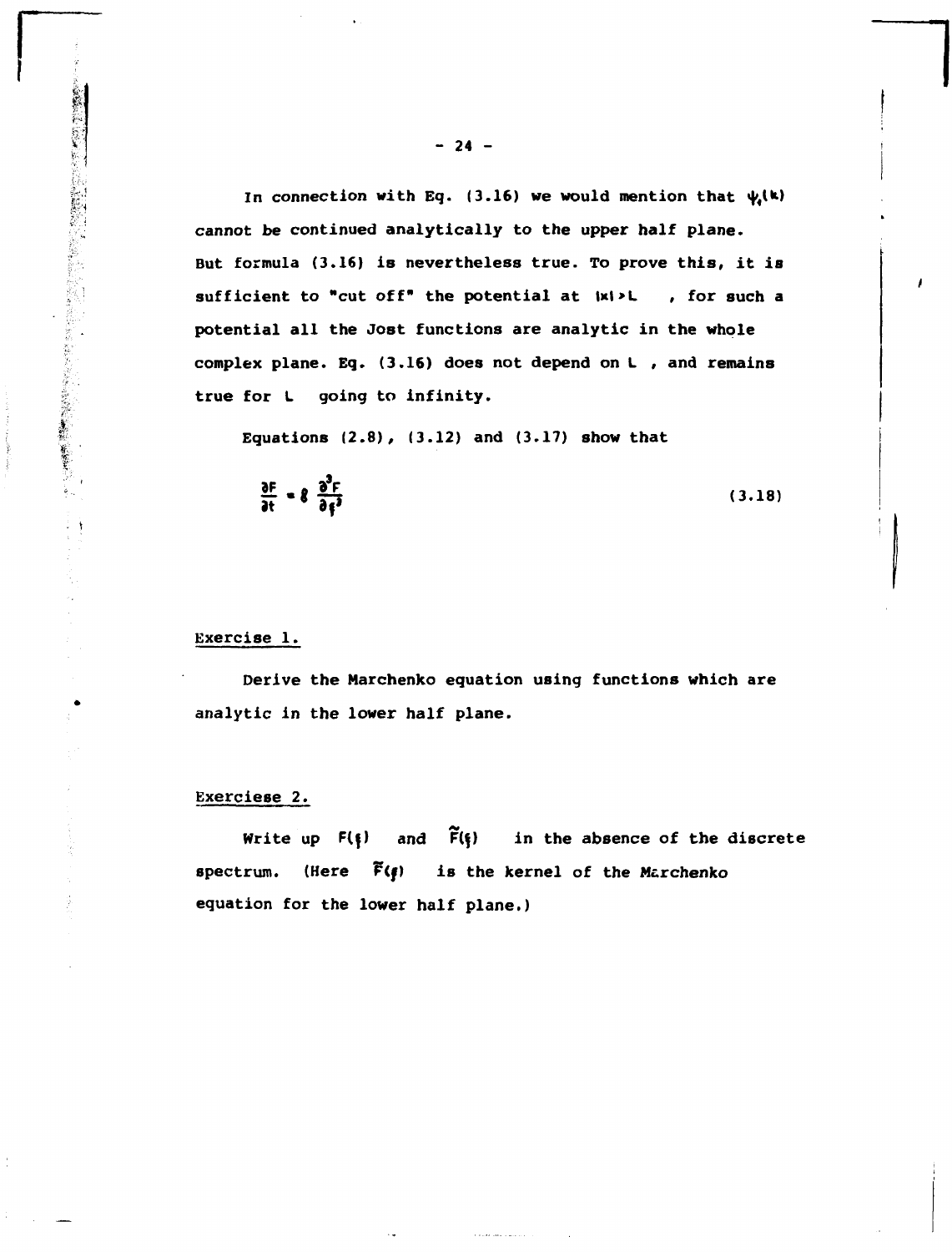## Lecture Four

Now we consider a special class of potentials in the Schrödinger equation: the so called "Bargmann's potentials". For these potentials  $r(k)=0$  at all  $k$ , in other words, back-scattering is absent. So they are fully determined by the discrete spectrum of the Schrödinger operator. Let the eigenvalues be  $-\kappa_h^2$  (n.4, 1, ..., N) . The coefficient  $a(k)$  has zeroes at the points  $k \cdot i \kappa_n$ .

On the other hand, from (2.15) we have  $|a(k)| = |$ at real k . These facts and the analyticity in the upper half plane fully determine a(k),

$$
a(k) = \prod_{n=1}^{N} \frac{k - i\kappa_n}{k + i\kappa_n}
$$
 (4.1)

whence,

$$
q'\Big|_{k=1\kappa_n} = \frac{1}{2i\kappa_n} \prod_{m\neq n} \frac{\kappa_m - \kappa_n}{\kappa_m + \kappa_n}
$$

is purely imaginary (cf. Lecture Three). As to  $F(\xi)$ , it reads as

$$
F(\xi) = \sum_{n=1}^{N} M_n^2 e^{-K_n \xi}
$$
 (4.2)

where

$$
M_n^2 = \frac{c_n}{\ln(\ln n)} > 0
$$

From (4.2) we find that in the present case the kernel of the Marchenko equation

$$
F(x+y) = \sum_{n} M_n^2 e^{-K_n(x+y)} = \sum_{n} M_n^2 e^{-K_n x} \cdot e^{-K_n y}
$$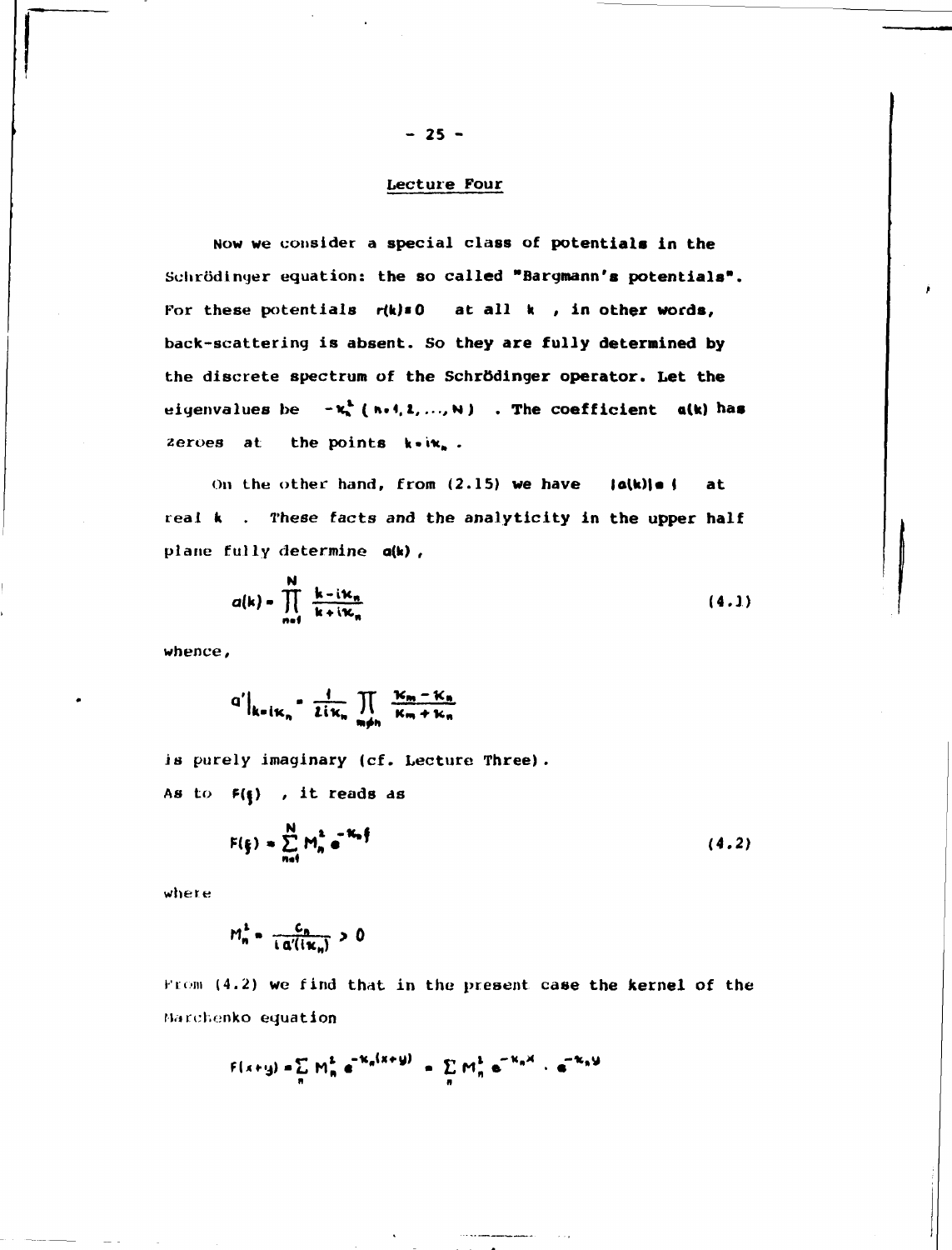is degenerate and the equation can be reduced to a finite system of linear algebraic equations. We put

$$
K(x,y) = \sum_{n} \phi_n(x) e^{-\mathcal{H}_n y}
$$
 (4.3)

and for  $\varphi_n$  have the system of equations

$$
\varphi_n(x) + \sum_{m=1}^N \frac{M_n^2 e^{-(K_n + K_m)x}}{K_n + K_m} \cdot \varphi_m(x) = -M_n^2 e^{-K_n x}
$$
 (4.4)

Let  $A(x)$  denote the matrix of this system

$$
A_{nm} = \delta_{nm} + \frac{M_m^2}{\kappa_n + \kappa_m} \cdot e^{-(\kappa_n + \kappa_m)x}
$$
 (4.5)

and let  $A_n(x)$  be the matrix obtained after changing the n-th column of  $A_{mn}$  to  $-M_m^2 \exp\{\kappa_n x\}$ . Obviously

$$
\psi_n(x) = \frac{\det A_n(x)}{\det A(x)}
$$

and

$$
K(x,x) = \frac{\sum (\det A_n(x) e^{-K_n x})}{\det A(x)}
$$
 (4.6)

More explicitly

$$
det A(x) = \begin{pmatrix}\n\frac{M_1^2 e^{-2K_1 X}}{2K_1} & \frac{M_1^2 e^{-(K_1 + K_1)X}}{K_1 + K_1} & \cdots \\
\frac{M_k^2 e^{-(K_k + K_k)X}}{K_1 + K_2} & \cdots & \frac{M_k^2 e^{-2K_k X}}{2K_k} & \cdots \\
\vdots & \vdots & \ddots & \vdots \\
\frac{M_k^2 e^{-(K_k + K_k)X}}{2K_1 + K_2} & \cdots & \frac{M_k^2 e^{-2K_k X}}{2K_k}\n\end{pmatrix}
$$

Let us compute the x-derivative of detA . To get it, we differentiate, consecutively, all columns and add the results. After differentiating the first column we have

$$
e^{-k_1x} \begin{bmatrix} -m_1^k e^{-k_1x} \\ -M_k^k e^{-k_2x} \\ \vdots \\ \end{bmatrix}
$$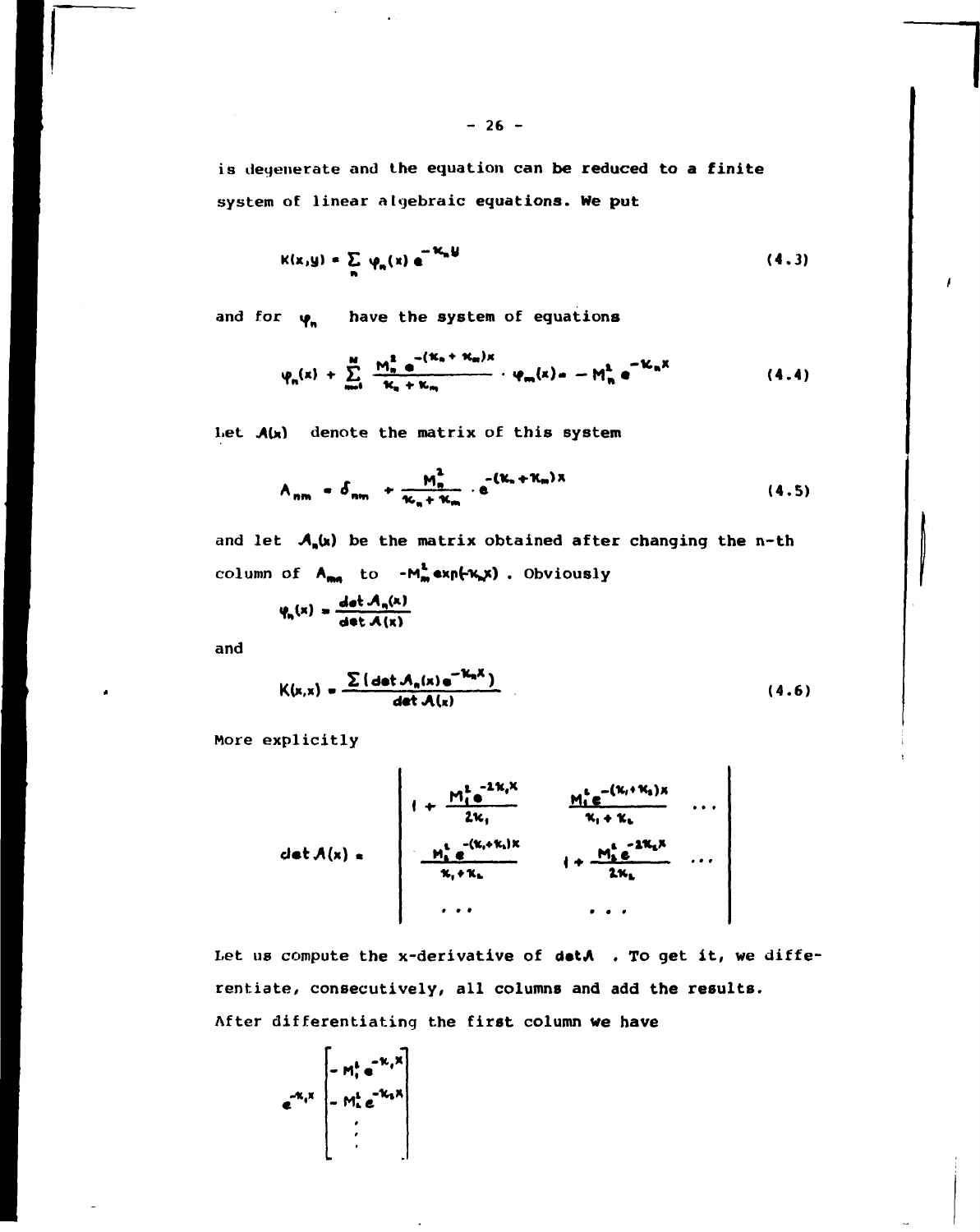**One can see that the column in brackets is the right-hand side of (4.4) . This is true for all the other columns and finally we have** 

$$
\frac{d}{dx} \det A(x) = \sum_{n} \left( \det A_n(x) \right) e^{-X_n x}
$$

**and if this is compared with (4.6)** 

$$
K(x,x) = \frac{d}{dx} \ln(\det A(x))
$$
\n(4.7)\n
$$
L(x) = -2 \frac{d^2}{dx^2} \ln(\det A(x))
$$

**Formulae (4.7) give the description of Bargmann's potentials. From a physical point of view it is clear that all**  Bargmann's potentials are "potential wells": U(x)<0 at all x .

Let us now put N-f , then

$$
\det A = 4 + \frac{M^2}{2\kappa} e^{-2\kappa\kappa} = 4 + e^{-2\kappa(x - x_0)}
$$
 (4.8)

**For U(x) we obtain** 

$$
u(x) = -\frac{2x^2}{ch^2 \kappa(x-x_0)}
$$
 (4.9)

If we remember that  $M^2 \cdot M^2 \cdot x \cdot \frac{1}{2}$  , we get

$$
x_0 = h \kappa^2 t + \widetilde{x}_0 \qquad , \quad \widetilde{x}_0 = \frac{4}{2\kappa} \ln \frac{M_0^2}{2\kappa}.
$$

**We have obtained the remarkable solution of the KdV equation, the soliton.** 

**The soliton is a wide-spread phenomenon in nature. In particular, they are realized as solitary waves on the surface of fluids of finite depth. These solitons were first observed by the outstanding British engineer and ship-builder J.S.Russe!J 150 years ago (a memorial congress in honour of this**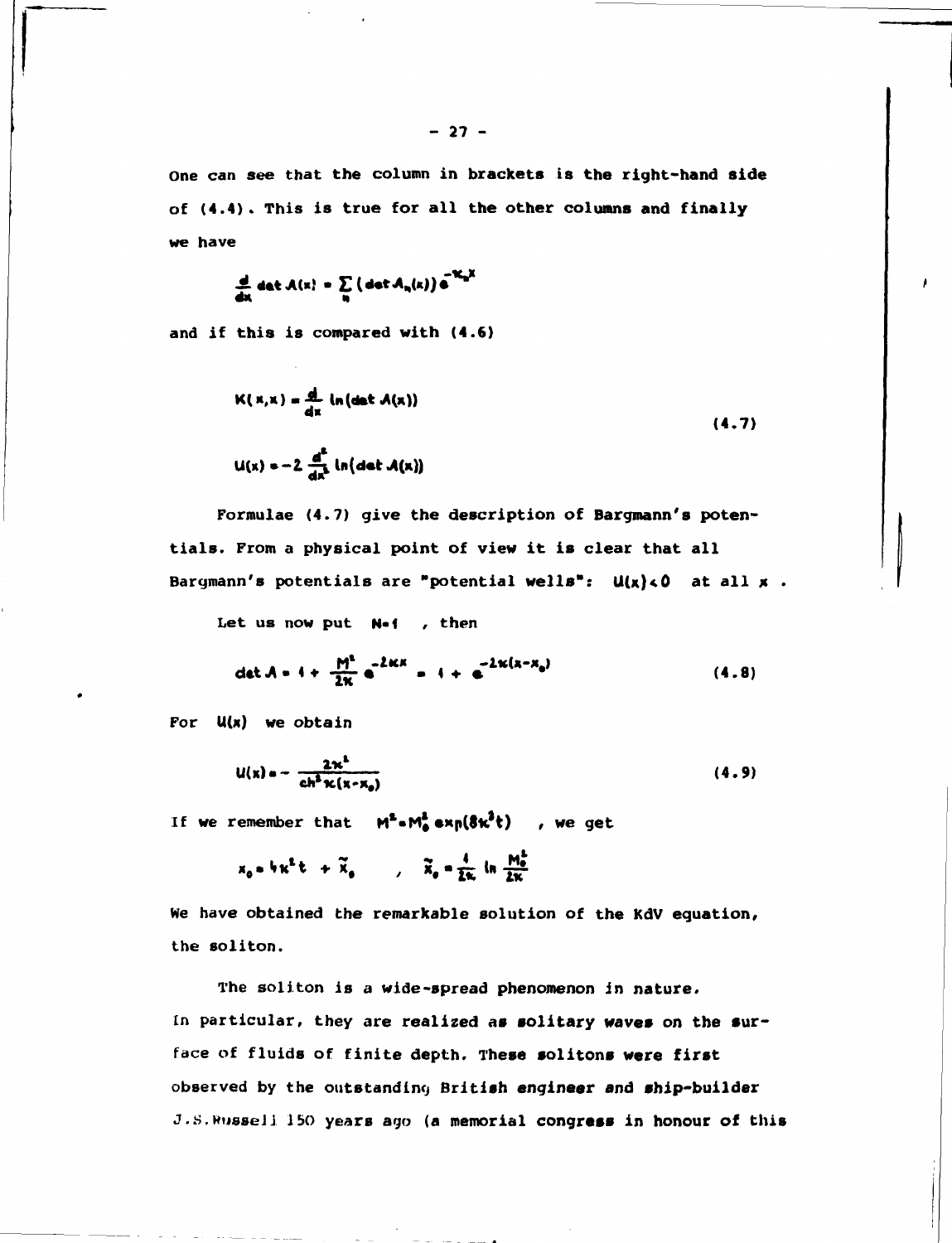event was held in England in the summer of 1982). Theoretical studies started in the seventies of the last century and became intensive only some fifteen years ago when solitons were discovered in plasma.

During this fifteen years, computer simulations of the very old and nearly forgotten KdV equation (it was first derived in 1894) began and the first problem to be investigated was the soliton-soliton collision. Experimentalists (M. Kruskal and others) were highly astonished at seeing this collision to be totally elastic and soon the inverse scattering method was invented. Let us now consider the soliton-soliton collision, using exact solutions of the KdV equation.

Let us put N-2 . Then

Here

$$
\mathbf{g}_{1} = -2\kappa_{1}(\mathbf{x} - \mathbf{W}\mathbf{x}_{1}^{2} \mathbf{t} - \tilde{\mathbf{x}}_{10})
$$
\n
$$
\mathbf{g}_{2} = -2\kappa_{2}(\mathbf{x} - \mathbf{W}\mathbf{x}_{2}^{2} \mathbf{t} - \tilde{\mathbf{x}}_{10})
$$
\n
$$
\tilde{\mathbf{x}}_{1,20} = \frac{4}{2\kappa_{1,2}} \ln \frac{\mathbf{M}_{1,20}^{2}}{2\kappa_{1,2}}
$$
\n(4.11)

 $-28 -$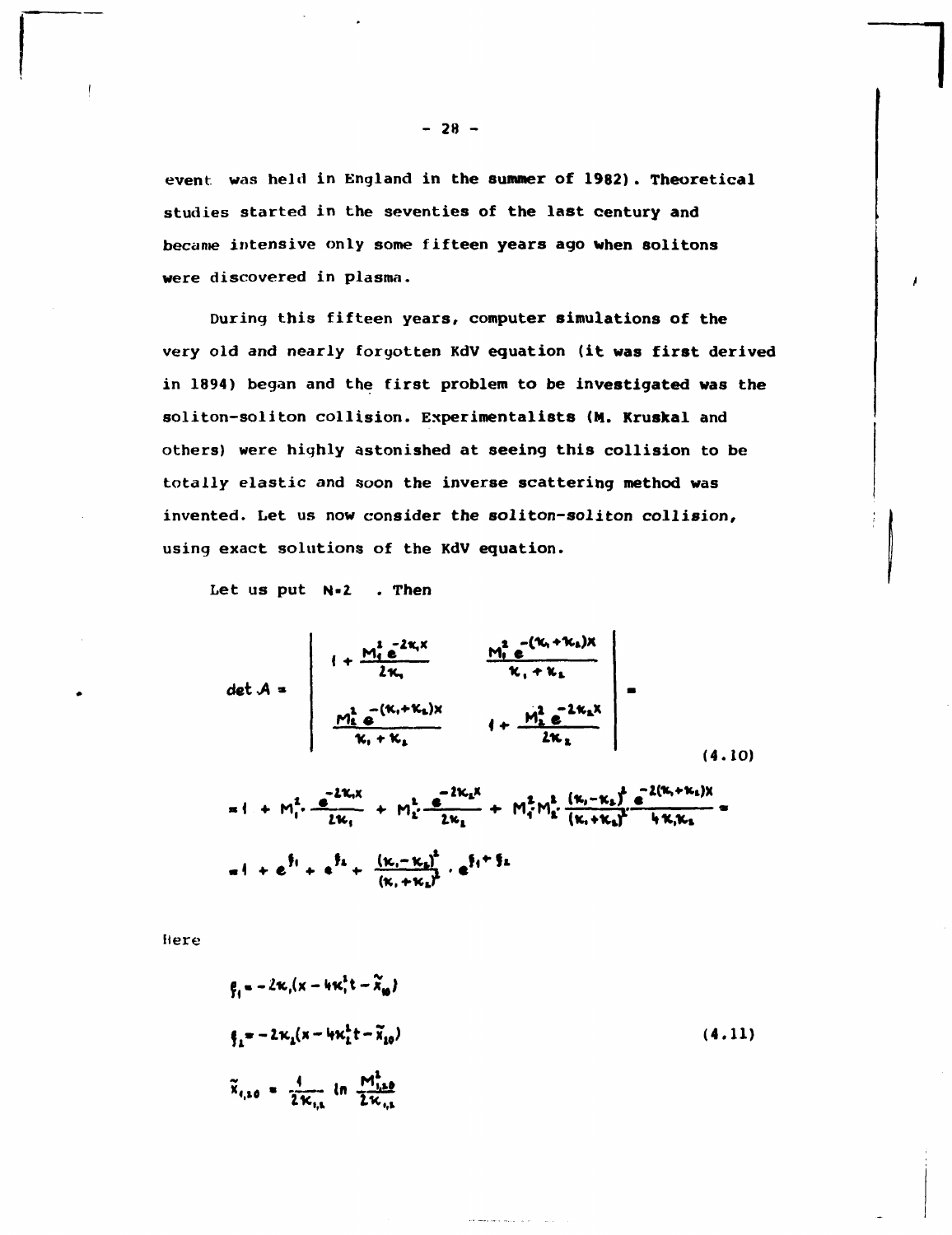Let  $\kappa_1 > \kappa_1$  and put  $t \rightarrow -\infty$ .

a) In the neighbourhood of  $x = x(t)$  where  $g_t = 1$ ,

$$
\xi_k \approx -2\kappa_t(\mathfrak{h}(\kappa_t^k - \kappa_k^k)t) \implies -\infty
$$

so we have

$$
\det A \rightarrow + e^{Ft}
$$

and

$$
u \rightarrow -\frac{2\kappa_i^2}{ch^2\kappa_i(\kappa - \ln_i^2 t - \widetilde{\kappa}_{\mathbf{u}})}
$$

b) Now we study the domain where  $\int_{\mathbb{R}} x \cdot 1$ . In this domain

$$
\xi_1 \approx -2\kappa_1 \, \text{ln}(\kappa_2^2 - \kappa_1^2) \, \text{t} \quad \text{and} \quad + \, \infty
$$

and

$$
\det A \longrightarrow e^{\int f} \left[ 1 + \frac{(\kappa_1 - \kappa_2)^2}{(\kappa_1 + \kappa_2)^2} e^{\int f_2} \right] \tag{4.12}
$$

After substituting (4.12) into (4.7) we have

$$
u = -\frac{2\kappa_1^2}{ch^4\kappa_1(x - \mu\kappa_1^2t - \tilde{y}_{10})}
$$
 (4.13)

Here

$$
\widetilde{y}_{10} = \widetilde{X}_{10} + \frac{4}{2\kappa_c} \ln \frac{(\kappa_c - \kappa_b)}{(\kappa_c + \kappa_c)^2}
$$
 (4.14)

One can see that in any other domain  $u(x,t)=0$  at  $t=-\infty$ . So the solution (4.7) for N=2 decomposes asymptotically (at  $t \rightarrow -\infty$ ) into the system of two separate solitons with velocities  $\mathbf{W}^{\mathbf{L}}$  and  $\mathbf{W}^{\mathbf{L}}$  .

Repeating this procedure for large positive times we find, at  $t \rightarrow \infty$ ,

sea da as si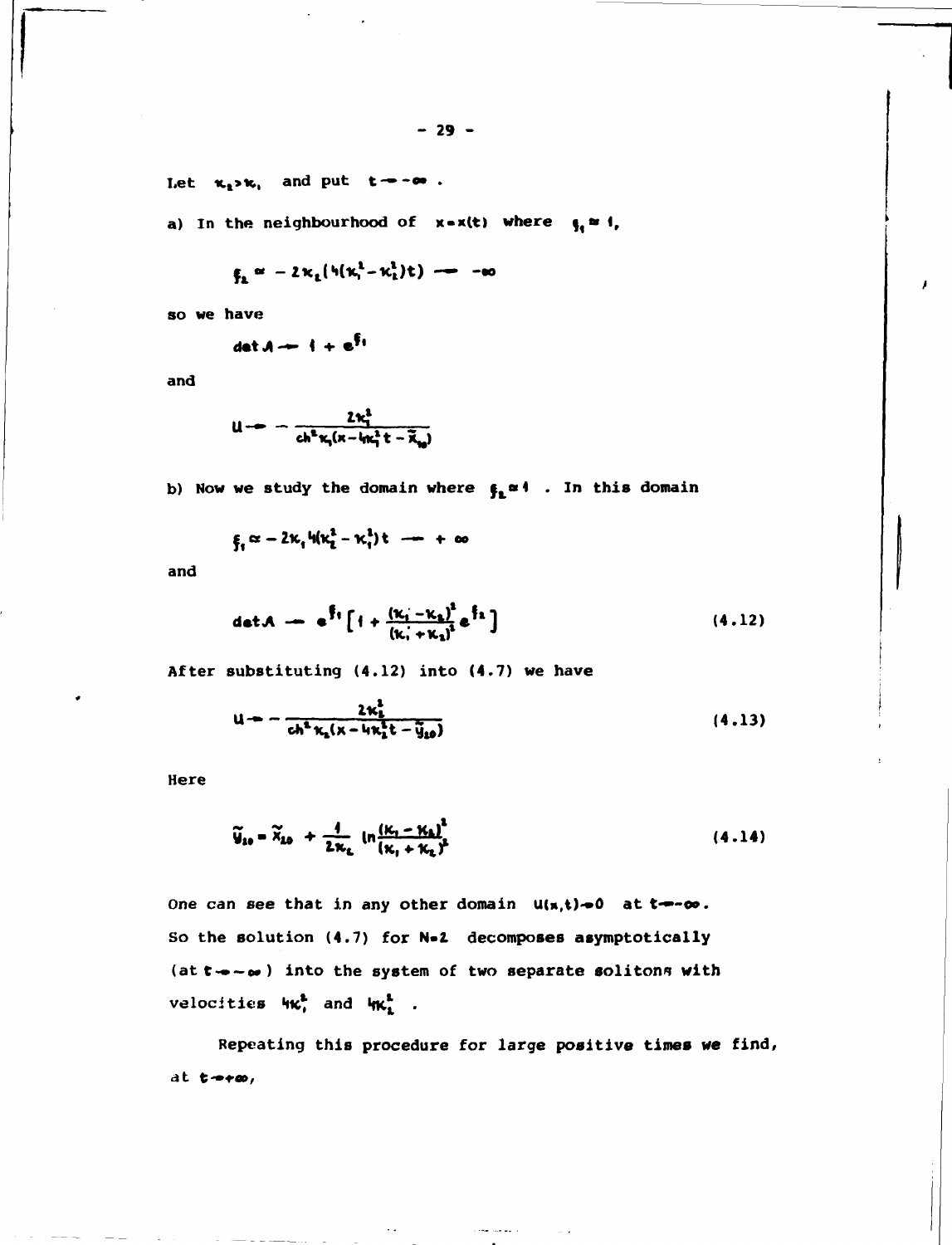$$
u = -\frac{2\kappa_1^2}{ch^2\kappa_1(x - 4\kappa_1^2 t - \bar{y}_{\infty})} - \frac{2\kappa_2^2}{ch^2\kappa_1(x - 4\kappa_1^2 t - \bar{x}_{\infty})}
$$
\n
$$
\tilde{y}_{\infty} = \tilde{x}_{\infty} + \frac{4}{2\kappa_1} \ln \frac{(\kappa_1 - \kappa_1)^2}{(\kappa_1 + \kappa_1)^2}
$$
\n(4.15)

We have found that the solution of  $(4.7)$  for  $N-2$  describes the collision of two solitons; it could be called the "two-soliton solution".

The collision is totally elastic: the asymptotic velocities of the solitons do not change. However, because of the collision, the solitons get an additional shift of their centres. The faster one  $(x \cdot x_1)$  gets the positive shift

$$
\Delta_2 = \tilde{X}_{10} - \tilde{Y}_{20} = \frac{-4}{2\kappa_1} \ln \frac{(\kappa_1 - \kappa_2)^2}{(\kappa_1 + \kappa_2)^2}
$$

the slower one is shifted by

$$
\Delta_1 = \tilde{y}_0 - \tilde{x}_{10} = \frac{4}{2\kappa_4} \ln \frac{( \kappa_1 - \kappa_4)^2}{(\kappa_1 + \kappa_4)^2}
$$

This means that the forces between the solitons are repulsive and the solitons behave like billiard balls.

The general solution (4.7) for arbitrary N can be called the "N-soliton solution". It decomposes, at  $t \rightarrow \infty$ , into the system of separated solitons

$$
u \to -2 \sum_{k=1}^{N} \frac{\kappa_k^2}{c h^2 \kappa_k (x - 4 \kappa_k^2 t - x_{k0}^2)}
$$
 (4.16)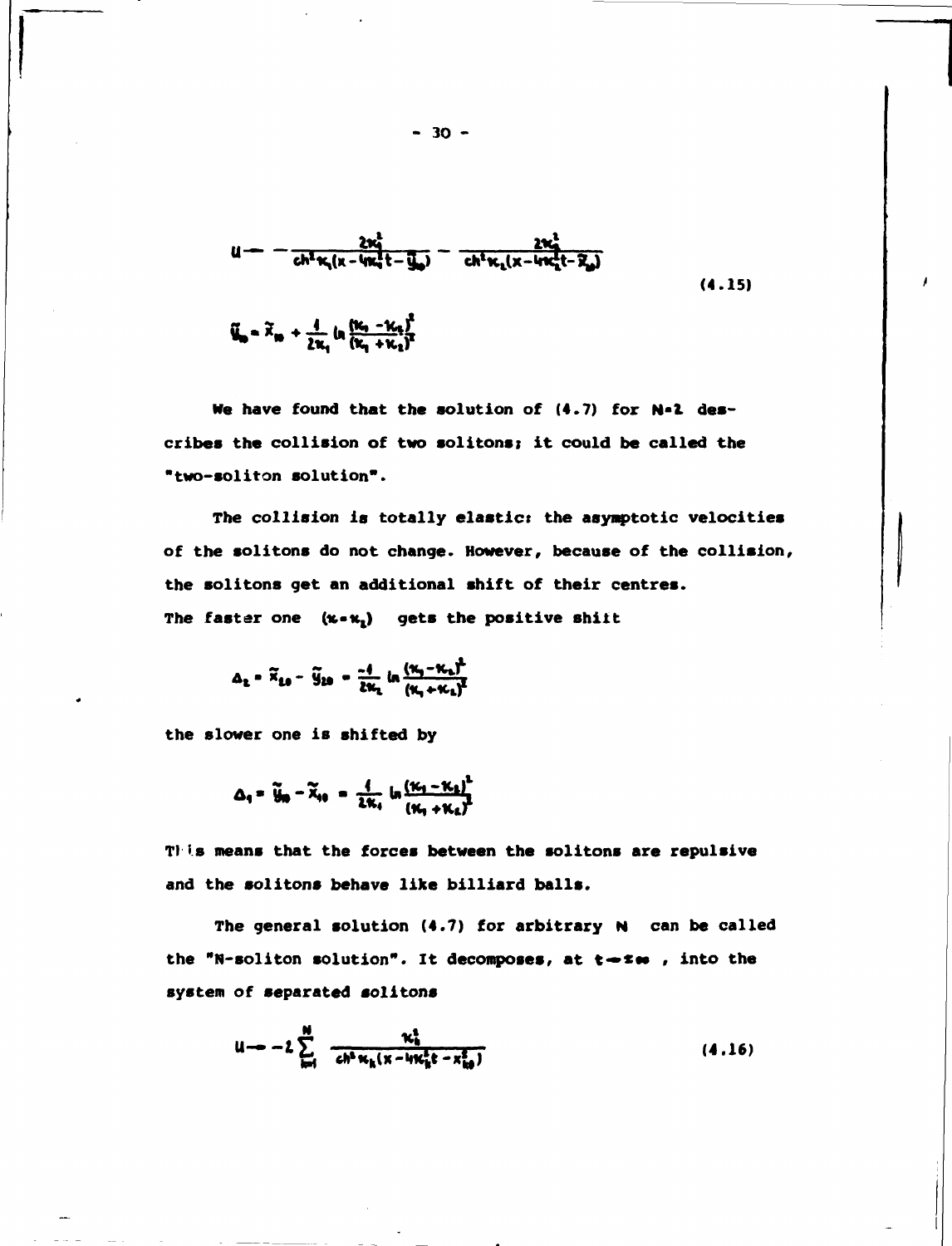**It is possible to prove (though we will not do so here) that the shifts of the positions of the soli tons due to their interactions are given by the formula** 

$$
\Delta_{k} = x_{k}^{+} - x_{k}^{-} = \frac{-1}{2\kappa_{k}} \sum_{i \neq k} \alpha_{i} \ln \frac{(\kappa_{i} - \kappa_{k})^{2}}{(\kappa_{i} + \kappa_{k})^{2}}
$$
(4.17)

where  $\alpha_1$ <sup>\*</sup> if  $\kappa_1$ <sup> $\kappa$ </sup>**k** and  $\alpha_2$ <sup>\*</sup>-4 if  $\kappa_1$  $>$  $\kappa$ <sub>k</sub>.

**In other words, the total shift of the soliton's centre is the algebraic sum of shifts due to binary collisions with other solitons. It is curious that this shift does not depend on the details of the interaction. One can see that the N-soliton solution is the combination of elementary functions.** 

**If the total number of solitons is large enough and the average distance between the solitons is much larger than their characteristic size, we can speak about rarified soliton gas. It can be described by a distribution function, f »f(w,v). For this function, we have the kinetic equation** 

$$
\frac{\partial f}{\partial t} + \frac{\partial}{\partial x} f(v) . \tilde{v} = 0
$$
\n
$$
\tilde{v} = v - \frac{4}{\sqrt{v}} \int_{0}^{v} (v - v_{q}) \ln \frac{(\sqrt{v} - \sqrt{v_{q}})^{2}}{(\sqrt{v} + \sqrt{v_{q}})^{2}} \cdot f(v_{q}) dv_{q} +
$$
\n
$$
+ \frac{4}{\sqrt{v}} \int_{v}^{\infty} (v_{q} - v) \ln \frac{(\sqrt{v} - \sqrt{v_{q}})^{2}}{(\sqrt{v} + \sqrt{v_{q}})^{2}} \cdot f(v_{q}) dv_{q}
$$
\n(4.18)

**This equation (4.18) describes the "second sound" and other effects in the soliton gas.** 

## **Kxeieise**

Prove that the final soliton shifts do not depend on the initial positions of solitons.

**- 31 -**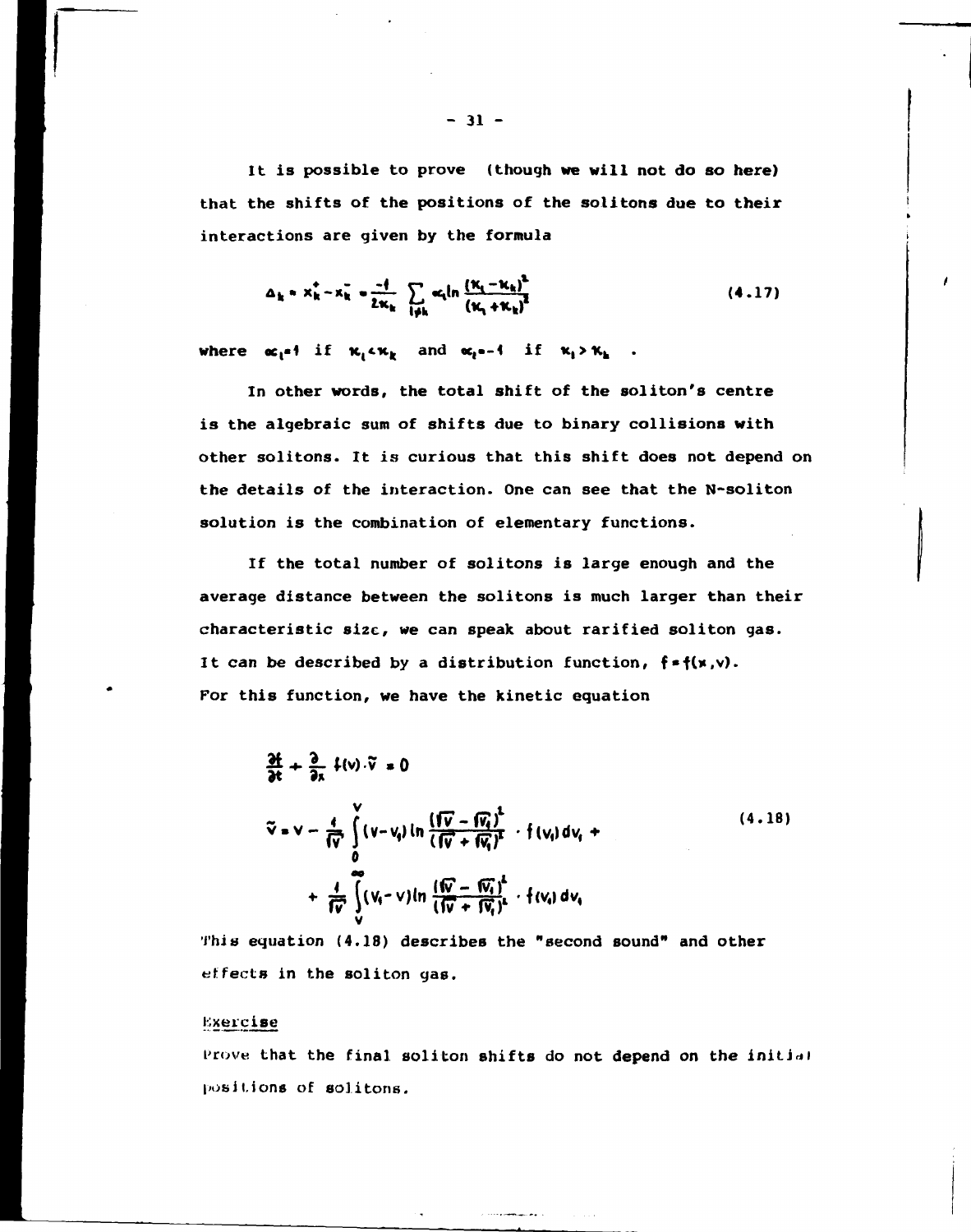## **Lecture Five**

We have seen in the previous lectures an achievement of the inverse scattering theory, viz. the exact soliton solutions. We now show that this solution can be obtained much more simply, without developing all the machinery of the inverse scattering theory. We shall compute soliton-type solutions for one physically interesting integrable system. At first, we construct this system. Let us consider the overdetermined system of linear equations for the NxM matrix function  $\psi(x,t,\lambda)$ 

$$
\Psi_{\mathbf{r}} = \mathbf{u}\Psi
$$
\n
$$
\Psi_{\mathbf{t}} = \nabla\Psi
$$
\n(5.1)

where U and V are rational matrix functions of the parameter  $\lambda$  . The compatibility condition for  $(5.1)$  is

$$
\mathbf{u}_{\mathbf{t}} - \mathbf{v}_{\mathbf{x}} + [\mathbf{u}, \mathbf{v}] = 0 \tag{5.2}
$$

Let us consider the simplest case, when  $\mu$  and V have different and simple poles

$$
u = u_{\theta} + \sum_{k=1}^{N_{\theta}} \frac{u_{k}}{\lambda - \lambda_{k}}
$$
  

$$
v_{\theta} + \sum_{k=1}^{N_{\theta}} \frac{v_{k}}{\lambda - \mu_{k}}
$$
  
(5.3)

We assume that  $\lambda_k$  and  $\mu_k$  are constants and  $U_i(x,t)$ ,  $V_i(x,t)$ are unknown matrix functions of  $x$  and  $t$  . Their total number is  $N<sub>4</sub> + N<sub>2</sub> + 2$ . After substituting (5.3) into (5.2), the vanishing of the residues and constant terms yields the  $N_1 + N_2 + 1$  equations

 $-32 -$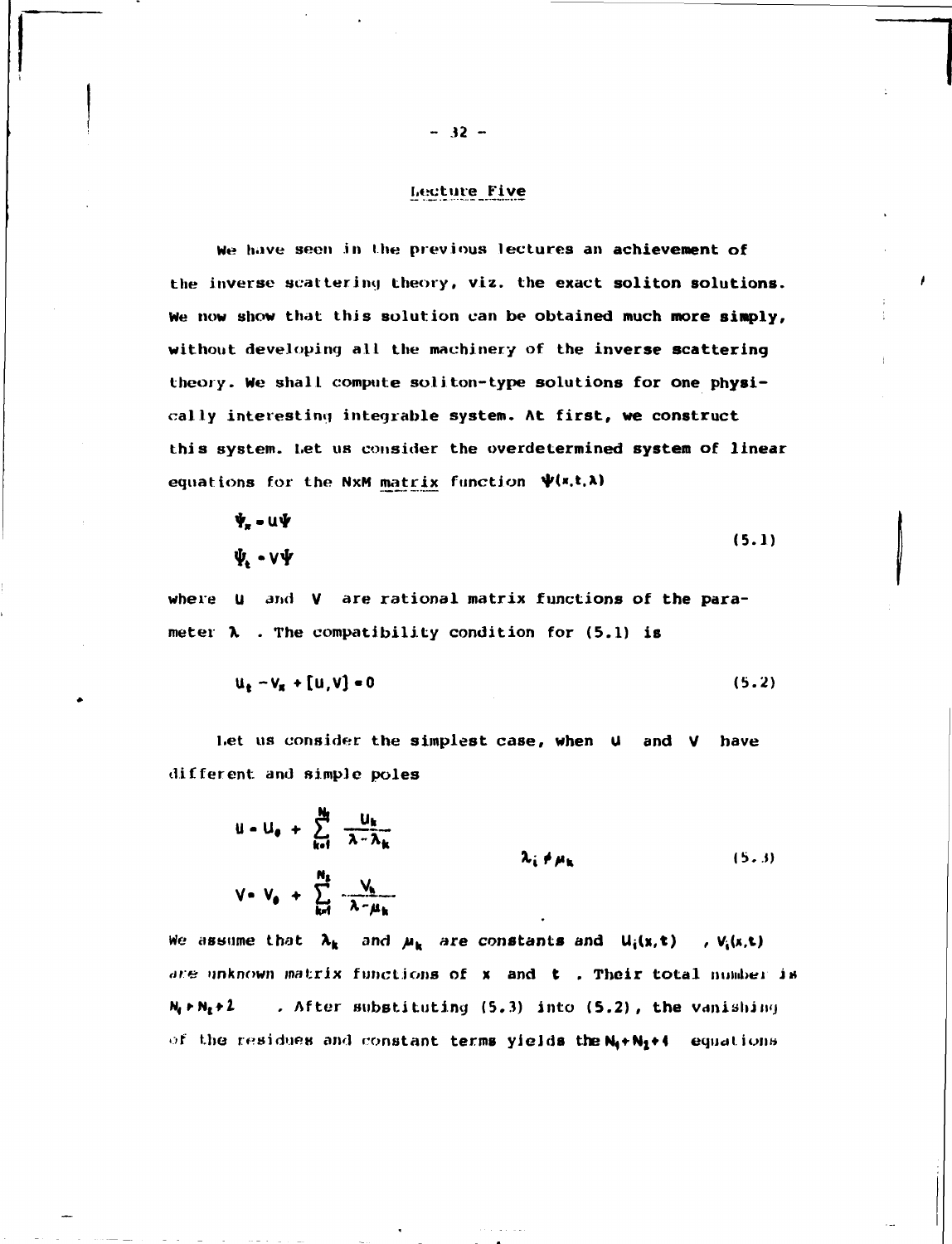$$
u_{nt} - V_{\theta x} + [u_{\theta}, V_{\theta}] = 0
$$
\n
$$
u_{ht} + [u_{k}, \varphi_{k}] = 0
$$
\n
$$
V_{kx} + [V_{k}, \psi_{k}] = 0
$$
\n
$$
\varphi_{k} = V|_{\lambda = \lambda_{k}} = V_{\theta} + \sum_{n=1}^{N_{k}} \frac{V_{n}}{\lambda_{k} - \mu_{n}} \qquad ; \quad \psi_{k} = U|_{\lambda = \mu_{k}} = U_{\theta} + \sum_{n=1}^{N_{k}} \frac{u_{n}}{\mu_{k} - \lambda_{n}}
$$
\n(5.4)

The number of unknown functions exceeds by one the number of equations. One can see that this remains true for any distribution of the poles. This fact can be understood by noting that any solution  $U, V$  of (5.2) produces a new solution

$$
\widetilde{\mathbf{u}} \cdot \mathbf{g} \mathbf{u} \mathbf{g}^{\dagger} \cdot \mathbf{g}_{\mathbf{x}} \mathbf{g}^{\dagger} \qquad ; \qquad \widetilde{\mathbf{V}} \cdot \mathbf{g} \mathbf{V} \mathbf{g}^{\dagger} + \mathbf{g}_{\mathbf{t}} \mathbf{g}^{\dagger} \qquad (5.5)
$$

by means of an arbitrary function  $g(x,t)$  . This can be checked by substituting (5.5) into (5.2), but it is more instructive to mention that the function  $\tilde{\Psi} \cdot g \tilde{\Psi}$  satisfies the overdetermined system of linear equations

$$
\widetilde{\Psi}_{\mathbf{x}} \bullet \widetilde{\mathbf{u}} \Psi \quad ; \quad \widetilde{\Psi}_{\mathbf{t}} \bullet \widetilde{\mathbf{v}} \Psi \tag{5.6}
$$

and that  $\tilde{u}$  and  $\tilde{v}$  have respectively the same poles as  $u$ and V .

The transformation (5.5) is a gauge transformation. Jt allows the addition of a further equation to the system (5.2) and (5.4). Systems differing only in this equation are called gauge-equivalent. For instance  $u_{\bullet}$  and  $v_{\bullet}$  can be given constant commuting matrices,  $[u_s, v_s] \cdot 0$  (the canonical gauge) or one of the matrices  $U_k$  ,  $V_k$  can be a fixed diagonal matrix (the pole gauge).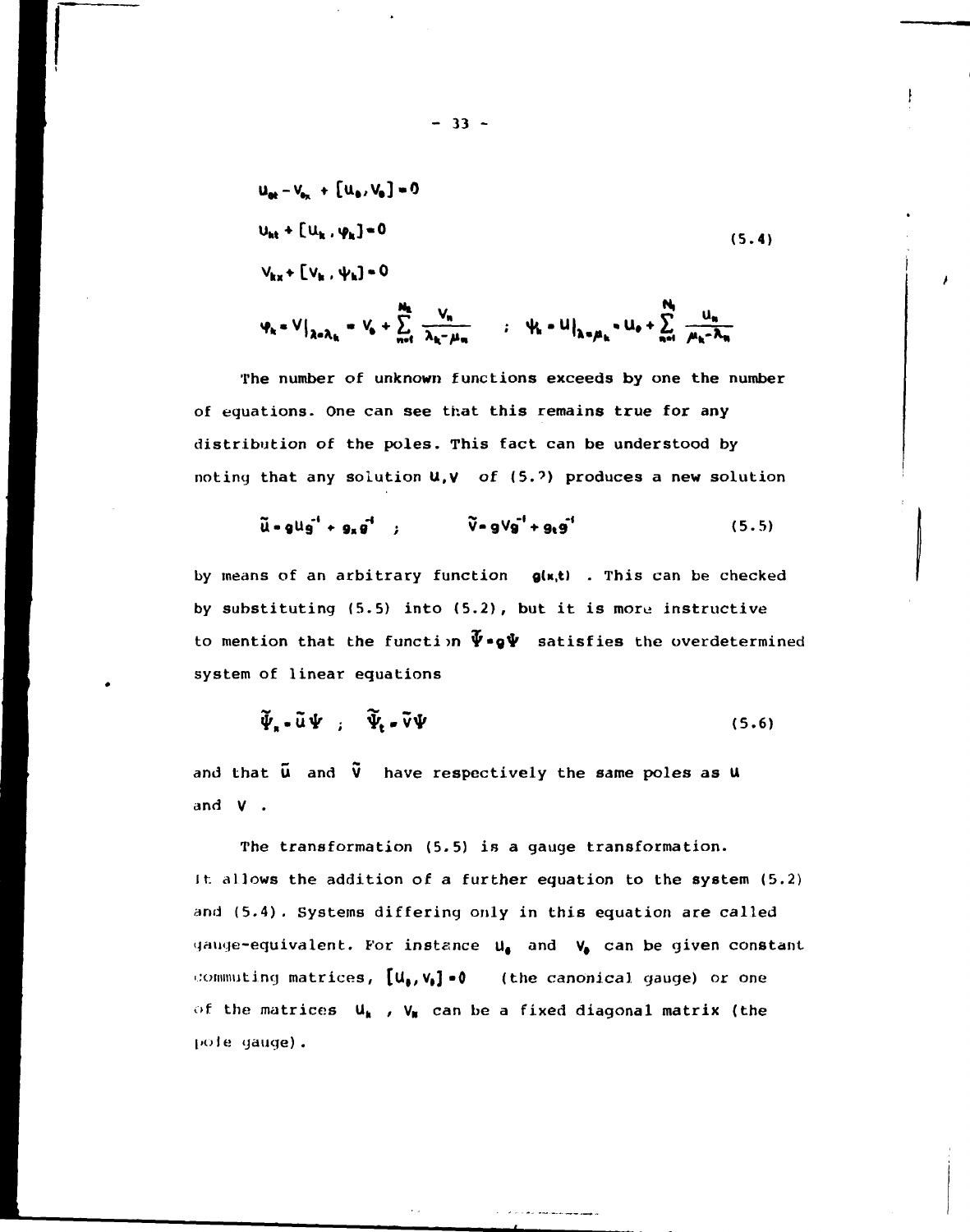Let us choose

$$
u = 1\lambda + u \qquad (5.7)
$$

where I and I are constant commuting matrices

$$
I \bullet \begin{bmatrix} a_1 & \cdots & \cdots & \cdots & \cdots & \cdots & \cdots & \cdots & \cdots & \cdots & \cdots & \cdots & \cdots & \cdots & \cdots & \cdots & \cdots & \cdots & \cdots & \cdots & \cdots & \cdots & \cdots & \cdots & \cdots & \cdots & \cdots & \cdots & \cdots & \cdots & \cdots & \cdots & \cdots & \cdots & \cdots & \cdots & \cdots & \cdots & \cdots & \cdots & \cdots & \cdots & \cdots & \cdots & \cdots & \cdots & \cdots & \cdots & \cdots & \cdots & \cdots & \cdots & \cdots & \cdots & \cdots & \cdots & \cdots & \cdots & \cdots & \cdots & \cdots & \cdots & \cdots & \cdots & \cdots & \cdots & \cdots & \cdots & \cdots & \cdots & \cdots & \cdots & \cdots & \cdots & \cdots & \cdots & \cdots & \cdots & \cdots & \cdots & \cdots & \cdots & \cdots & \cdots & \cdots & \cdots & \cdots & \cdots & \cdots & \cdots & \cdots & \cdots & \cdots & \cdots & \cdots & \cdots & \cdots & \cdots & \cdots & \cdots & \cdots & \cdots & \cdots & \cdots & \cdots & \cdots & \cdots & \cdots & \cdots & \cdots & \cdots & \cdots & \cdots & \cdots & \cdots & \cdots & \cdots & \cdots & \cdots & \cdots & \cdots & \cdots & \cdots & \cdots & \cdots &
$$

From (5.2) we find

$$
u_{k} - v_{k} + [u, v] = 0 \t , [1, v] = [3, u]
$$
\t(5.9)

The second of these equations can be solved as

$$
\mathbf{u} \bullet \mathbf{u_0} \bullet \text{ [I, Q]} \qquad \qquad \mathbf{v} \bullet \mathbf{v_0} \bullet \text{ [3, Q]} \tag{5.10}
$$

where  $u_0$  and  $v_0$  are diagonal matrices and Q is a matrix with vanishing diagonal elements. One can see that

$$
[(1, a), [1, a]]_{aa} =
$$
  
=  $\sum_{\alpha} \{ (b_{\alpha} - b_{\beta})(a_{\beta} - a_{\alpha}) - (a_{\alpha} - a_{\beta})(b_{\beta} - b_{\alpha}) \} a_{\alpha\beta} a_{\beta\alpha} = 0$  (5.11)

Hence, for the diagonal parts of u, v we have

 $u_{\alpha\alpha} - v_{\alpha\alpha} = 0$ 

and there exists some diagonal matrix  $\phi$  such that

 $u_0 \cdot \phi_n$ ,  $v_0 \cdot \phi_t$ 

Equations (5.1) can now be written in the form

$$
\Psi_{\mathbf{x}} = (1\lambda + (1,\mathbf{Q}))\Psi + \phi_{\mathbf{x}}\Psi
$$
  

$$
\Psi_{\mathbf{t}} = (3\lambda + (3,\mathbf{Q}))\Psi + \phi_{\mathbf{t}}\Psi
$$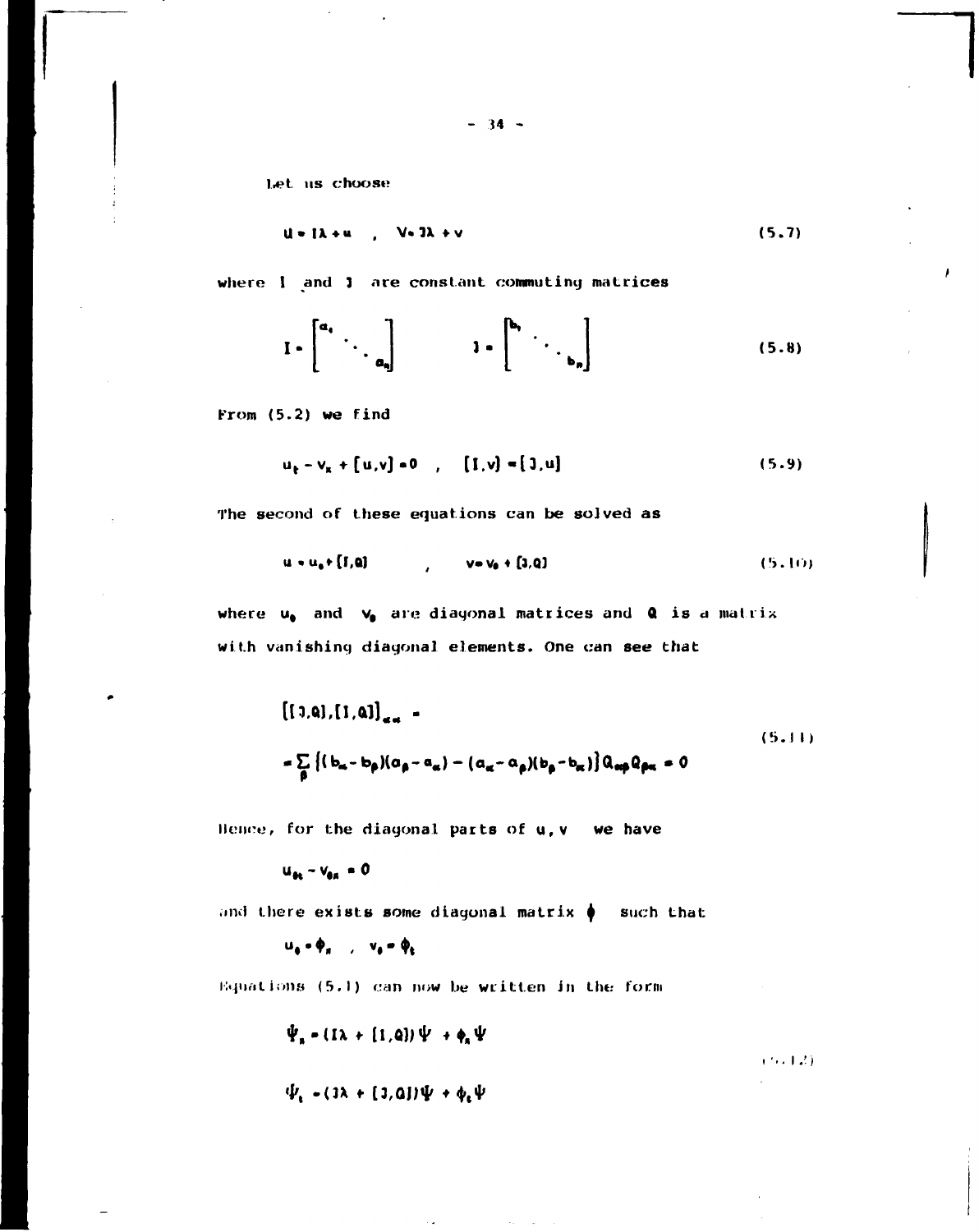Let us make the transformation

 $\Psi = e^{\Phi} \overline{\Psi}$ ,  $Q = e^{\Phi} \overline{Q} e^{\Phi}$ 

Because the matrices  $1, 1$  and  $\phi$  are commuting, this transformation eliminates  $\phi$  from the equations. So we may put  $\phi \bullet 0$ .

Now let  $a_i$ ,  $b_i$  be real, x and t pure imaginary and Q<sup>+</sup>--Q an anti-hermitian matrix. Le: us rewrite the linear system in the form

$$
i\Psi_{\kappa} \approx (I\lambda + [1,0])\Psi
$$
  
\n
$$
i\Psi_{\kappa} \approx (J\lambda + [1,0])\Psi
$$
 (5.13)

Its compatibility condition is

$$
\mathbf{t}[1,0], -\mathbf{i}[3,0], +\left[\left[1,0\right], \left[3,0\right]\right] = 0 \tag{5.14}
$$

Apparently, the matrices  $1, 1$  are defined by (5.14) up to an additive constant (a scalar matrix). Moreover, they should not be proportional to each other. So system (5.13) is non- $-trivial$  ((5.14) is nonlinear) if the matrix dimension  $N=3$ . We shall study only the simplest case N=3.

Let  $a_1 > a_1 > a_3$ , and

$$
Q_{11} = \frac{u_1}{\sqrt{a_1 - a_1}}
$$
,  $Q_{13} = \frac{u_1}{\sqrt{a_2 - a_3}}$ ,  $Q_{13} = \frac{u_3}{\sqrt{a_1 - a_3}}$ 

Let us choose, moreover, b; so that

$$
\frac{a_1b_1 - a_1b_1 + a_2b_1 - a_1b_2 + a_1b_2 - a_2b_1}{\sqrt{(a_1 - a_1)(a_1 - a_2)(a_2 - a_2)}}
$$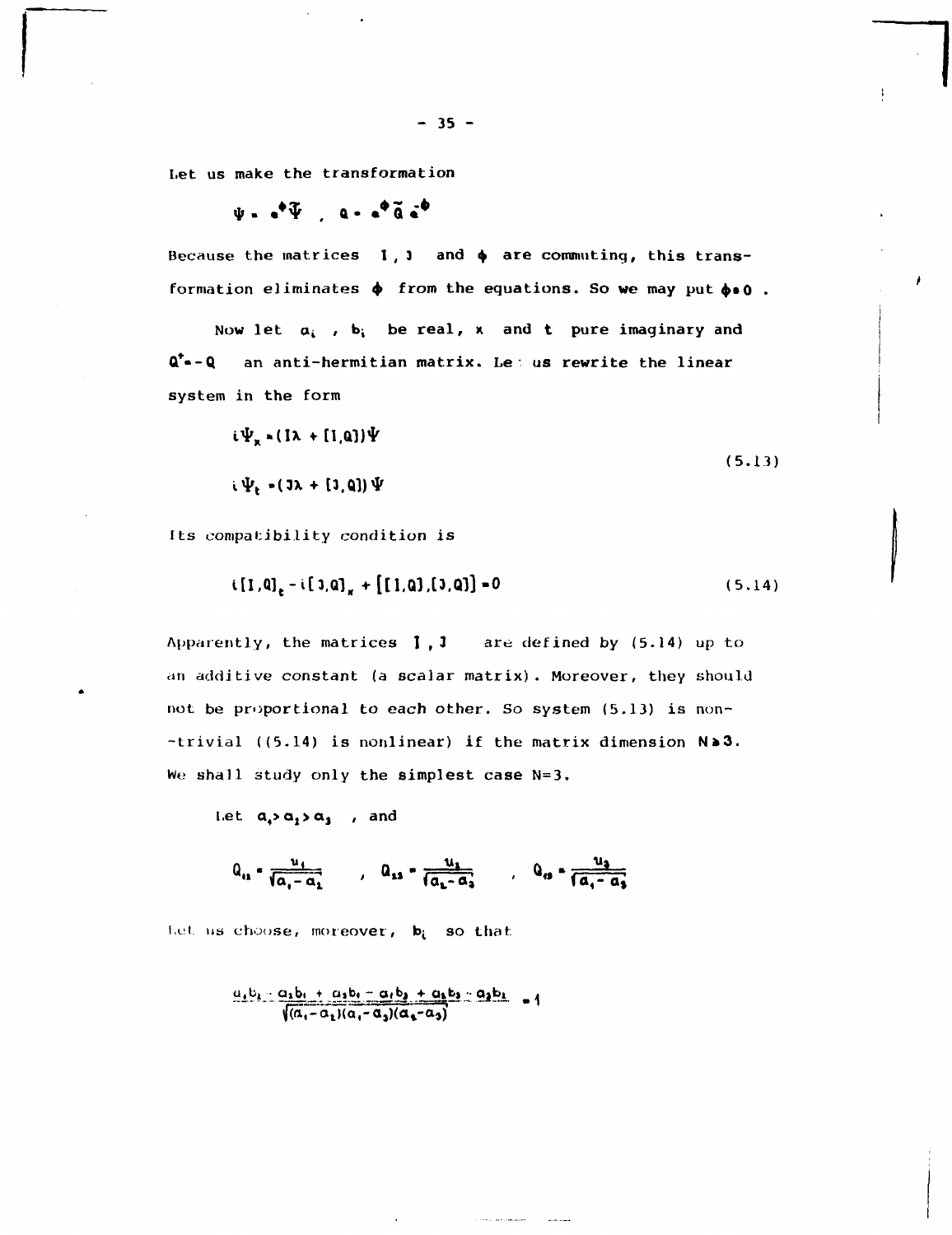**Then system (5.14) reads as** 

$$
u_{R} - v_{q} u_{qR} = i u_{q} u_{l}^{q}
$$
  
\n
$$
u_{R} - v_{l} u_{lR} = i u_{q} u_{q}^{q}
$$
  
\n
$$
u_{M} - v_{l} u_{g_{R}} = i u_{l} u_{l}
$$
  
\n(5.15)

**where** 

$$
v_i = \frac{b_i - b_1}{a_i - a_1} \qquad , \qquad v_i = \frac{b_1 - b_2}{a_1 - a_3} \qquad , \qquad v_i = \frac{b_i - b_2}{a_i - a_3}
$$

**This is the so-called "three-wave interaction system", playing an important role in nonlinear optics. Equations (5.15) describe the stimulated Raman scattering in one-dimensional media without absorption of energy. In fact,** *щ* **is the complex envelope of the initial wave (pumping) and u, , ut are the amplitudes of secondary waves (satellites);** *V\* **are yroup velocities of the waves. As we have seen, this system is the compatibility condition of the linear system (5.13) and could be solved by the inverse scattering method. If we want to follow the way described in the first four lectures we must develop the direct and inverse scattering theory for (5.13). This is possible but not particularly easy. Our aim is to show that one can compute exact solutions of (5.15), avoiding the inverse scattering theory.** 

**Our guide is the gauge transformation (5.5), yielding a new solution of the system from a known solution.** 

**Let: Q be a solution of (5.14) . If we find a matrix function**   $g \cdot g(x,t,\kappa)$  (depending on  $\lambda$  1) and a matrix  $\tilde{Q}$  not depending on

**- 36 -**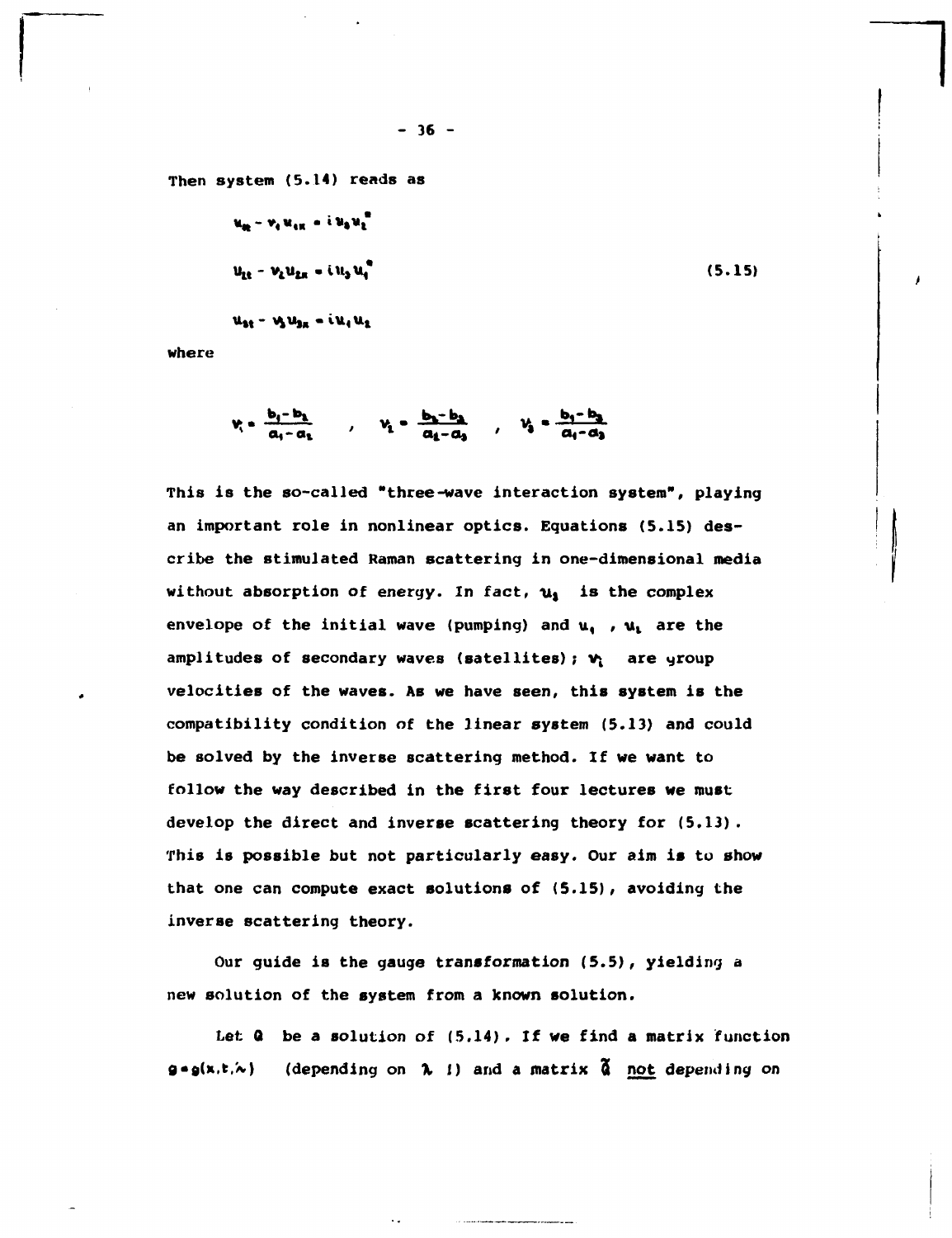, such that  $\lambda$ 

$$
IN + [I, \tilde{Q}] = g(IA + [I, Q])g1 + igng1
$$
  

$$
3\lambda + [I, \tilde{Q}] = g(3\lambda + [J, Q])g1 + igng1
$$
 (5.16)

then  $\tilde{a}$  is a new solution of  $(5.14)$ .

Clearly, it is impossible that  $g$  does not depend on  $\lambda$ . (If  $\lambda \rightarrow 0$  then g goes to the unit matrix: if g is independent of  $\lambda$  , then gat .) At  $\lambda = \infty$ 

$$
q \rightarrow 1 + \frac{6}{\lambda} \tag{5.17}
$$

Substituting (5.17) into (5.16) and comparing the asymptotics at  $\lambda - \omega$  we get

$$
[1,\tilde{a}] = [1,a] - [1,6]
$$
  
\n
$$
[3,\tilde{a}] = [3,a] - [3,6]
$$
 (5.18)

The problem is that if we substitute in (5.16) an arbitrary matrix  $g$ , depending on  $\lambda$ , (5.16) and (5.18) can not be fulfilled simultaneously because of the singularities of g and g<sup>+</sup> so we must subject g to a number of constrains.

Let us consider that both  $g$  and  $g'$  are rational functions of  $\lambda$ , having one single pole

$$
g = 4 + \frac{\rho_1}{\lambda - \lambda_0} \qquad g^{-1} = 4 + \frac{\rho_1}{\lambda - \mu_0} \tag{5.19}
$$

From the condition gg's one finds

$$
p_4 = (\lambda_0 - \mu_0) p \quad , \quad p_5 = -(\lambda_0 - \mu_0) p
$$

where  $p \cdot p^2$  is a projection matrix depending only on x and  $t$ .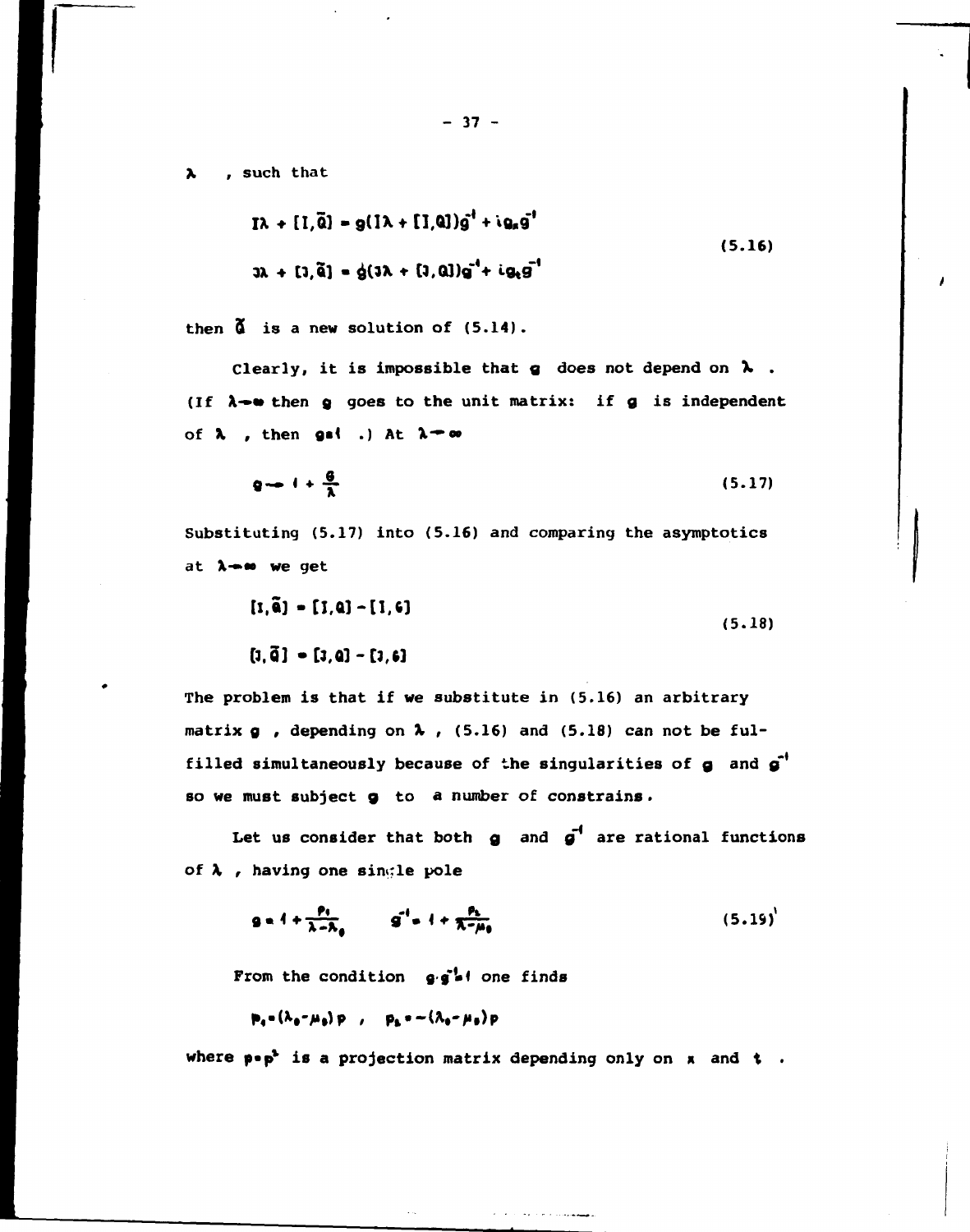To satisfy the condition  $\tilde{a}^{\dagger}$  **•-**  $\tilde{a}$  we must put

 $g^{-1}(\lambda) - g^{+}(\lambda^{2})$ 

**so we have** 

 $\mu_{\bullet} \cdot \lambda_{\bullet}^{\bullet}$ ,  $\rho^{+} \cdot p$ 

**and finally** 

 $\ddot{\phantom{a}}$ 

$$
g = 1 + \frac{\lambda_0 - \lambda_0^2}{\lambda - \lambda_0} p \qquad , \qquad g^{-1} = 1 - \frac{\lambda_0 - \lambda_0^2}{\lambda - \lambda_0^2} p \qquad (5.20)
$$

**Replacing g and**  $g'$  **in (5.16) by (5.20) we find that while the l.h.s. has no pole, the r.h.s. of (5.16) has singu**larities at the points  $\lambda \cdot \lambda_a$  and  $\lambda \cdot \lambda_a^2$  . To avoid the singu**larity at X»X» we require** 

$$
pU(1-p) + i px(1-p) = 0
$$
 (5.21)  

$$
pV(1-p) + i pg(1-p) = 0
$$

Here again  $U \cdot I \lambda + [I, \alpha]$  ,  $V \cdot J \lambda + [J, \alpha]$  . Equations (5.21) seem **to be nonlinear but in fact, they are linear. Let us choose the projector p in the form** 

$$
P_{\alpha\beta} = \frac{n_{\alpha} n_{\beta}^{\alpha}}{\sum |n_{\alpha}|^2}
$$
 (5.22)

and denote  $\tilde{p} \cdot (-p)$ . Clearly  $\tilde{p}^2 \cdot \tilde{p}$  (so  $\tilde{p}$  is also a projector) and  $p\tilde{p}$  = 0 . It means that

$$
\sum_{\beta} n_{\beta}^{\frac{m}{2}} \widetilde{p}_{\beta \gamma} = 0 \tag{5.23}
$$

**Now we put (5.22) into (5.21). Using (5.23) we note that (5.21)**  is satisfied if the complex vector  $n_{\alpha}^{\alpha}(x,t)$  obeys the equations

$$
in_{\alpha\alpha}^{\Phi} + \sum_{\beta} n_{\beta}^{\alpha} u_{\beta\alpha} |_{\lambda = \lambda_0} \circ 0 \quad , \quad in_{\alpha\alpha}^{\Phi} + \sum_{\beta} n_{\beta}^{\alpha} v_{\beta\alpha} |_{\lambda = \lambda_0} = 0
$$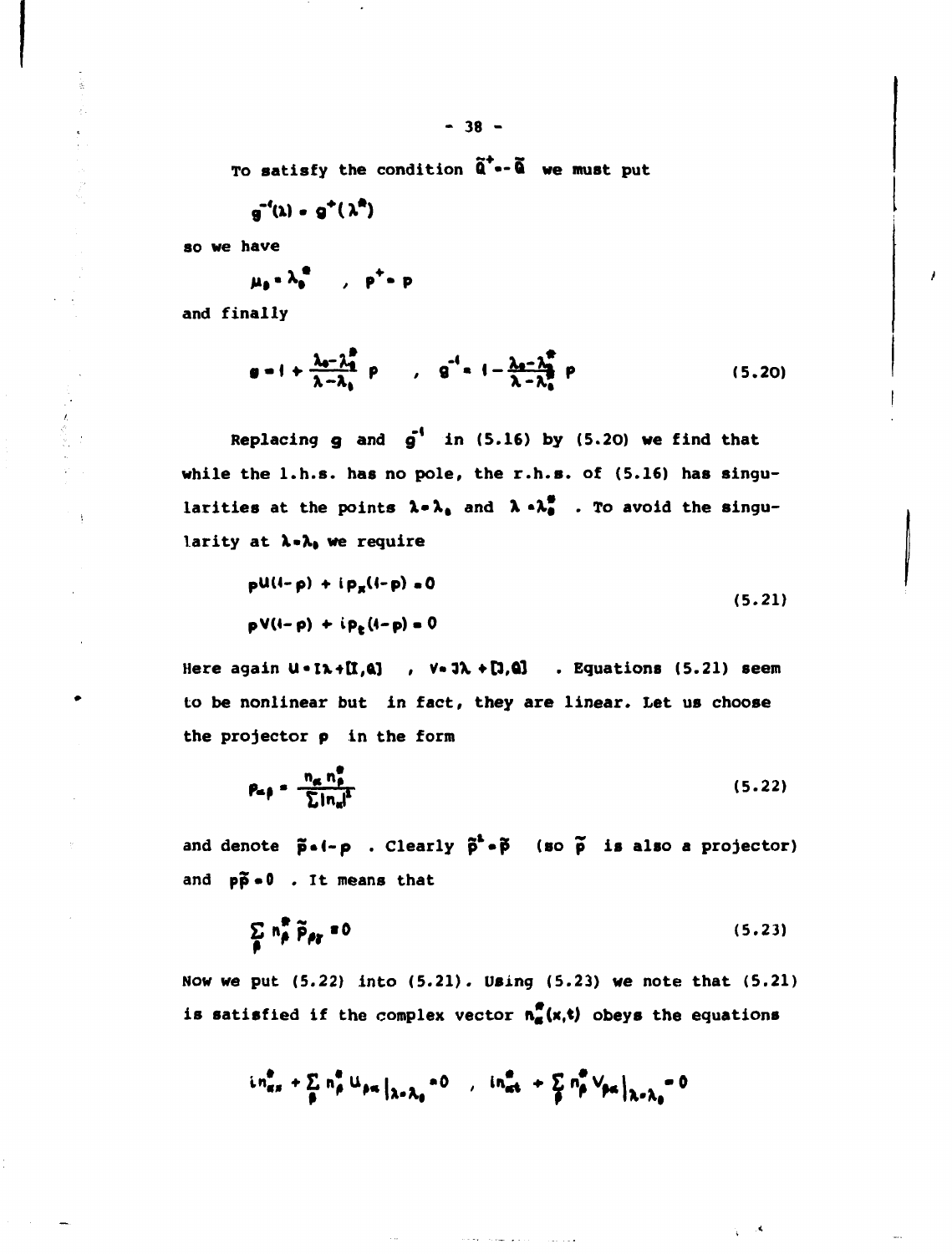or (remembering that  $u^{\dagger}_{jk}$   $\cdot u^{\dagger}_{jk}$ ,  $v^{\dagger}_{ik}$   $v_{ik}$ )

$$
i\vec{n}_x = u_{\vert \lambda_x, \lambda_y^{\alpha}} \cdot \vec{n} \quad , \quad i\vec{n}_t = v_{\vert \lambda_x, \lambda_y^{\alpha}} \cdot \vec{n} \tag{5.24}
$$

Our next step is to choose a particular solution of (5.14) for the procedure (5.16). This may be the trivial

 $u \cdot v = 0$ ,  $u \cdot 1\lambda$ ,  $v \cdot 3\lambda$ 

Equations (5.24) can be satisfied if

$$
n_{\alpha} * c_{\alpha} e^{-i(a_{\alpha} x + b_{\alpha} t)\lambda_{\alpha}^{\alpha}}
$$
 (5.25)

Here  $c_{\preccurlyeq}$  are arbitrary complex constants.

Now from (5.17), (5.18), (5.20), (5.22) we find the solution of the system (5.14) as

$$
\tilde{Q}_{w\beta} = -\frac{(\lambda_{\beta} - \lambda_{\beta}^2) n_{w} n_{\beta}^2}{\sum |n_{w}|^2} \qquad (w \neq \beta)
$$
 (5.26)

To analyse solution (5.26) we first put  $c_1 = 0$ .

In this case there is only one non-vanishing wave amplitude,  $\tilde{\mathbf{\alpha}}_{11} \sim \mathbf{u}_1 \neq 0$  . Substituting (5.25) into (5.26), after simple calculations we have

$$
\tilde{Q}_{1L} = i2\eta \frac{e^{-i[(a_1 - a_2)x\xi + (b_1 - b_1)t\xi - arg(c_1/c_1)]}}{2ch[\eta[(a_1 - a_1)x + (b_1 - b_1)t + x_0]]}
$$
\n(5.27)

Here  $\lambda_0^{\sigma}$  if in and  $x_0 = (1/\eta) \ln |c_1/c_1|$  . This solution may be called the soliton of the wave  $u_i$ . In contrast to a KdV soliton this solution depends on four parameters  $\eta, \xi$ ,  $x_0$  and  $\varphi$  = arg (c<sub>1</sub>/c<sub>2</sub>) . If we put  $c_i \cdot 0$  or  $c_i \cdot 0$  we get solitons of other waves. They are obtained from (5.27) by changing, respec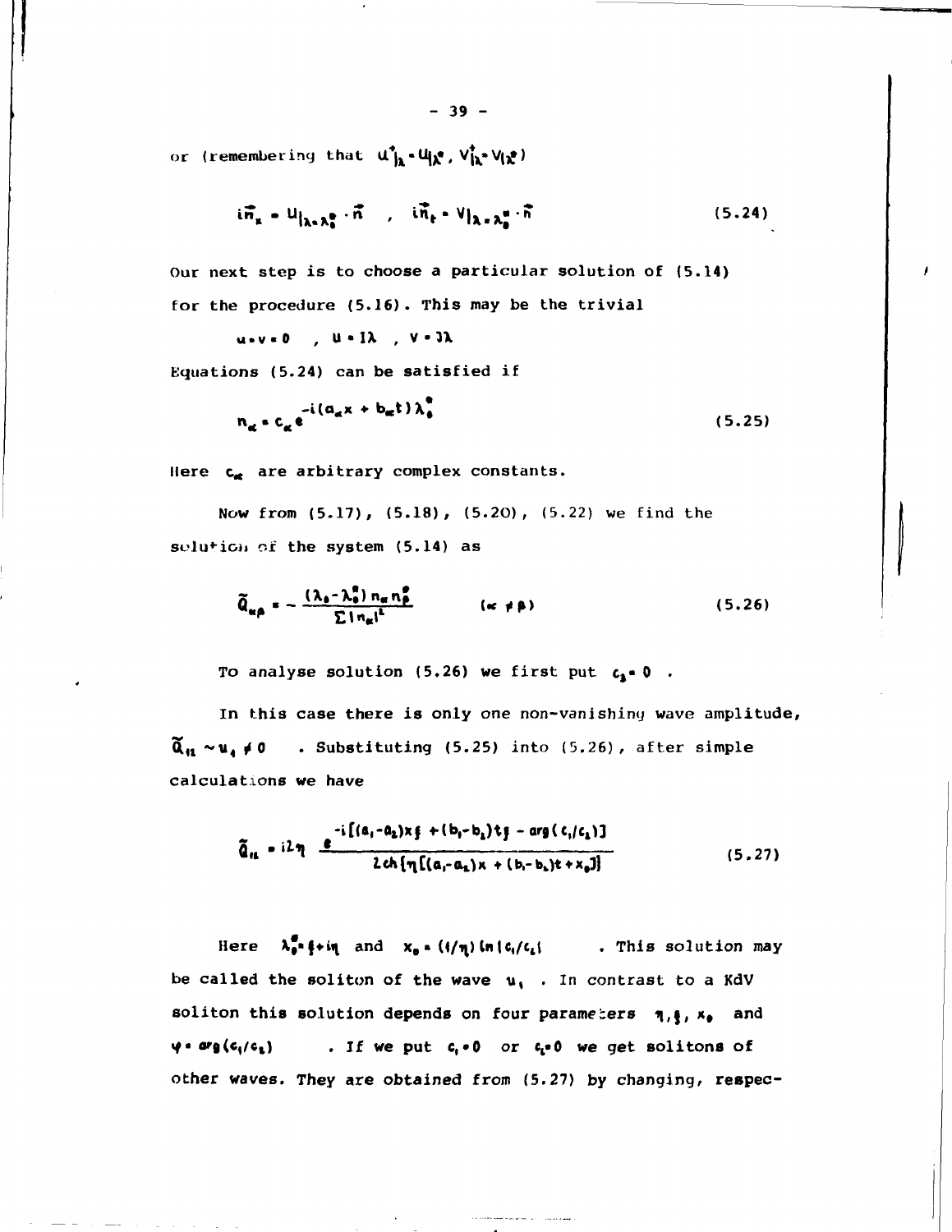$\mathbf{t}$ **ively,**  $\mathbf{a}_1 \cdot \mathbf{a}_2$  to  $\mathbf{a}_2 \cdot \mathbf{a}_3$  and  $\mathbf{b}_1 \cdot \mathbf{b}_2$  to  $\mathbf{b}_2 \cdot \mathbf{b}_3$  or  $\mathbf{a}_1 \cdot \mathbf{a}_3$  to a, a<sub>s</sub> and b, b, to b, b, . Let us consider, finally **the general solution when all c(^o . This is obtained by substituting (5.25) into (5.26). It is interesting to inspect**  this formula in the limit when  $t \rightarrow t \omega$ . An elementary analysis, **similar to that performed in the previous lecture, shows that for ц>0 and** 

$$
\nu_i > \nu_i > \nu_i
$$

the matrix element  $\tilde{\mathbf{q}}_{\mathbf{m}}$  tends to zero at  $\mathbf{t} \rightarrow \mathbf{w}$  whereas at  $\mathbf{t} \rightarrow -\mathbf{w}$ **it goes to the soliton of the wave ua with the standard position of centre.** 

$$
x_{20} = \frac{1}{\eta} \ln \left| \frac{c_1}{c_2} \right|
$$

By contrast,  $\tilde{\mathbf{q}}_{\mathbf{n}}$  and  $\tilde{\mathbf{q}}_{\mathbf{n}}$  tend to zero at  $t \rightarrow \infty$ . At  $t \rightarrow \infty$  they go to the solitons  $u_i$  and  $u_i$  with the centres **positioned at** 

$$
X_{10} = \frac{4}{\eta} \ln \left| \frac{C_1}{C_2} \right| \qquad , \quad X_{20} = \frac{4}{\eta} \ln \left| \frac{C_2}{C_3} \right|
$$

**Therefore, solution (5.26) describes the decay of the pumping soliton u, into two secondary wave solitons, u, and «t . Physically this corresponds to the instability of the**  pumping wave  $u_3$  or in other terms, the stimulated Raman **scattering of a particular form of wave-packets.** 

We may assume that the function  $g(\lambda)$  has more than one **pole. In this case the procedure for calculating the exact solutions of system (5.15) is more complicated but still elementary. The solutions describe both the decays and the**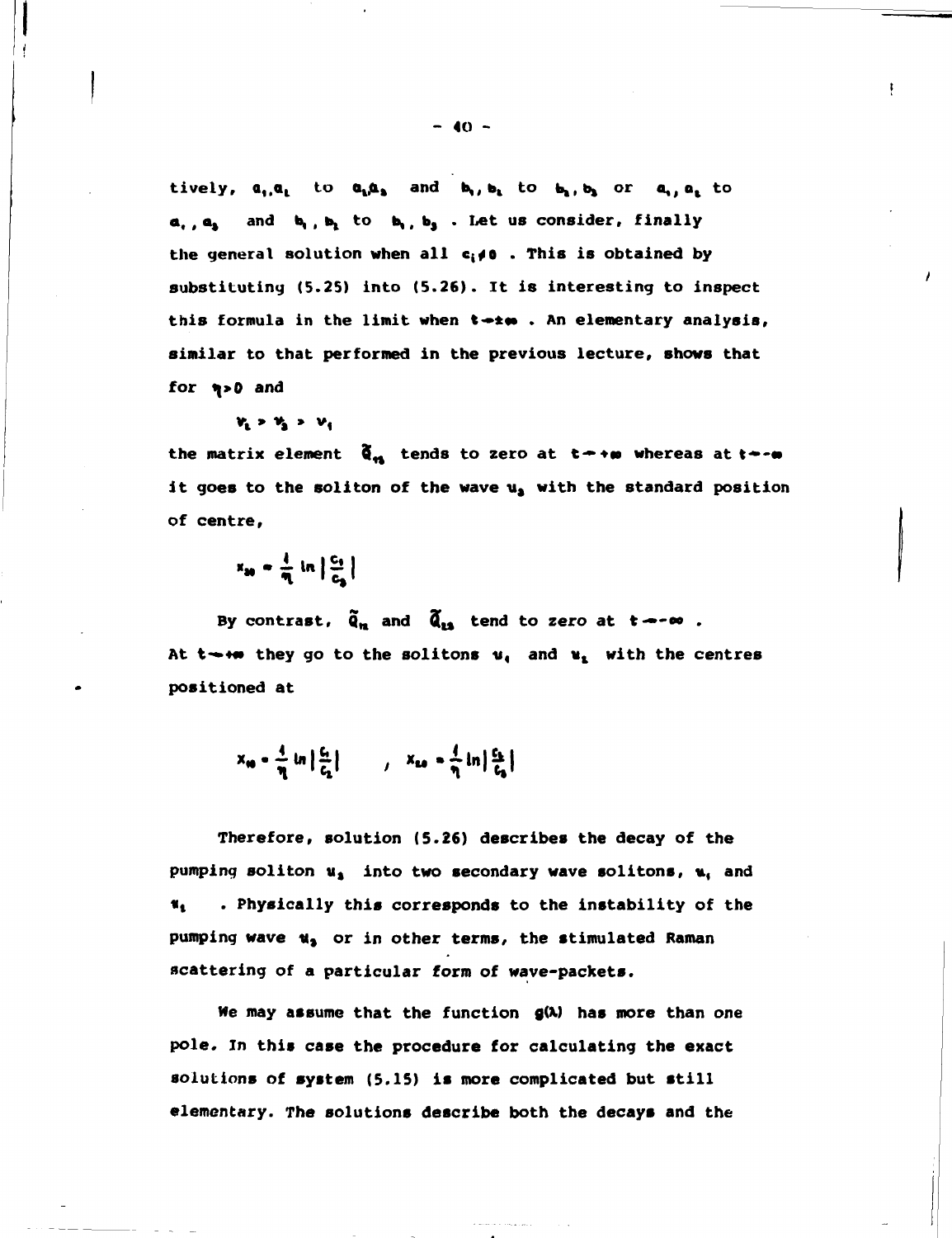collisions of different types of solitons. The method described above is called the "dressing method". We perform the "dressing" **of an initial solution (a trivial one in the considered case) by means of** *a* **rational matrix g(x,t,M . This dressing method provides a set of exact solutions for nonlinear inteyrable systems, even if a complete inverse scattering theory has not been developed yet.** 

## **lixu reise**

**Construct the soliton solution describing the process of**  the fusion of two secondary solitons to a pumping soliton.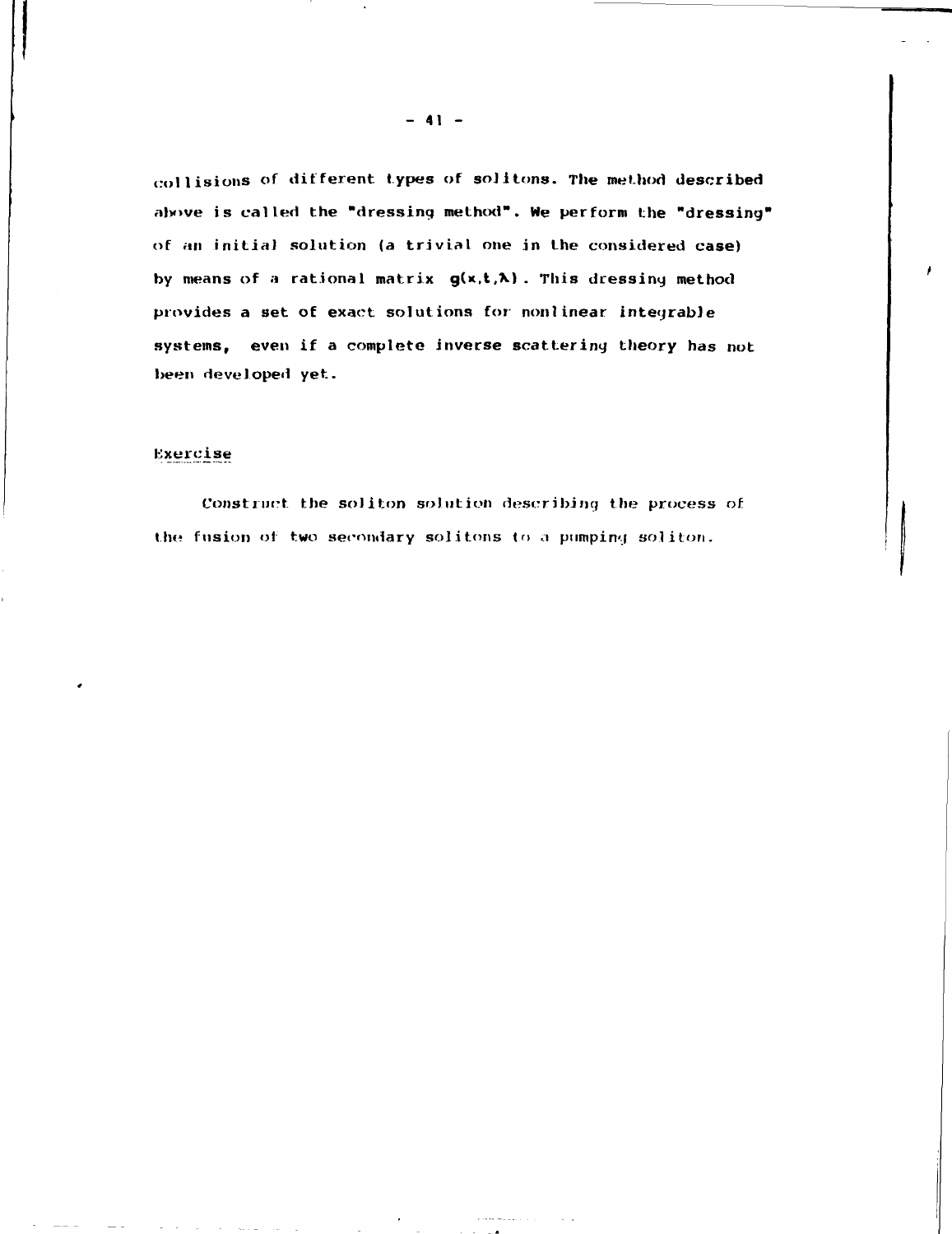## Lecture Six

Our aim now is to review the systems integrable by the inverse scattering method and having physical or other applications. In fact because we mention only the most important integrable equations our list will not be complete, but even so, it will be a representative one.

At first, some words about the principles of the classification of integrable systems. Since they are compatibility conditions of some linear systems, the most natural way of classifying them is to classify the corresponding overdetermined linear systems.

#### 1.

#### Scalar systems

We begin with overdetermined systems involving two scalar differential operators. The simplest form

| $\Psi_{\rm{RF}} = U \Psi$                     | (6.1) |
|-----------------------------------------------|-------|
| $\Psi_{\epsilon}$ = A $\Psi_{\mu}$ + B $\Psi$ |       |

yields the KdV equation (if  $u \cdot \lambda + u$ ),

 $u_t - 6uu_x + u_{xx} = 0$  $(1)$ 

and its higher analogues (if A.A(A) is a polynomial). The case when A is rational is also treatable even though it is insufficiently investigated. We can set U to be a polynomial of  $\lambda$  . If U is of second order,  $u \cdot \lambda^2 + ...$ and  $A(\lambda)$ is a first order polynomial, then (6.1) yields the so-called Kaup's

 $-42 -$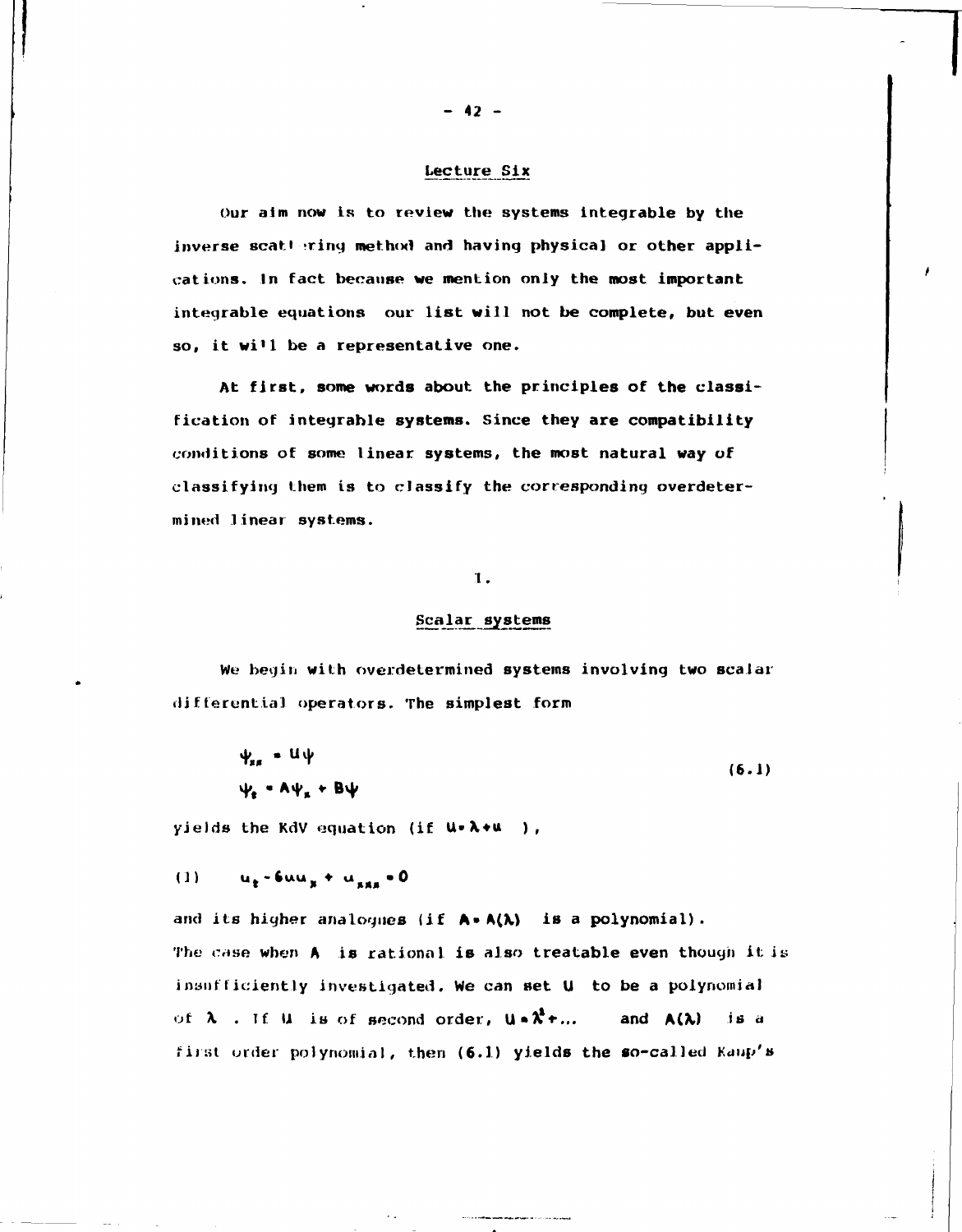system having applications in hydrodynamics:

(2)  
\n
$$
g_1 + \frac{3}{9x}(9^y) = \pm \frac{3^y}{9x^1}
$$
\n
$$
\frac{3^y}{9x} + \sqrt{\frac{3y}{9x}} + \frac{3^z}{9x} = 0
$$

in (6.1), U can be a rational function of  $\lambda$  but this possibility has not yet been studied with sufficient completeness.

The next possibility is to study third-order linear systems of the form

$$
\psi_{\text{max}} = U_{1} \psi_{\text{x}} + U_{2} \psi
$$
\n
$$
\psi_{\text{max}} = A_{1} \psi_{\text{max}} + A_{2} \psi_{\text{x}} + A_{3} \psi
$$
\n(6.2)

Only one case of such a type of systems is studied, when U<sub>1</sub>. A+u . This gives the Boussinesque equation

(3) 
$$
u_{tt} \pm u_{xx} + (u^2)_{xx} \pm u_{xxxx} = 0
$$

All the scalar integrable systems have their discrete analogues. For the KdV equation this is

$$
(4) \qquad \tilde{N}_k = N_k (N_{k+1} - N_{k-1})
$$

having applications in plasma and laser physics and in mathematical ecology. The discrete counterpart of the Boussinesque equation yields the equations of the so called Toda lattice

$$
(5) \qquad \ddot{u}_n = e^{u_{n+1} - u_n} - e^{u_n + u_{n+1}}
$$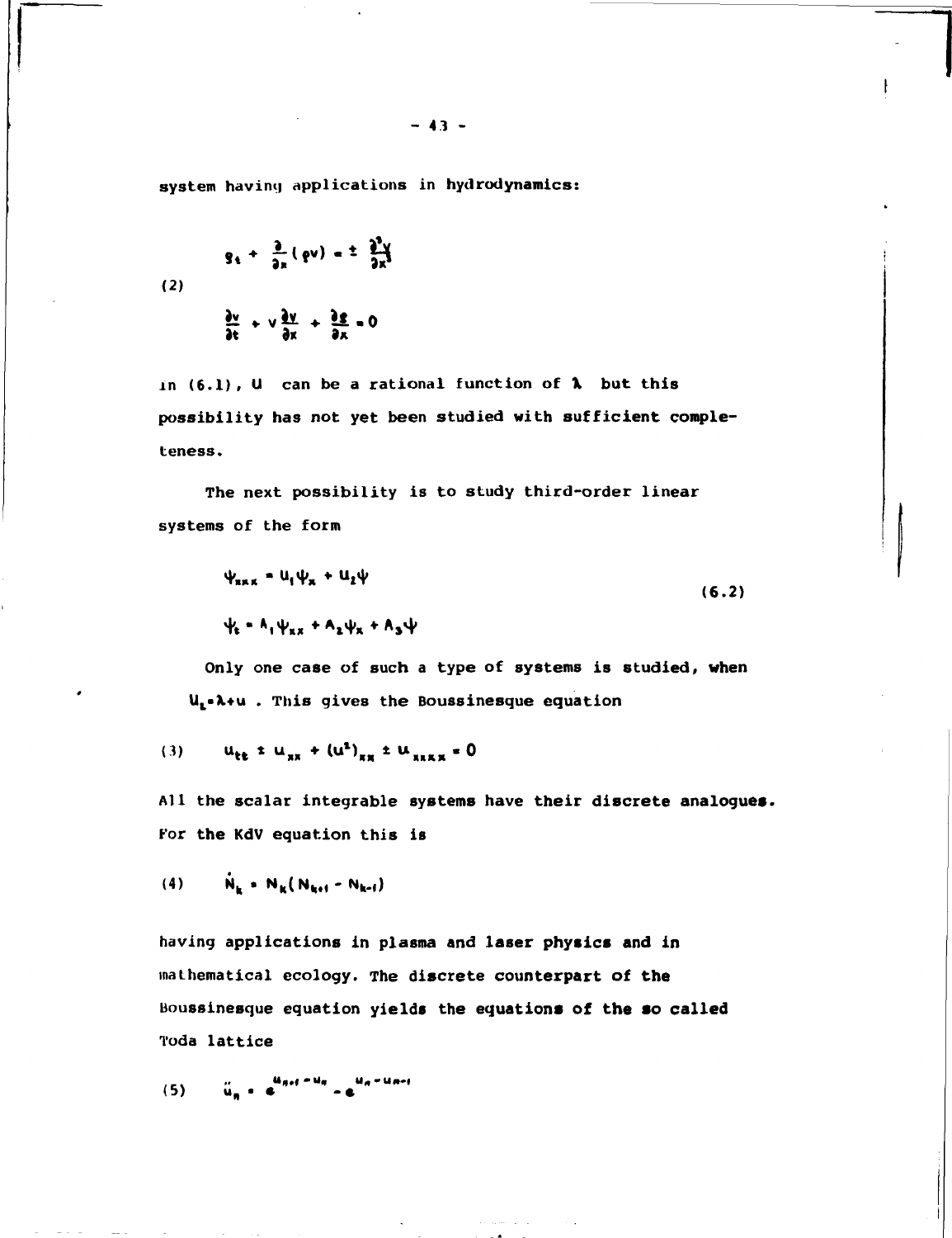An important class of integrable nonlinear equations is connected with compatibility conditions for systems of singular integral equations, associated with some boundary problems in the theory of analytic functions. The most important among them is Benjamen - Ono's equations

(6)  

$$
u_{t} - 6uu_{x} + u_{xx} \text{ I(u)} = 0
$$

$$
\text{I(u)} = \frac{4}{\pi} \int \frac{u(x)}{x - x'} dx'
$$

## 11.

## Polynomial matrix systems

We studied in Lecture Five the overdetermined linear system

$$
\psi_{\pi} = U \psi \qquad , \quad \psi_{\tau} = V \psi \qquad (6.3)
$$

where  $u$  and  $v$  are rational matrix functions of  $\lambda$ .

The simplest case is when U and V are first-order polynomials of  $\lambda$ . In this case

$$
\frac{\partial U_{ij}}{\partial t} = V_{ij} \frac{\partial U_{ij}}{\partial x} = i \sum_{ijk} \epsilon_{ijk} U_{ik} U_{kj} , \qquad U_{ik} = U_{ki}^{\mathcal{B}}
$$
  
(7)  

$$
V_{ij} = \frac{b_i - b_j}{a_i - a_j} , \qquad E_{ijk} = \frac{a_i b_j - a_j b_i + a_k b_i - a_i b_k + a_j b_k - a_k b_j}{\sqrt{(a_j - a_j)(a_j - a_k)(a_i - a_k)}}
$$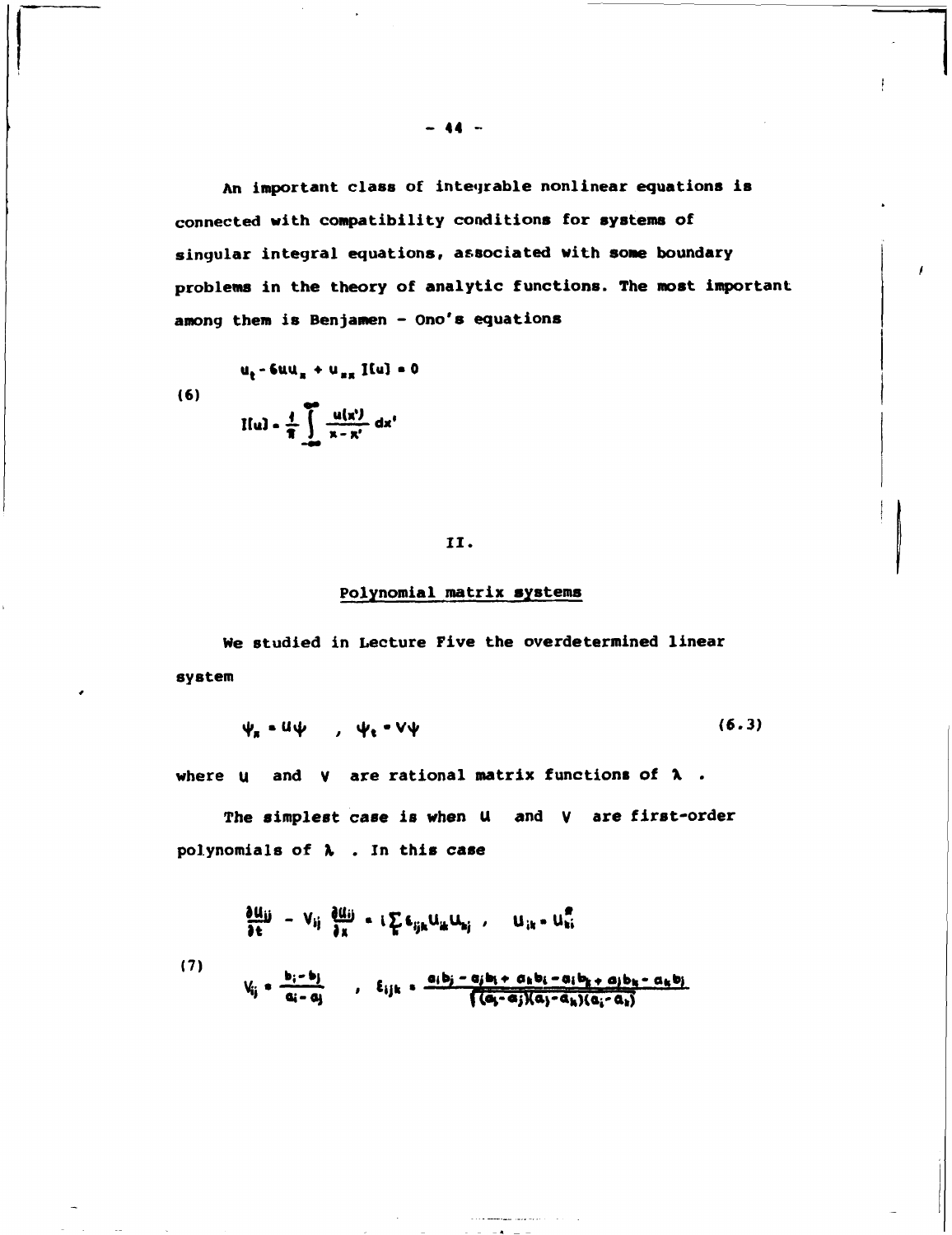This is the so called N-wave system, which for N=3 gives the three-wave system, studied in Lecture Five, together with some other systems such as the "explosive three-wave system"

$$
\frac{\partial u_i}{\partial t} + V_i \frac{\partial u_i}{\partial x} = i \epsilon u_i^2 u_3^2
$$
\n
$$
(8) \qquad \frac{\partial u_k}{\partial t} + V_k \frac{\partial u_k}{\partial x} = i \epsilon u_i^2 u_3^2
$$
\n
$$
\frac{\partial u_3}{\partial t} + V_k \frac{\partial u_3}{\partial x} = i \epsilon u_i^2 u_3^2
$$

and the equations for the interaction of the first and second harmonics

$$
\frac{\partial u}{\partial t} + V_1 \frac{\partial u}{\partial x} = i E u_1 u_2^2
$$
\n(9)\n
$$
\frac{\partial u_1}{\partial t} + V_2 \frac{\partial u_2}{\partial x} = i E u_1^2
$$

If we omit the x-dependent terms in system (7) we obtain certain integrable systems of ordinary differential equations. If  $b_i = a_i^b$ ,  $u_{ik} = i A_{ik}$  and  $A_{ik} = A_{ki} = A_{ik}^b$ , this will be a system describing the free rotation of an N-dimensional solid body (Euler equations):

(10) 
$$
\frac{\partial M}{\partial t} = [\Omega, M] , M = I \Omega + \Omega I
$$

where I is a constant diagonal matrix.

Now we go to the case when u is a first-order and V a second order polynomial of  $\lambda$  . In this case it is possible to consider the matrix dimension N=2. If we do that we have

$$
-45 -
$$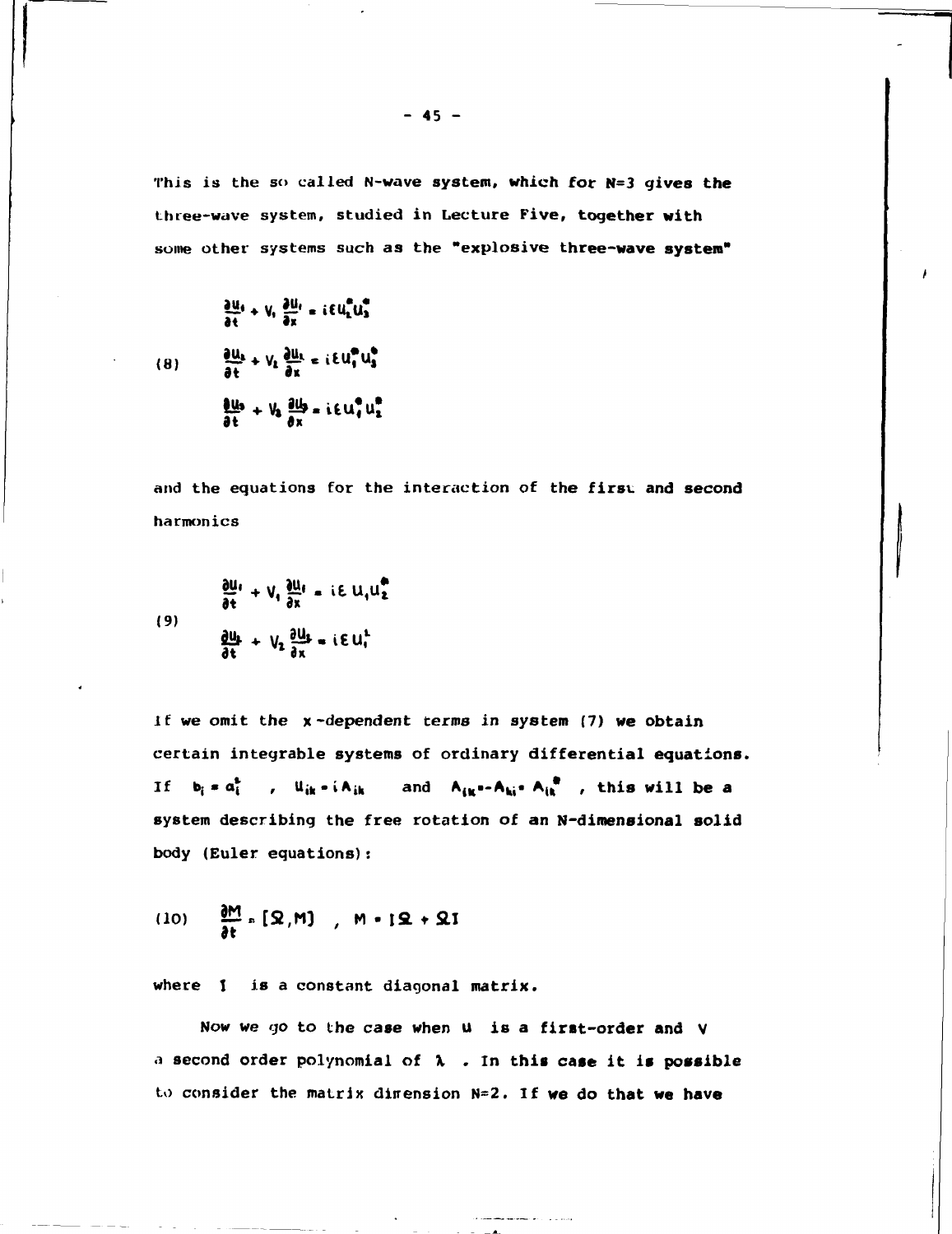two gauge-equivalent equations, viz. the nonlinear Schrödinger equation

(11) 
$$
ir_{\rm t} + r_{\rm m} = 2 \mathbf{r} i^{\rm t} \mathbf{r}
$$

 $\mathsf{l}$ 

and the isotropic Landau-Lifshitz equation for a one-dimensional ferromagnet:

 $\lambda$ 

$$
(12) \qquad \vec{S}_t \bullet [\vec{S}, \vec{S}_{xx}]
$$

For N>2 we get the system of nonlinear Schrödinger equations

(13) 
$$
i r_{m} + r_{n m} = \pm \sum_{k=1}^{m+1} |r_{k}|^{2} r_{n}
$$

and its continuous analoques

(14) 
$$
ir(t, x, z)_t + r(t, x, z)_{xx} = \frac{1}{4} \int_{0}^{b} [r(t, x, z)]^2 dz' + r(t, x, z)
$$

If we substitute for u a first-order and for V a third--order polynomial we obtain the so-called modified KdV equation (MKdV)

(15) 
$$
u_{\mu} \pm |u|^2 u_{\pi} + u_{\text{max}} = 0
$$

and putting for both u and V second-order polynomials we have the "derivative nonlinear Schrödinger equation"

$$
(16) \qquad \text{if } r_k + r_{xx} \leq \frac{\partial}{\partial x} \left( |r|^2 r \right) = 0
$$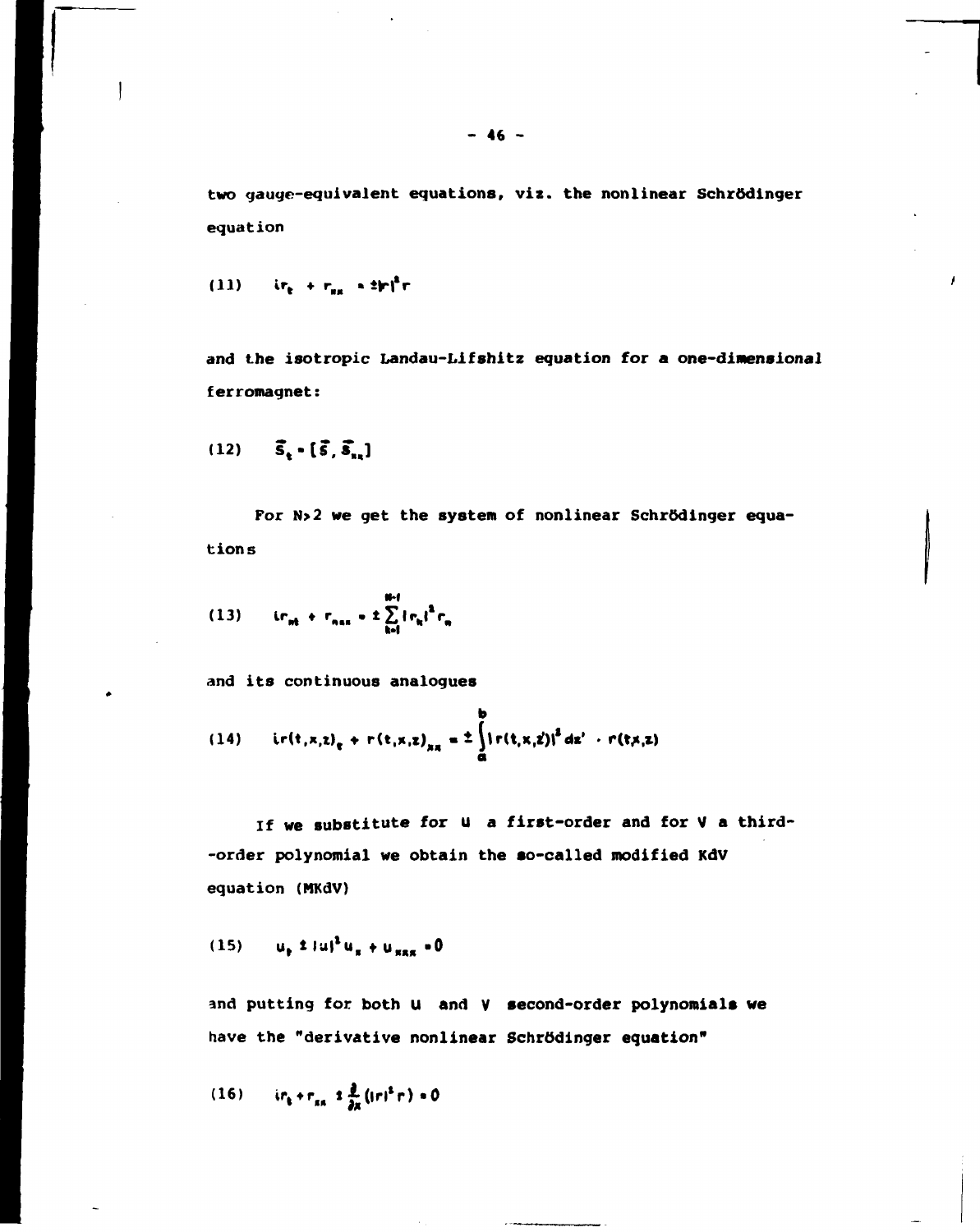and the Langmuir plasmon-sonic wave intera. .. system

(17) 
$$
\frac{ir_{t} + r_{xx} = U\psi}{\frac{\partial U}{\partial t} + \frac{\partial U}{\partial x} = \frac{1}{2} \frac{\partial}{\partial x} [\psi]^2}
$$

**These last three systems have applications in plasma physics.** 

#### **III.**

## **Rational matrix systems**

**Many important integrable systems arise as the compati**bility conditions of system (6.3) where either  $U$  or  $V$  is not **a polynomial. bet U be a first order polynomial and V have a single pole at the point X\*0 . The following equations belong to this class:** 

**The sine-Gordon and sinh-Gordon equations having numerous physical and mathematical applications:** 

 $(18)$  $u_{fn}$  - sinu

(19)  **• «nh U** 

**The Bloch-Bloembergen equations, being very popular in nonlinear optics:** 

$$
\frac{\partial \xi}{\partial t} + \frac{\partial \xi}{\partial x} - i g
$$
\n(20)\n
$$
\frac{\partial g}{\partial t} = in E
$$
\n
$$
\frac{\partial g}{\partial t} = i g E^2 - g^2 E
$$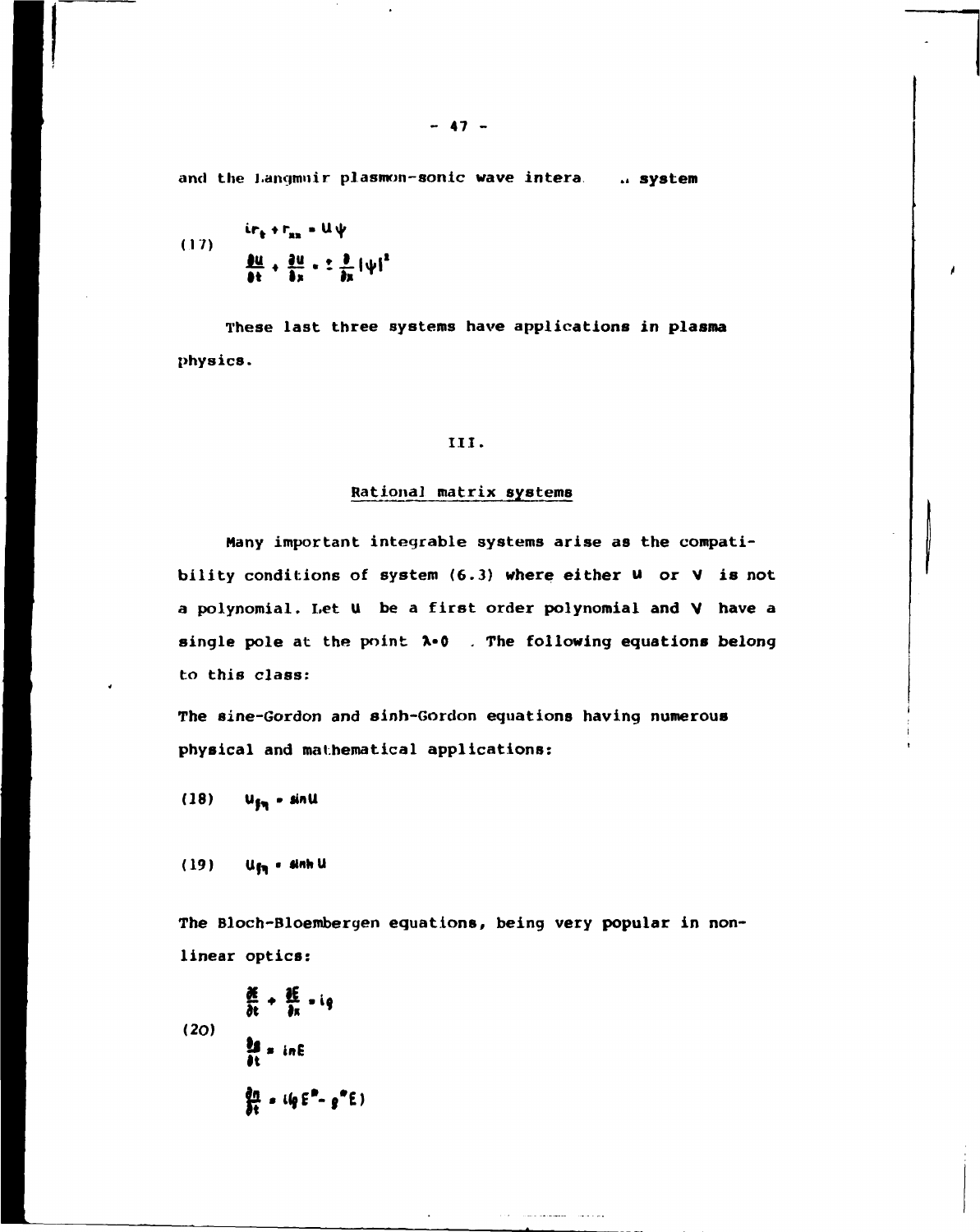**The chiral field on Lie groups:** 

(21) 
$$
g_{\frac{p}{2}} + \frac{1}{2} g_{\frac{1}{2}} g^{-1} g_{\eta} + \frac{1}{2} g_{\eta} g^{-1} g_{\frac{1}{2}} \cdot 0
$$

**Here** *g* **is an element of some Lie group. This equation determines that g for which the action functional** 

$$
S = \int S_{\Gamma} \frac{\partial}{\partial \xi} g \cdot \frac{\partial}{\partial \eta} g^{-1} df d\eta
$$

is extremal, and it has applications in quantum field theory.

The chiral field equation can be simplified. In particular we may impose  $g^2 \cdot i$ . Putting  $g \cdot i - 2p$  we find  $p^2 \cdot p$  so that  $p$ is a projection operator. After fixing its dimension we have a system of equations

$$
(22) - p_{\xi_0} + 2 p_{\xi} ((-2p) p_{\eta} + 2 p_{\eta} (1-2p) p_{\xi} = 0
$$

This describes a chiral field on Grassmann's manyfold. In the important special case when  $6 \cdot 50$ , and  $p_{\alpha\beta} \cdot n_{\alpha} n_{\beta} / \sum n_{\alpha}^{1}$  we have

(23) 
$$
\vec{n}_{11} + (\vec{n}_1 \vec{n}_1) \vec{n} = 0
$$
  $\vec{n}^2 + 1$ 

This is the so-called  $\vec{n}$ -field-model, which is popular for describing quark confinement.

The system under consideration includes **also** the **so** called classical spinor equations. The simplest of them being

$$
\left(\frac{\partial}{\partial t} + \frac{\partial}{\partial x}\right)\psi_n = \frac{i}{2}\psi_n \sum_{m=1}^M \psi_m^m \psi_m
$$
  
(24)  

$$
\left(\frac{\partial}{\partial t} - \frac{\partial}{\partial x}\right)\psi_n = \frac{i}{2}\psi_n \sum_{m=1}^M \psi_m^m \psi_m
$$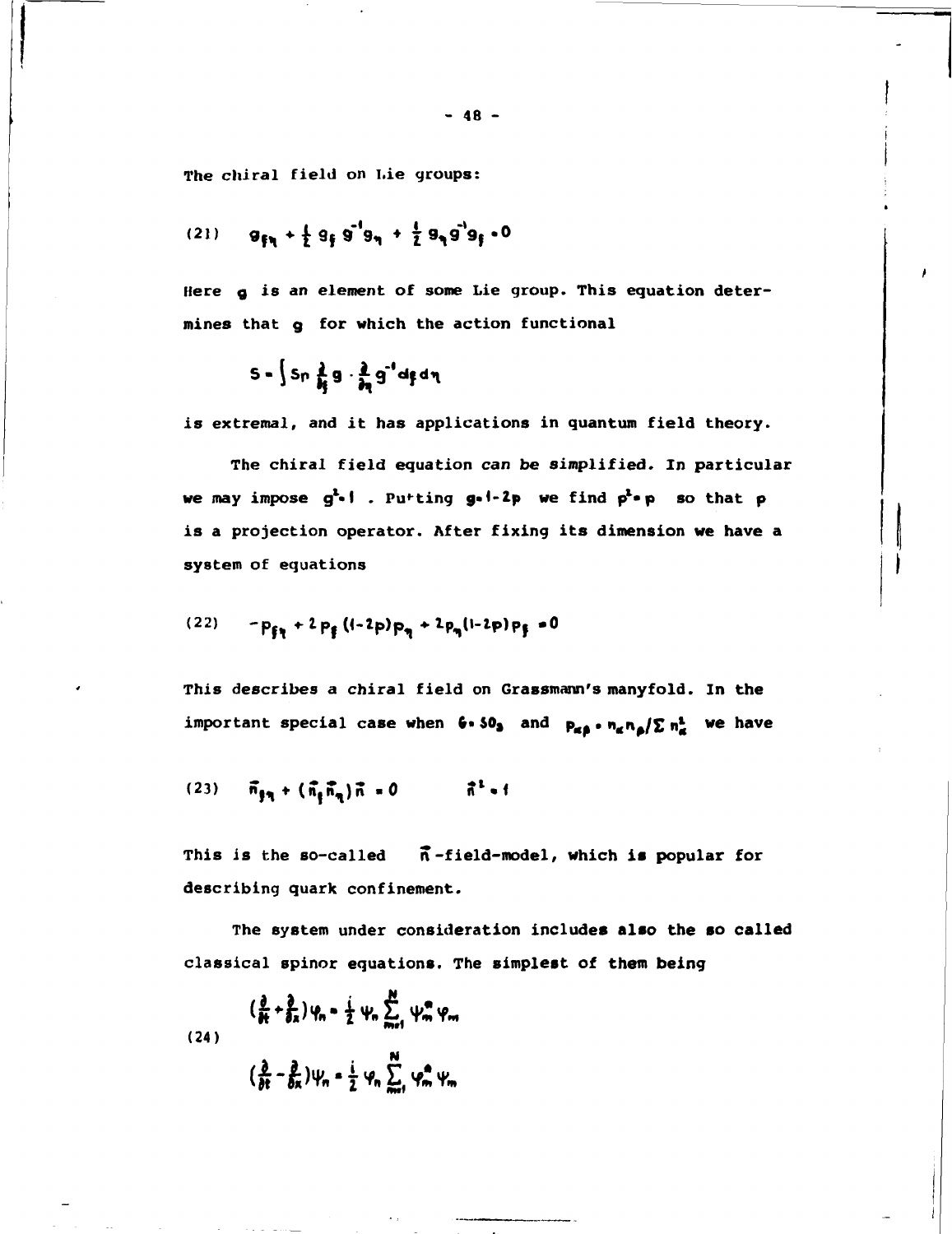These represent the Jona-Lasinio model used in solid-state physics. Another one is the Gross-Neveu model

$$
\left(\frac{2}{R} + \frac{1}{\theta x}\right)\psi_{n} = -i\psi_{n} \sum_{m=1}^{N} (\psi_{m}^{m}\psi_{m} + \psi_{m}^{m}\psi_{m})
$$
\n
$$
\left(\frac{2}{R} - \frac{2}{\theta x}\right)\psi_{n} = -i\psi_{n} \sum_{m=1}^{N} (\psi_{m}^{m}\psi_{m} + \psi_{m}^{m}\psi_{m})
$$

which is also useful for many-body theory. Both of these systems are very closely related to chiral fields: the first one to that on Univary groups and the second one to that on symplectic groups. Spinor systems connected with orthogonal groups also exist.

Two integrable variants of the Einstein equation for a gravitational field in vacuum are very close to the chiral field equations. Let us look for the space-time metrics in the form

$$
ds^{2} = \{ (x,t) (-dt^{2} + dx^{2}) + g_{\alpha\beta}(x,t) dx_{\alpha} dx_{\beta}
$$
  

$$
\alpha, \beta = 2,3
$$

The symmetric matrix  $g_{\alpha\beta}$  obeys the equation

(26) 
$$
\frac{\partial}{\partial x} d(g_x g^{-1}) - \frac{\partial}{\partial t} d(g_x g^{-1}) = 0
$$

Here  $d \cdot \sqrt{\det q}$ and  $d_{tt} - d_{xx} = 0$ This equation describes one-dimensional nonlinear gravitational waves.

The equation

$$
(27) \qquad \frac{4}{r} \frac{\partial}{\partial r} r(g, g') + \frac{\partial}{\partial y} (g, g'') = 0
$$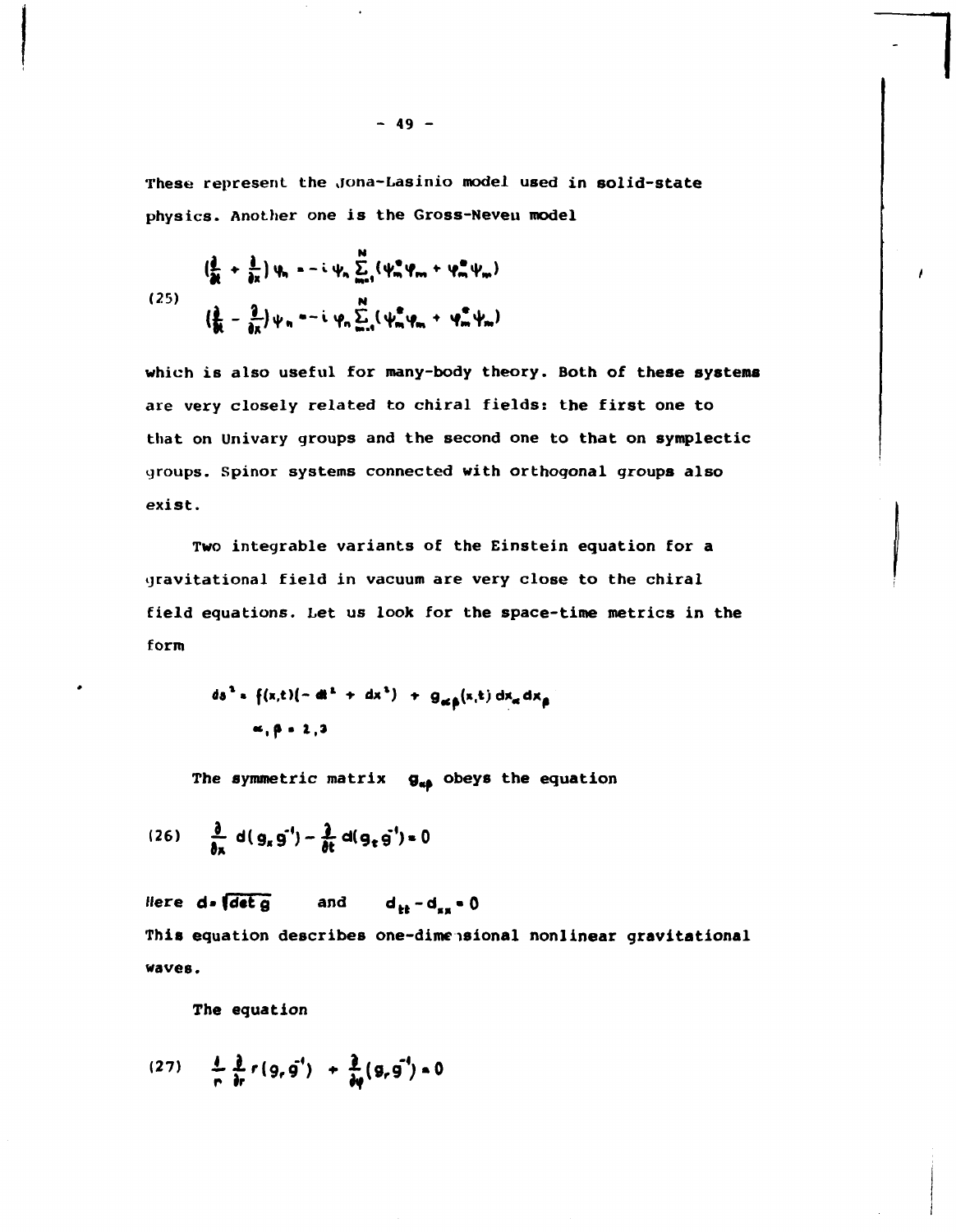describes a stationary axial-symmetric gravitational field. Both (26) and (27) can be integrated by a slight modification of the techniques used for the chiral field.

I also mentioned, in connection with chiral fields, the possibility of simplifications of integrable systems. These reductions can be very sophisticated and allow one to obtain, from the chiral field equations on general complex Lie groups, equations of the type

$$
(28) \qquad \left(\frac{\partial^2}{\partial t^2} - \frac{\partial^2}{\partial x^1}\right)\psi_n = \sum_{k=1}^{N_1} \alpha_{nk} e^{-\beta_{nk}\psi_k} \qquad n=1,\ldots,N \quad ; \ N_1 \ge N
$$

Here  $\alpha_{nk}$  and  $\beta_{nk}$  are some given sets of constants calculated through elements of root systems for different Lie groups.

The simplest of equations (28) (besides sine- and sinh--Gordon's equations) is

$$
(29) \qquad \left(\frac{\partial^2}{\partial t^1}-\frac{\partial^2}{\partial x^1}\right)\varphi = e^{\Psi}-e^{2\varphi}
$$

All the previous systems are connected with system (6.3) where  $U \sim \lambda$  and  $V \sim 1/\lambda$  . The more complicated cases have not yet been studied sufficiently rigorously but the situation when  $u \sim \lambda^2$  and  $v \sim 1/\lambda^2$  has been partly investigated. It consists of the massive Thirring model

$$
\frac{\partial \psi_i}{\partial t} + \frac{\partial \psi_i}{\partial x} + \psi_i \cdot (\psi_i |\psi_i|^2)
$$
\n(30)

and some related equations.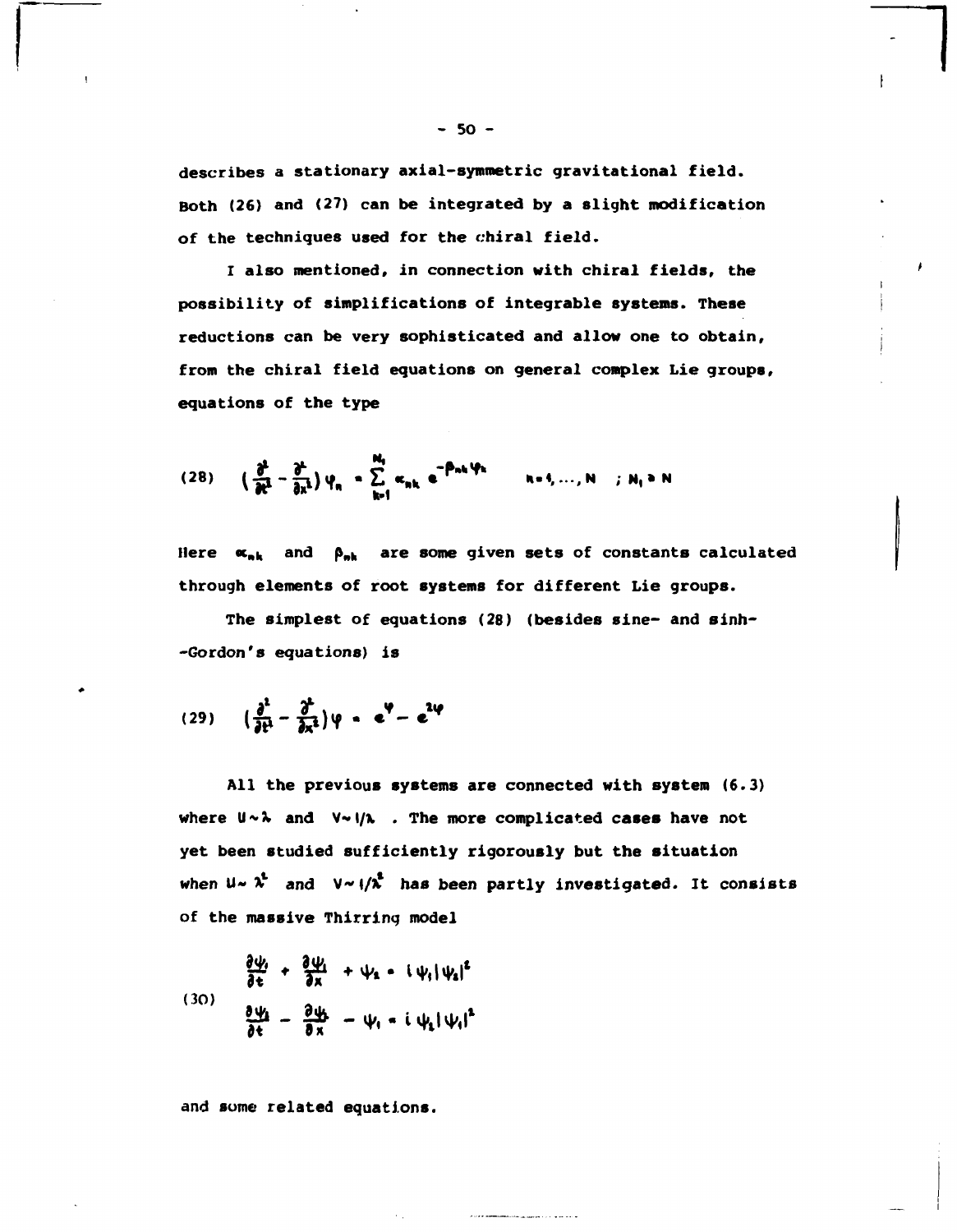## **The first multi-dimensional generalization**

**IV.** 

**So far we have only dealt with two-dimensional integrable systems. It is very interesting to develop the inverse scattering method for systems of any equations of higher dimensions.** 

**There are two possibilities to do this. The first is especially simple if the matrices U and V are polynomials**  of  $\lambda$  . In fact we can replace  $\lambda$  by i $\partial/\partial x$  in equations **(6.3). If the coefficients of the polynomials U and V do not depend on X this is just the Fourier transformation. But this substitution is possible even in the general case, when the coefficients are functions of** *X* **. Thus it is possible for system (6.1), if U , A , в are polynomials. In such a way we get certain three (one time and two space-like) dimensional generalizations of the equations described above. Not all of these generalizations have physical meaning since most of them are too complicated. Some of the simplest generalizations are the following:** 

(31) 
$$
\frac{\partial}{\partial x}(u_t - 6uu_x + u_{xxx}) = \pm \frac{\partial^2 u}{\partial y^2}
$$

**Equation (31) is a generalization of the KdV equation, the so called Kadomtzev-Petviashvily equation (KP equation). It describes two-dimensional waves in a weakly dispersive nonlinear medium if the у-dependence is much slower than the dependence** 

**- 51 -**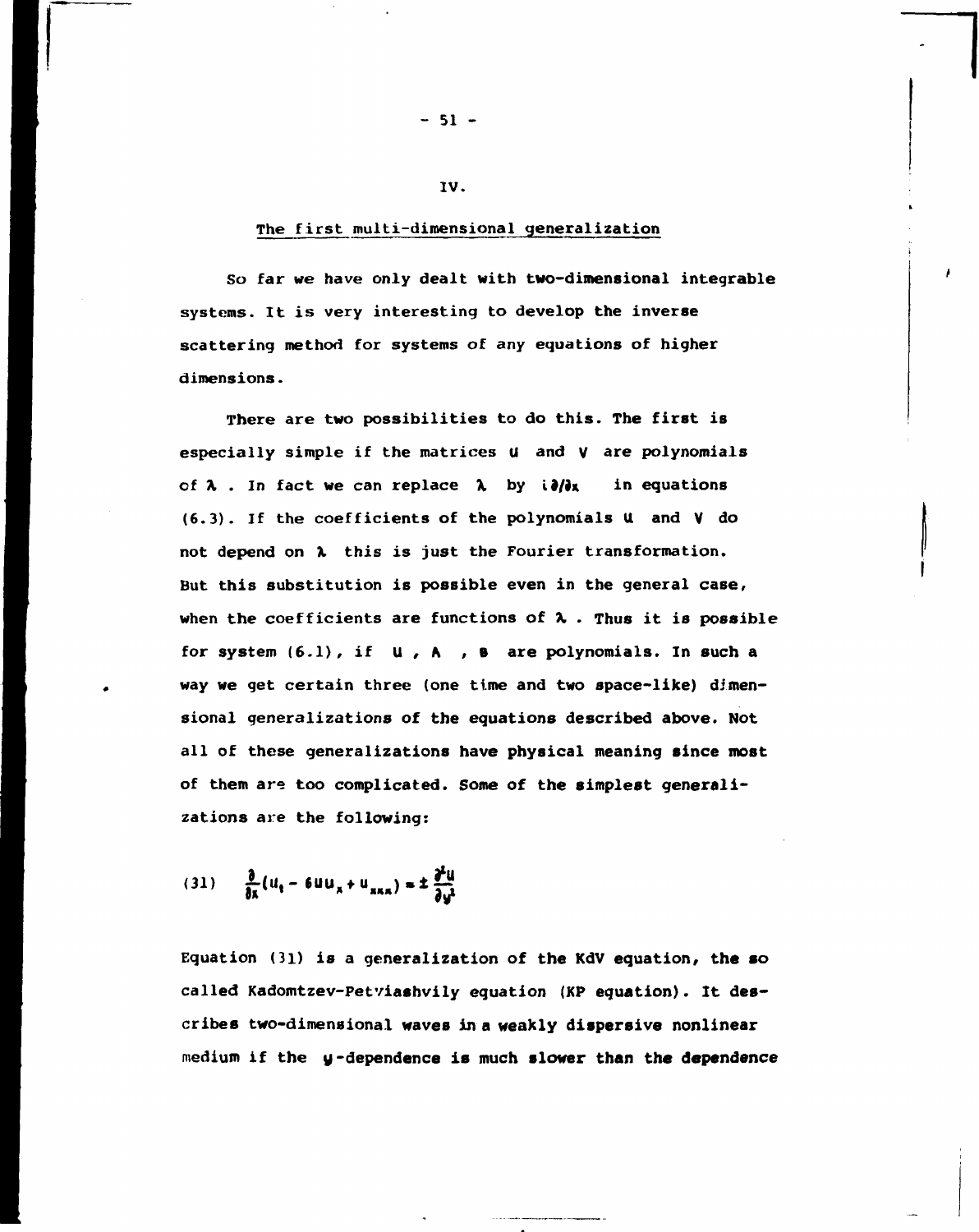on  $x$ . The two different signs in (31) correspond to the two different types of dispersion  $\omega_k$ <sup>\*</sup>  $\oint$  0 . Equation (31) has important applications in hydrodynamics.

Generalized three-wave system

$$
u_{R} + (\vec{v}_{1} \cdot v) u_{1} = i \epsilon u_{1}^{2} u_{2}
$$
  
(32) 
$$
u_{11} + (\vec{v}_{1} \cdot v) u_{1} = i \epsilon u_{1}^{2} u_{2}
$$

$$
u_{22} + (\vec{v}_{1} \cdot v) u_{1} = i \epsilon u_{1} u_{1}
$$

Here  $\vec{v}_1$ ,  $\vec{v}_2$ ,  $\vec{v}_3$  are arbitrary constant vectors in a plane  $(x, y)$  . This system can be used in nonlinear optics.

The generalization of the nonlinear Schrödinger equation

(33)  

$$
\left(\frac{\partial^2}{\partial x^i} + \frac{\partial^2}{\partial y^i}\right)V = \frac{\partial^2}{\partial y^i} |\psi|^2
$$

This is the so called Davey-Stewartson's system. It has applications in hydrodynamics. The constant « may be equal to  $\sharp$  ( , thus equation (33) has four different variants.

The last system of this type which as yet has no application but has a great deal of potential, is the system

$$
(34)
$$
\n
$$
\frac{\partial \psi}{\partial y} = \frac{\partial}{\partial x} |\psi|^2
$$

We may call the procedure of replacing  $\lambda$  by  $i \partial/\partial x$ the first multi-dimensional generalization of the two-dimensional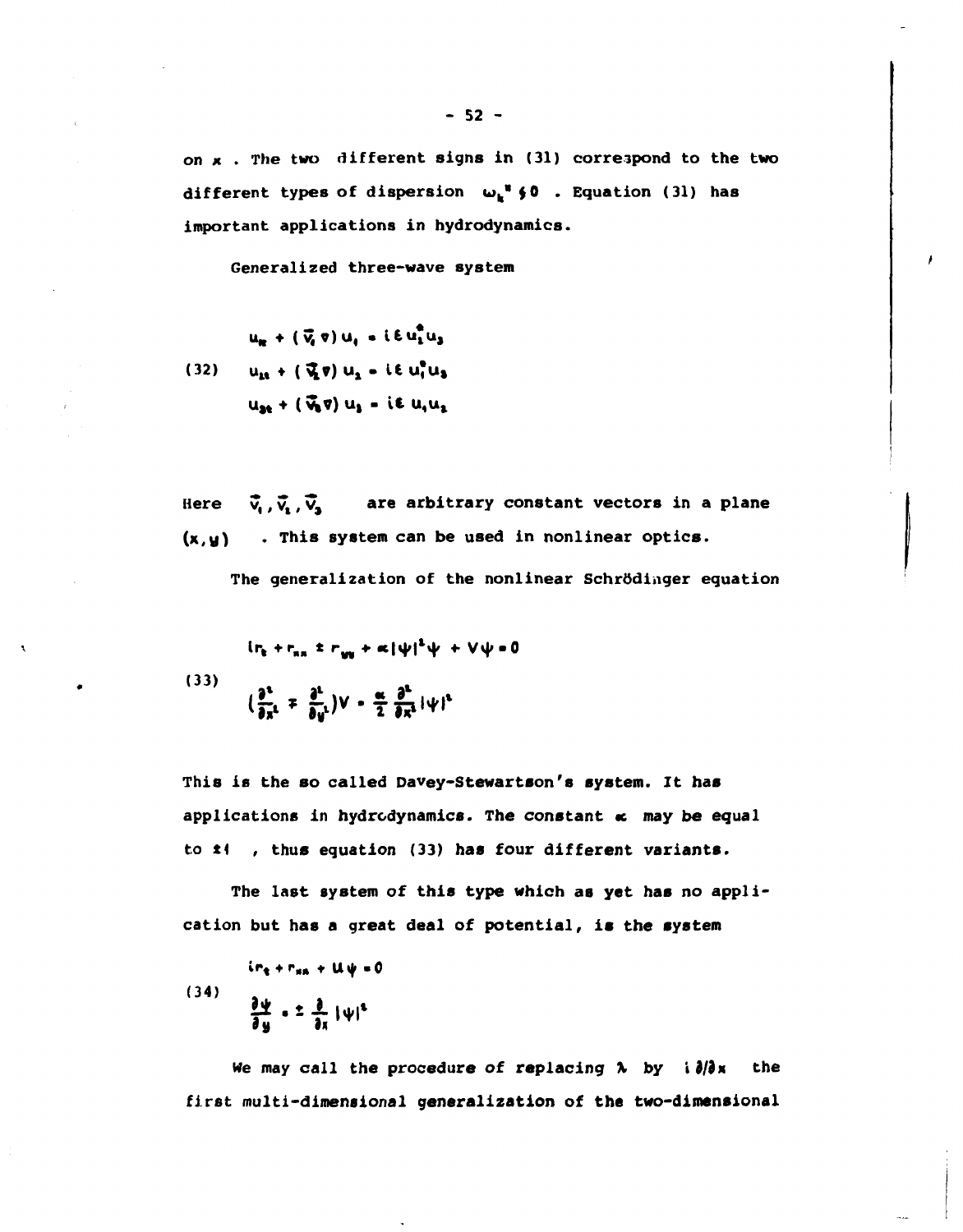**integrable systems. It is not easy to perform this generalization in the general case when the dependence on X is rational. Nevertheless, further work in this direction may lead in the future to very important results.** 

## **V.**

## **The second multi-dimensional generalization**

**There is another very natural way of increasing the number of independent variables. One can see that the compatibility conditon (5.2) of the overdetermined system (5.1) involves only two types of operations, viz. differentiation and commutation. By making the substitutions** 

$$
u - u_{\theta} + \sum_{m=1}^{N_0} \frac{u_{k} + \partial/\partial u_{k}}{\lambda - \lambda_{k}}
$$
  

$$
v - v_{\theta} + \sum_{m=1}^{N_0} \frac{v_{k} + \partial/\partial z_{k}}{\lambda - \mu_{k}}
$$
 (6.4)

**the number of equations in (5.2) will not change. So we may reconsider system (6.3) but now choosing U and V in the form**  shown in  $(6.4)$ . In this way we get systems having  $N_1 + N_2 + 2$ independent variables. In the simplest case N<sub>i</sub>-N<sub>i</sub>++ and we have **a system in four-dimensional space. A very simple reduction leads to** 

**<**  $\mathbf{F}_{ij} = \mathbf{1} \mathbf{E}_{ijkl} \mathbf{F}_{kl}$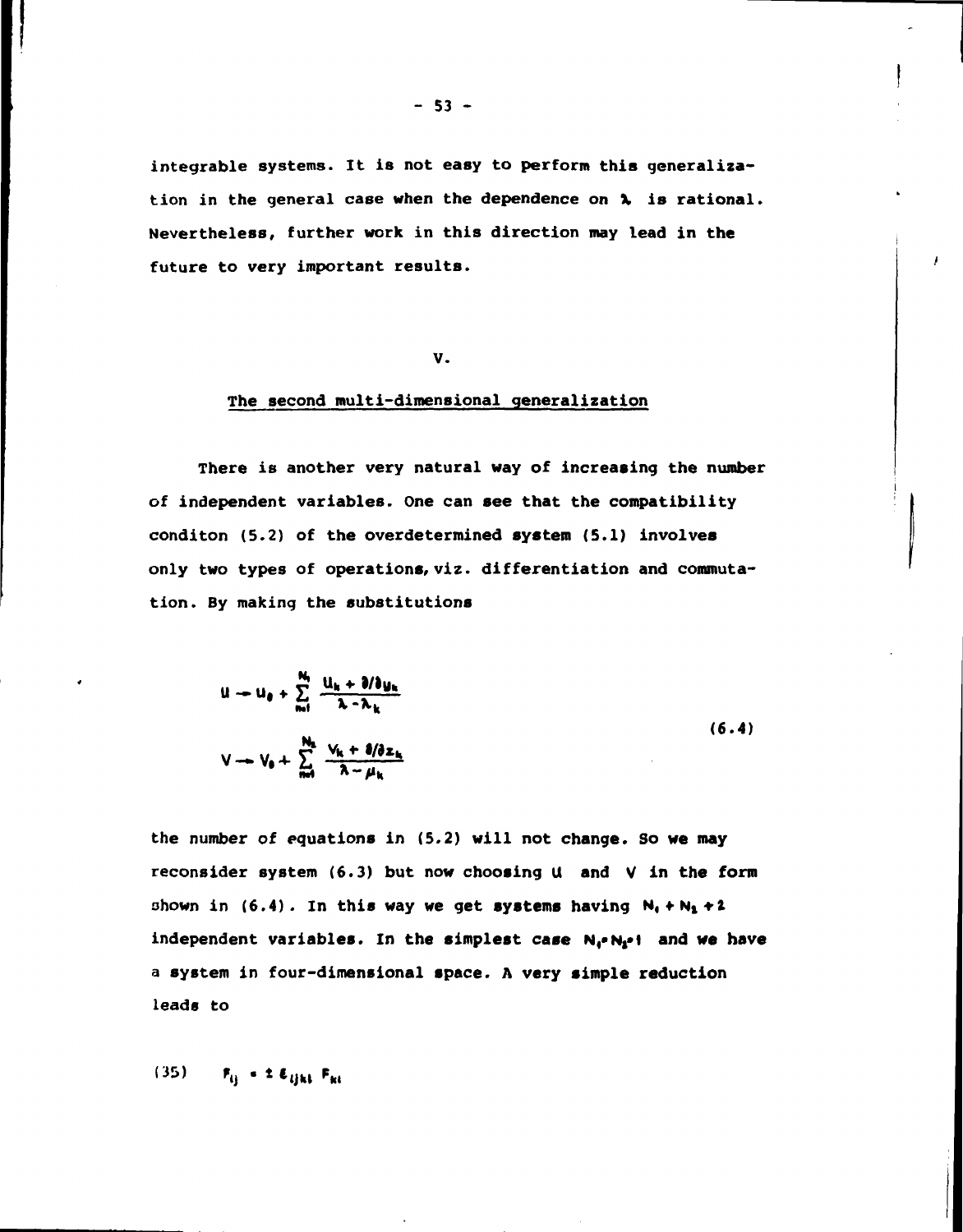**where** 

$$
F_{ij} = \frac{\partial A_i}{\partial x_i} = \frac{\partial A_i}{\partial x_i} + [A_i, A_j]
$$

**This is the famous self-duality equation for Yang-Mills field theory. Using the dressing method we can easily find its local solutions, which depend on some arbitrary functions. But in general these solutions have singularities. The problem of finding regular solutions (so called instantons) is much more difficult and has not been solved effectively (in spite of the great progress made recently). There are two systems closely related to (35): one is the Bogomolny system for monopoles** 

$$
(36) \qquad F_{\alpha\beta} = E_{\alpha\beta\gamma} \frac{\partial \phi}{\partial x_3}
$$

where  $\psi$  is a new scalar field.

**The general solution of this problem has recently been given a great deal of impetus by Hungarian mathematical physicists (P. Forgach et al.). The second is the relativistic - invariant system in two space variables** 

$$
(37) \qquad \left(\chi_{\mathbf{t}}\chi^{-1}\right)_{\mathbf{t}} = \left(\chi_{\mathbf{t}}\chi^{-1}\right)_{\mathbf{t}}
$$

**which resembles but does not coincide with the chiral field equations.** 

**- 54 -**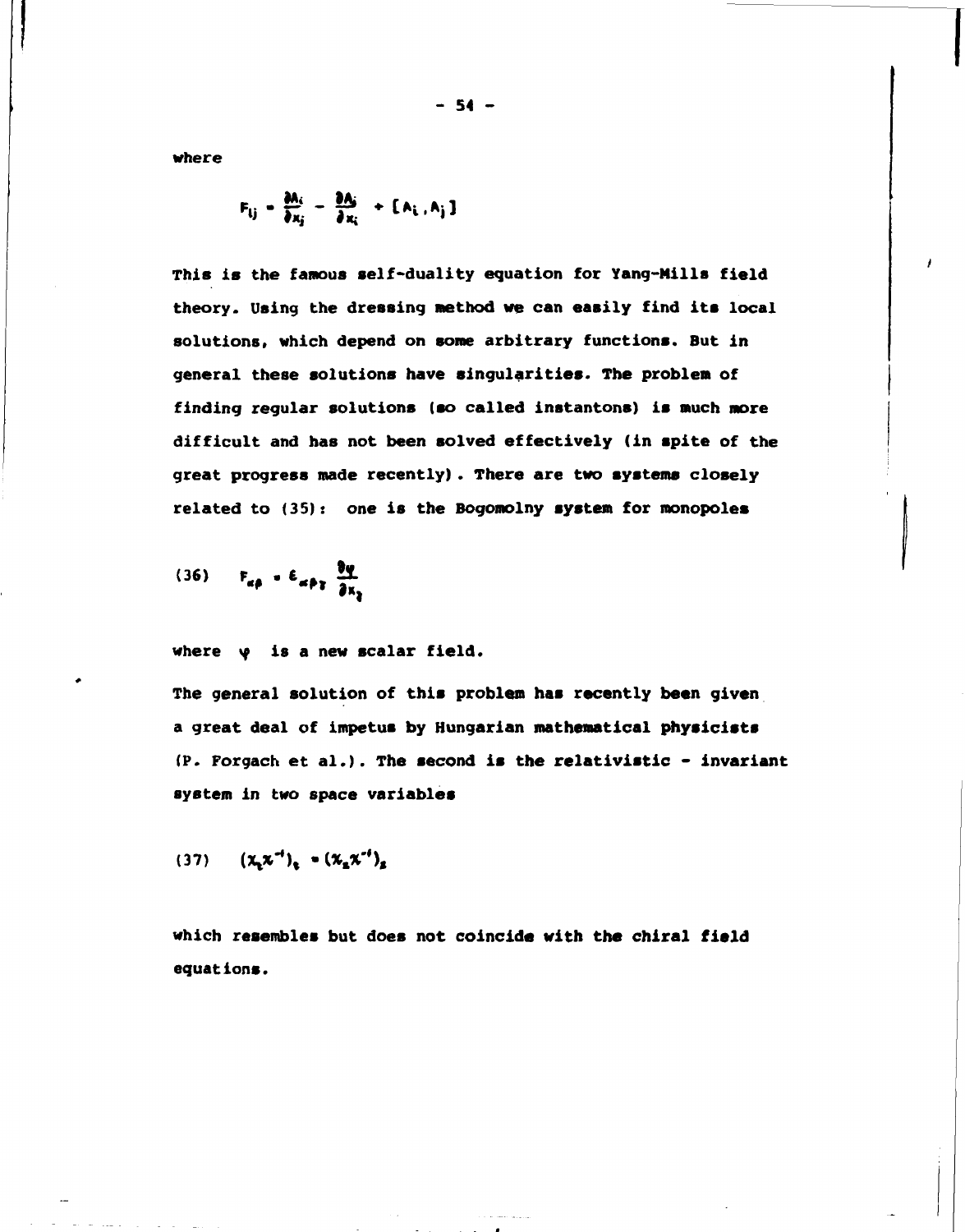#### Conclusions

We have listed only some of the equations integrable by the inverse scattering method and being of importance from a physical point of view. This intensively developing domain of mathematical physics is very rich in new and productive ideas. One might also mention the idea of quasi--classical transition on integrable systems, yielding an approach to Vlasov's equation for particles with 6-function type potential.

(38) 
$$
\frac{\partial f}{\partial t} + v \frac{\partial f}{\partial x} - \frac{\partial u}{\partial x} \frac{\partial f}{\partial v} = 0
$$
  
u =  $\int f dv$ 

or to the very symmetric equation

$$
(39) \qquad \frac{\partial^2}{\partial t^1} e^{\Psi} = \left(\frac{\partial^1}{\partial x^1} + \frac{\partial^1}{\partial y^1}\right)\varphi
$$

Another idea is to study how the singularities in exact solutions of integrable equations move. In particular, it allows one to solve the systems of one-dimensional interacting particles

$$
\ddot{x}_n + \frac{\partial}{\partial x_n} u = 0
$$
  

$$
u \cdot \sum_{i \in j} u(x_i - x_j)
$$

for the cases when

$$
(40) \qquad U(\xi) = \frac{d}{\xi^2}
$$

 $-55 -$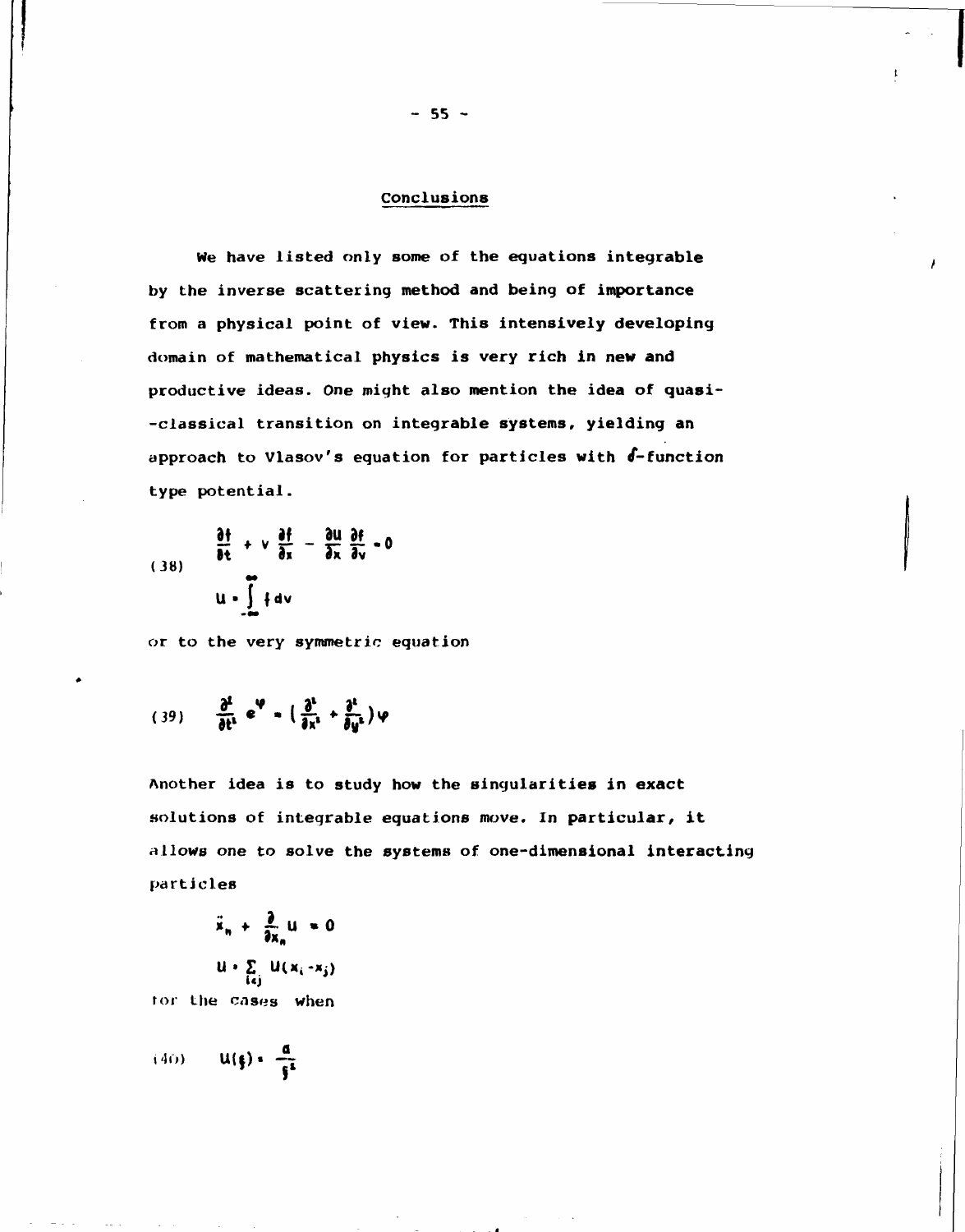$$
(41) \qquad u(\xi) \cdot \frac{a}{\sinh^2 \xi}
$$

The study of self-similar solutions of integrable equations has helped to advance old mathematical problems like the Painleve' transcendents and some other mathematical problems. There is little doubt that this fine scientific discipline which rebuilds the union of fundamental (but at first glance old-fashioned) mathematics and modern physics will successfully develop in the future.

and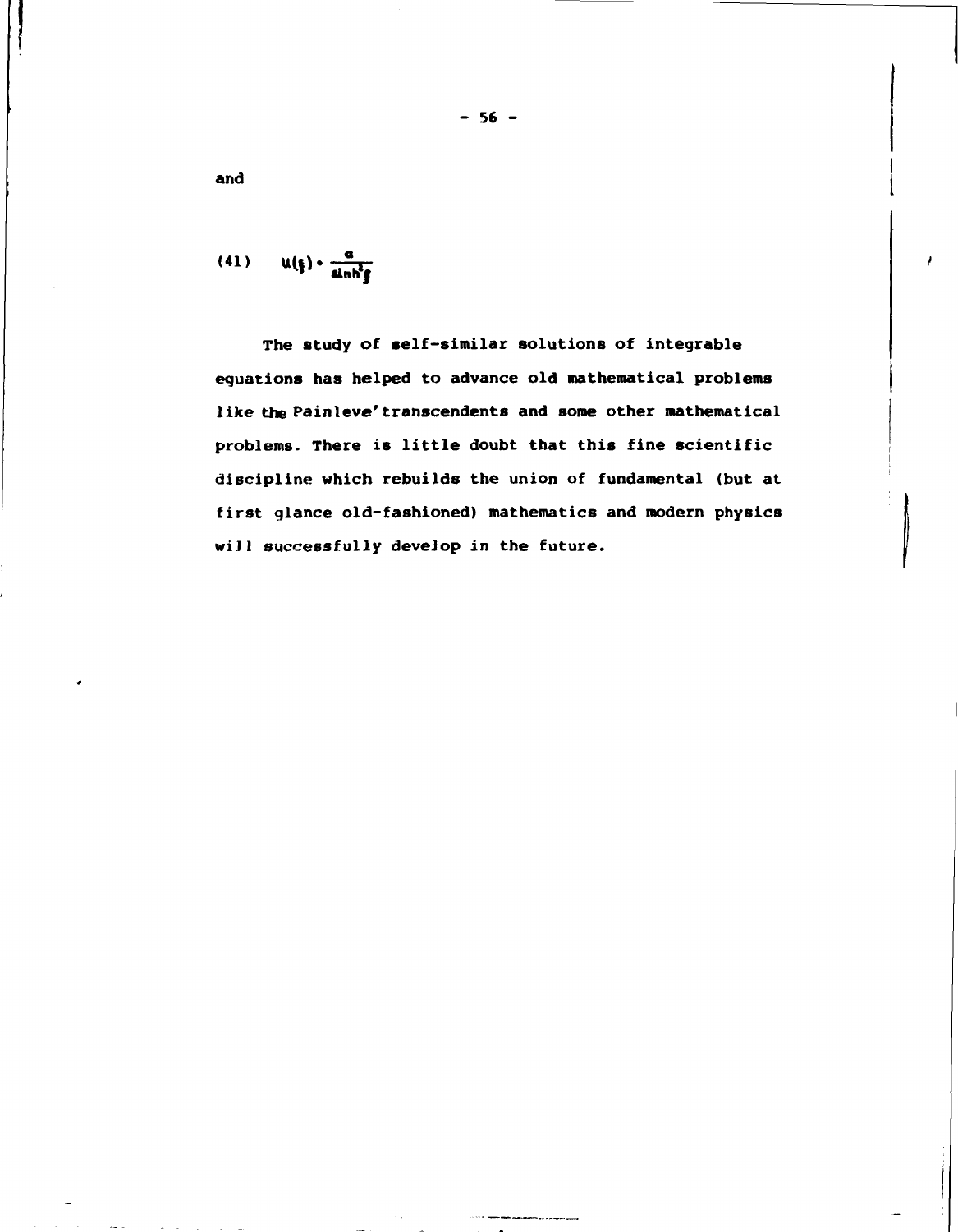# Solutions of the excercises

Lecture 1

1. 
$$
\sqrt{6}/u
$$
  
 $u_t = c \frac{\partial^2}{\partial x^2} \frac{1}{\sqrt{u}}$ 

This is the so called Harry Dim's equation.

2. 
$$
v \cdot 2u
$$
  
\n $u_t - 6uu_x + u_{xxx} + 4(w^2)_x = 0$   
\n $w_t - 2 (wu)_x$ 

 $\sqrt{2}$ 

According to the physical interpretation, this system can be considered as a hydro-dynamic system with a special kind of dispersive sound.

a see male provincial

وسيدان

## Lecture<sub>2</sub>

Analytic continuation is possible in the domain

$$
Im k > -\frac{\alpha}{2}
$$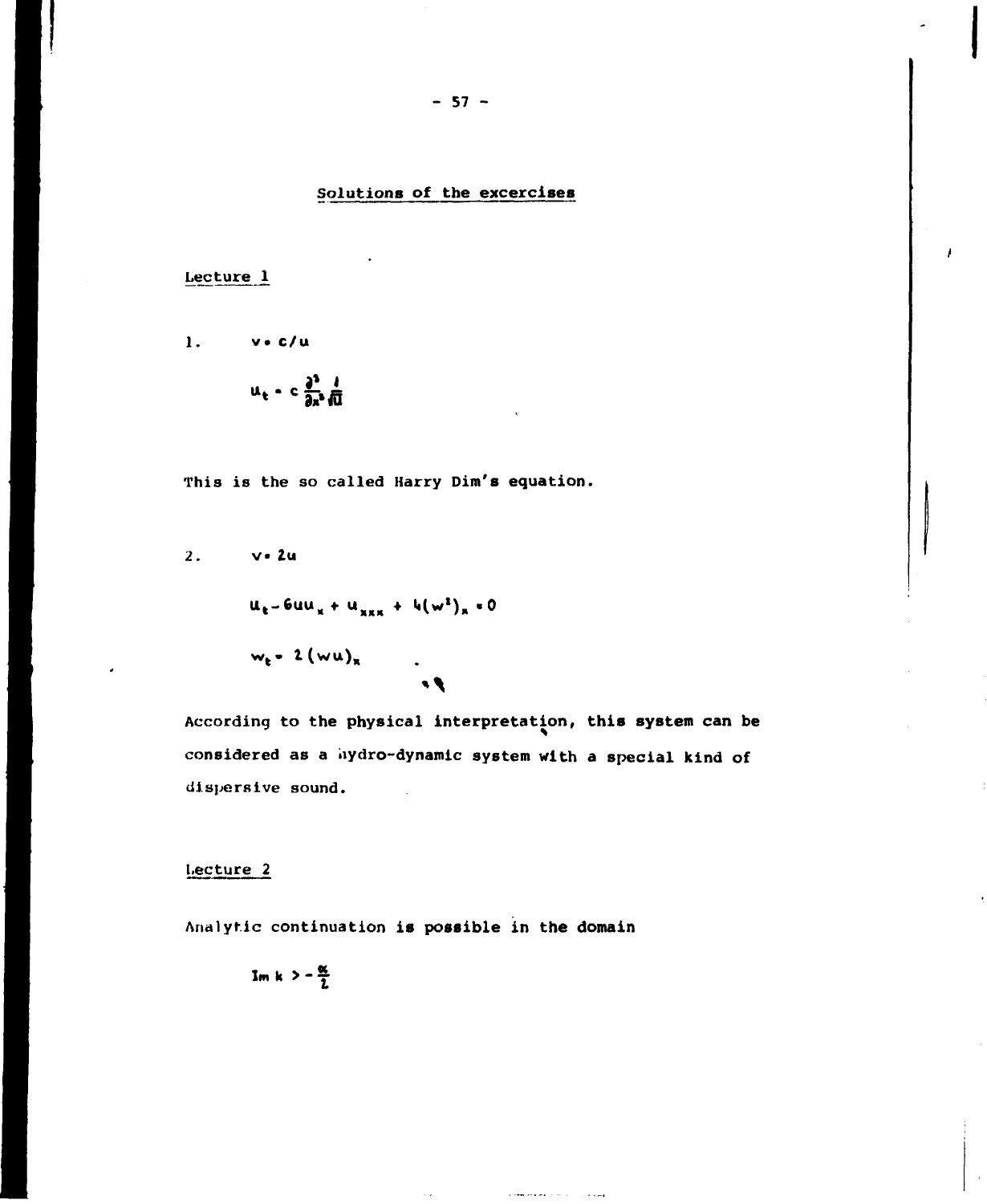1. 
$$
\widetilde{F}(x+y) + \widetilde{K}(x,y) + \int_{-\infty}^{x} \widetilde{K}(x,s) \widetilde{F}(s+y) ds = 0
$$

2. 
$$
F(\xi) = \frac{1}{2\pi} \int \frac{b(k)}{a(k)} e^{ik\xi} dk
$$

$$
\widetilde{F}(\xi) = \frac{4}{2\pi} \int \frac{b\overline{d}k}{a(k)} e^{ik\xi} dk
$$

# Lecture 4

Hint: Use the formula for Bargmann's potential

# Lecture 5

Ē.

 $\frac{1}{2}$ 

 $\sim$ 

Hint: Represent the additional projection operator in the

form

$$
4-p = \frac{n_{\alpha}n_{\beta}^{\alpha}}{\sum in_{\alpha}I}
$$



a comunicación de la construcción  $\blacksquare$